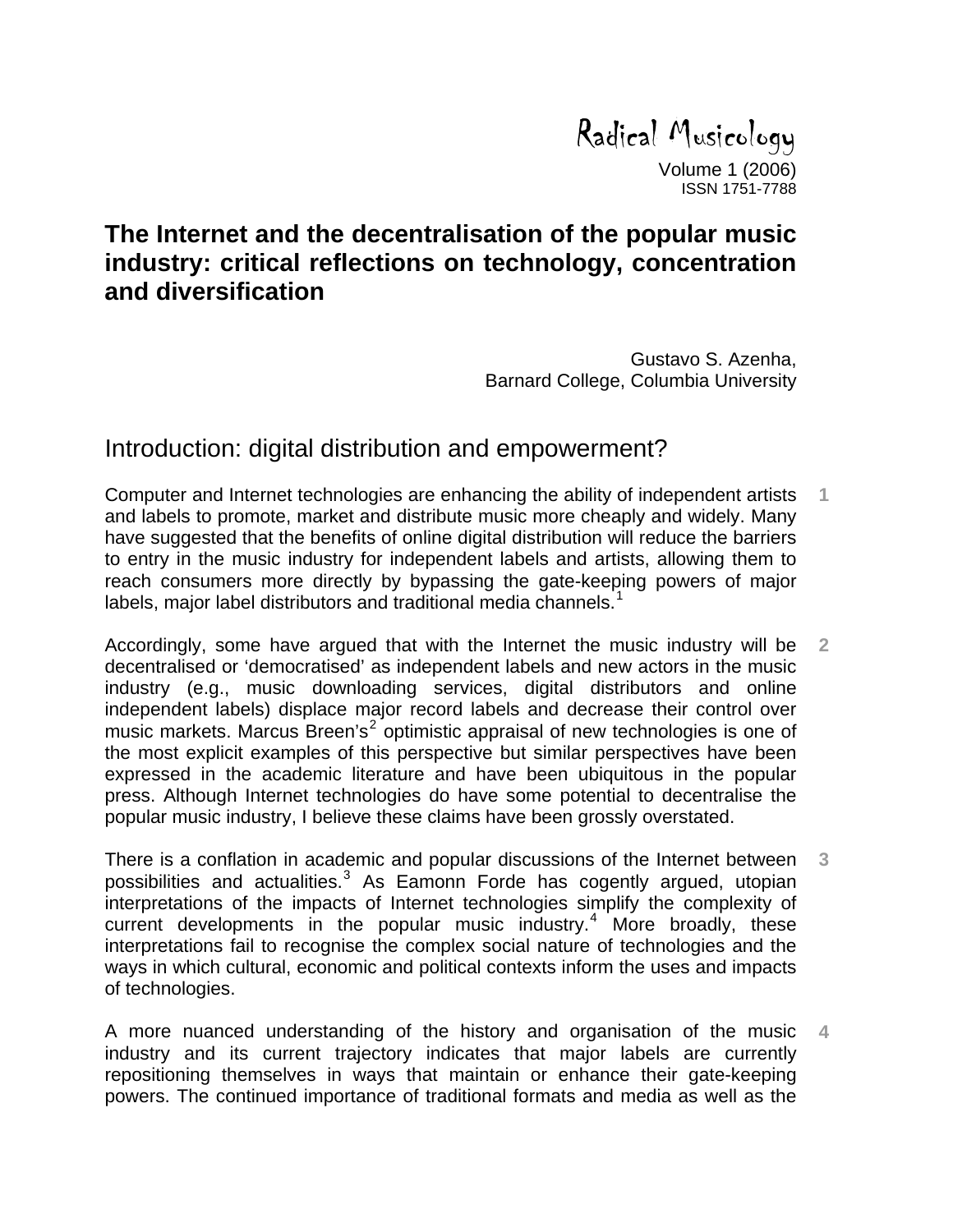major labels' privileged ability to control, utilise and access emerging networks through preferential access to financial, technological and human resources, helps them maintain or enhance their power in the music industry and mitigate the decentralising potential of the Internet.

In this article, I argue that the development and popularisation of new technologies ultimately tends to reinforce existing social hierarchies and relations. Although increasingly accessible technologies typically destabilise established social relations, vast inequalities in access to technologies, capital and social networks inhibit a more far-reaching and lasting destabilisation. Furthermore, this persistence of concentration within the music industry and the specific ways in which it is organised tend to limit the possibilities of diversification of music genres and the ethnic and national diversification of participation in the industry. **5** 

In articulating these critiques, the overarching goals that guide this study are twofold: 1) To argue for the need for more sophisticated approaches to understanding the relationship of technologies to culture in popular music studies and ethnomusicology and to explore the political economy which shapes the nature of this relationship; 2) To support the validity of some elements of the 'cultural imperialism' thesis in understanding the history and current trajectory of the music industry. Despite its simplistic formulation and application among some music scholars, the basic tenets of the 'cultural imperialism' thesis provide a powerful tool for understanding and critiquing the contemporary music industry. Foregrounding political economic analysis of the music industry in discussions of technology and culture is essential to transcending some of the limitations of existing scholarly discussions of new technologies.<sup>[5](#page-43-1)</sup> **6** 

It is important to note that my analysis in this article focuses on the popular music industry in the restricted sense that it is commonly understood within the 'West'. That is, my analysis focuses on the most formally organised aspects of the international music industry and does not focus on the multitude of popular musics that circulate in more 'informal' markets. I focus my gaze on the popular music industry in this rather restricted sense, because it is typically the implicit or explicit referent in the discussions of 'decentralisation' that are the focus of my critique. I also focus on this aspect of the music industry because it is the most profitable, the most globalised, and there exists a greater wealth of quantitative and qualitative information that allows for analysis of patterns of concentration and diversification. **7** 

By focusing my analysis on this aspect of the music industry I do not mean to imply that only those musics that are the most profitable and salient to those in the "West" are important or meaningful. Indeed those musics that are conventionally considered to comprise the 'popular music industry' are not necessarily the most popular or culturally significant from a global perspective. **8** 

#### **Outline**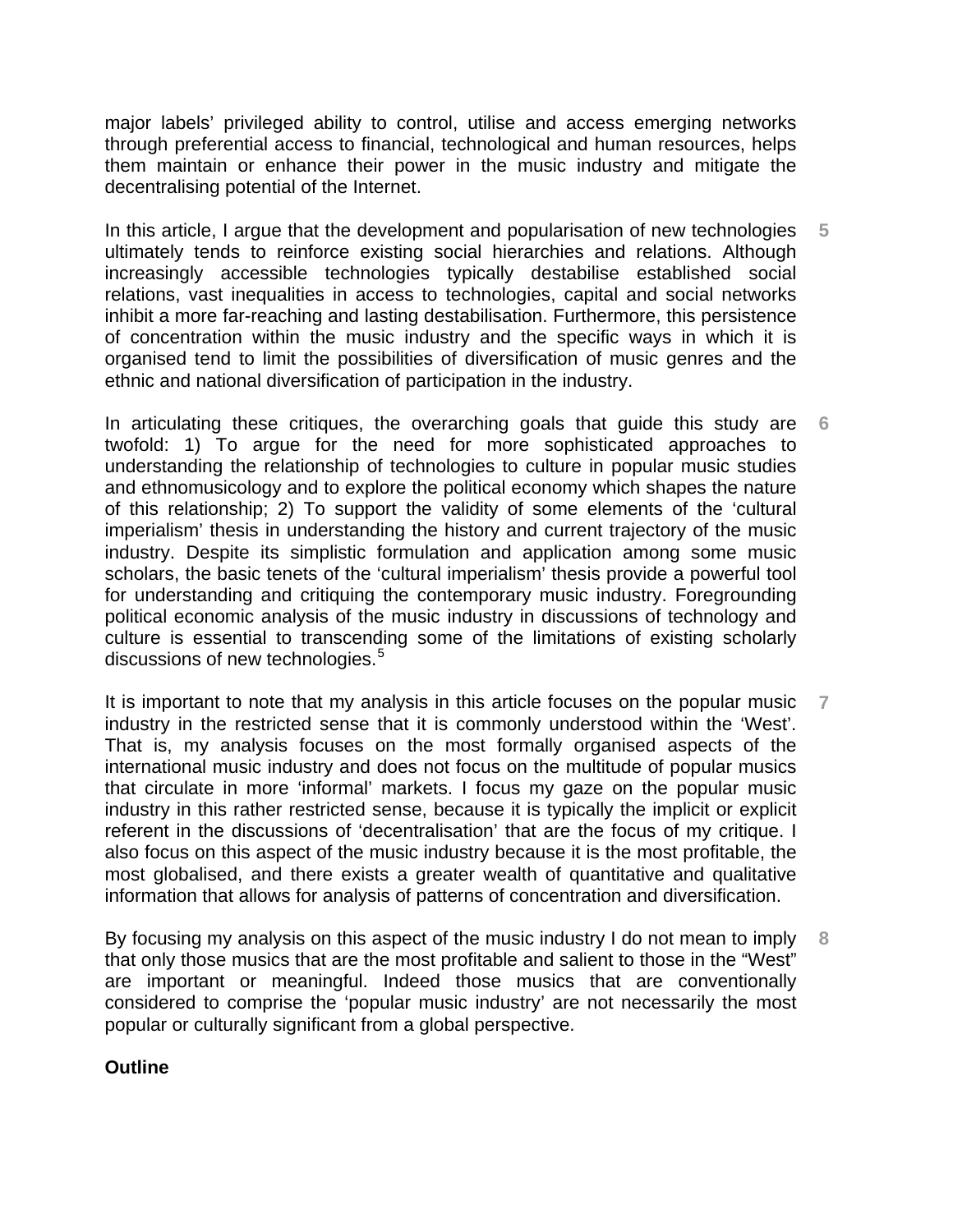This article is divided into four main parts: 1) a discussion of the historical relationship between technology and decentralisation in the popular music industry; 2) a discussion of the impacts of digital distribution on patterns of control and concentration in the popular music industry; 3) a discussion of the implications of market concentration for musical diversity; 4) a concluding discussion about the relationship between technology, decentralisation and 'democratisation'. **9** 

This article begins with a brief discussion of the relationship of new technologies and decentralisation in the history of the music recording industry, where I argue that technology has played an important role in facilitating decentralisation in certain periods, but that such decentralisation can only be understood through viewing technology as part of broader socio-economic networks and not an outcome of technology in and of itself. **10** 

Drawing on this historical perspective, I then engage in a detailed analysis of the implications of digital distribution for major labels, independent artists, independent labels and emergent actors in the music industry (i.e., music downloading services and digital distributors). My analysis focuses especially on patterns of concentration and on the ways in which the power relations between established and emergent actors in the music industry have been and are being affected by new technologies. In this section I argue that digital distribution does indeed offer the potential for a relative decentralisation, but that such decentralisation is less marked than some have argued and that it is likely to be of a transient nature. My argumentation draws upon an analysis of the trend in the music industry during the 1990s towards 'flexible' organisation (i.e., a shift away from production to distribution, licensing, promotion and marketing), in which certain aspects of the music industry have become decentralised while others have become increasingly concentrated. I examine the continuities of this historical trend with current changes, rather than assuming some radical technologically-induced rupture in the structure of the music industry. **11** 

In the third part of this article, I address the relationship between diversification of musical genres and styles and industry concentration. I emphasise that there is no clear inverse relationship between market concentration and diversification, as has been commonly argued, but that diversification is still limited by the current organisational structure of the music industry and the ways in which resources are allocated. Although limited diversity is not an inevitable outcome of high concentration, concentration tends to narrow the possibility of diversification by enhancing the gate-keeping power of particular locales, ethnicities and classes and their ability to manage musical diversity. I close my discussion with some speculation about the implications of digital distribution for marginalised musical cultures and explore some of the myths and realities of 'world music', the globalisation of the music industry and the role and implications of technologies in these phenomena. **12** 

In the concluding section of this article I articulate a broader critique of the **13**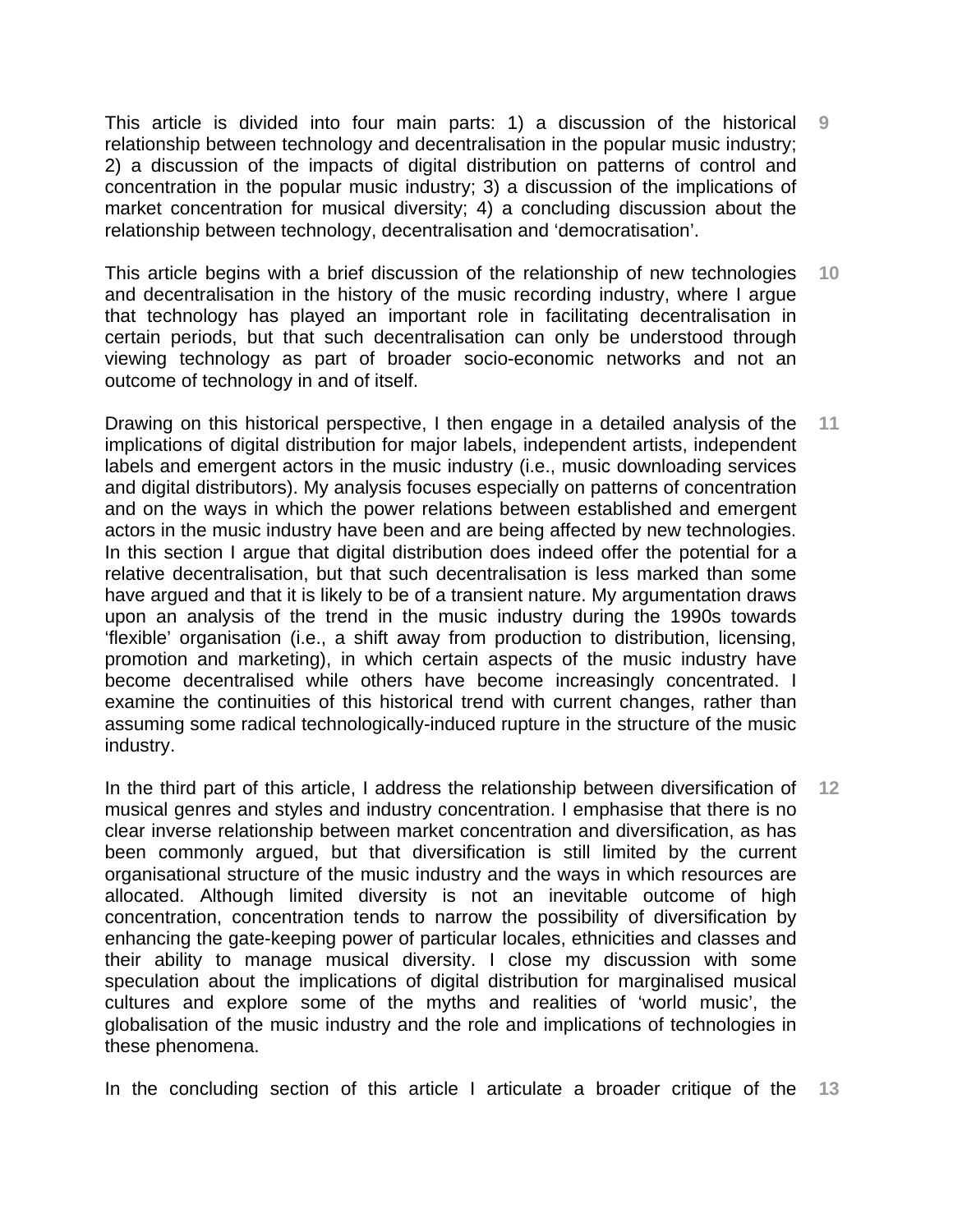relationship of technologies to 'democratisation' and decentralisation. I argue that discourses that equate technological innovation with 'democratisation' help disguise and justify the expansion of inequalities and the reproduction of existing social hierarchies.

# Part 1: Historical interrelations between technology and decentralisation

## **Introduction**

In this part of this article, I will discuss the two major periods of decentralisation in the history of the popular music industry and then examine the role of technologies in these processes, exploring how factors such as market growth, socioeconomic inequalities and the organisation of the industry limit the extent and permanence of decentralisation made possible by technological innovations. **14** 

Peter J. Alexander has argued that new technologies that lower the cost and scale of production have 'induced periods of deconcentration in the music recording industry by facilitating the entry of smaller new, product innovating firms'. $6$ According to Alexander there have been two significant periods of de-concentration in the history of the music recording industry, the later half of the 1910s and 1950s, both periods in which their were significant innovations in production, playback and manufacturing technologies.<sup>[7](#page-43-1)</sup> Alexander argues that in both these periods new, smaller companies competed effectively with established companies through offering innovative products with the aid of new technologies that lowered costs and scale. $^8$  $^8$ **15** 

Technological innovations in record manufacturing from 1900-1910 cheapened manufacturing and recording by permitting the mass reproduction of records. Previously performances had to be recorded repeatedly in order to produce substantial numbers of albums, thus greatly limiting the potential of distributing recorded musics on a larger scale. These changes combined with the expiration of important patents in 1[9](#page-43-1)14 to foster decreased market concentration. $9$ **16** 

The second major period of decentralisation accompanied the development of tape recording. With the adoption of magnetic tape recording in 1948, there was a remarkable growth in recording companies from about 1949 to 1954.<sup>[10](#page-43-1)</sup> Magnetic tape made recording cheaper and more portable, facilitating access to and use of recording technologies. Tape technology also reduced costs indirectly by reducing the necessary studio time to create recordings. Prior to the development of tape recording, almost all recording studios were owned by record companies, but tape recording made it cheaper to record music and promoted a dramatic growth in the number of independent studios during the 1950s and 1960s.<sup>[11](#page-43-1)</sup> Accompanying the expansion of studios was a decentralisation of control over music markets, with independent labels supplanting the power of established labels from about the late 1940s until the early 1960s.<sup>[12](#page-43-1)</sup> **17**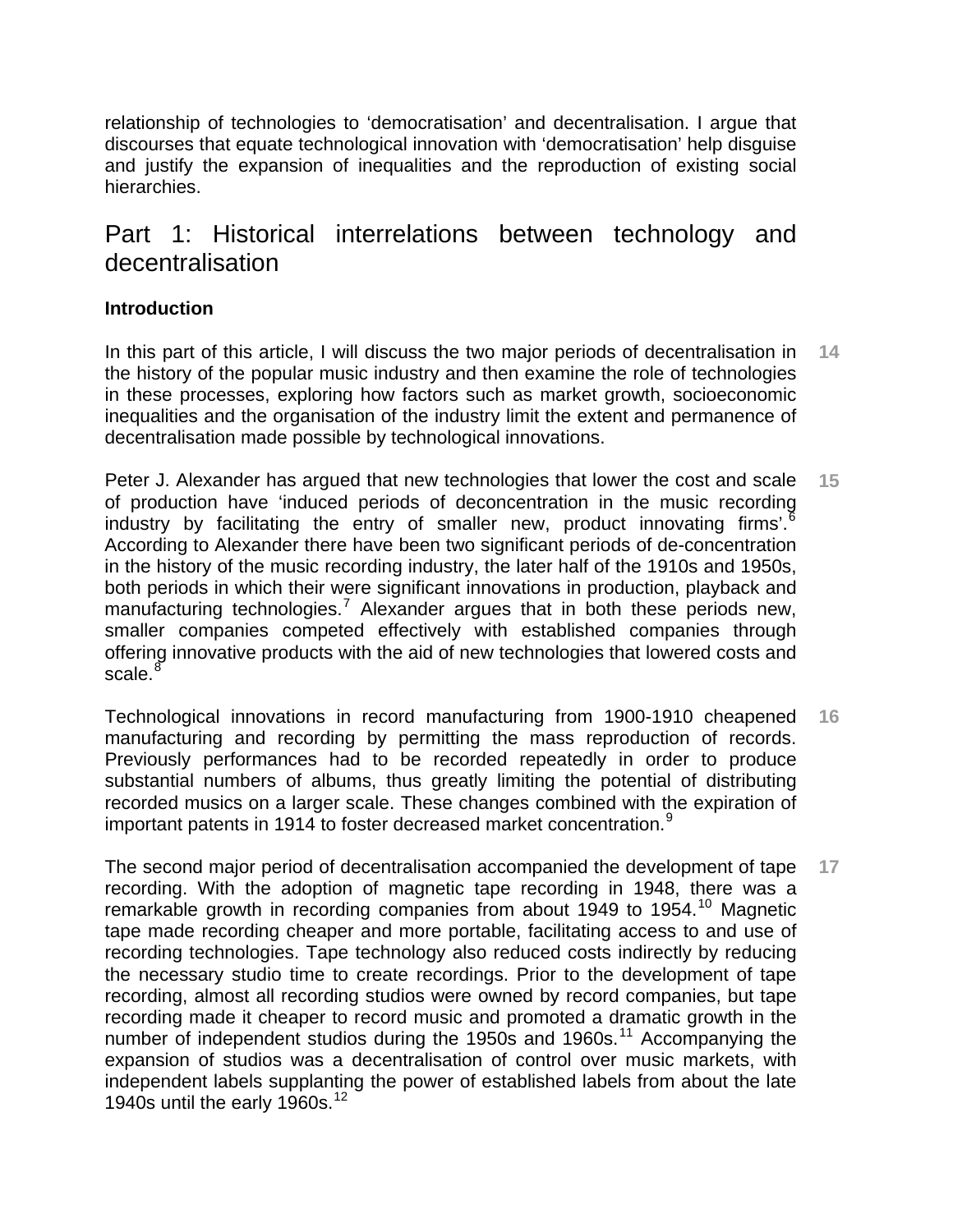## **Contextualising technological innovation**

Although I agree that technological innovations have played a key role in these periods of deconcentration, I think Alexander overemphasises the role of technologies in these processes. Although, Alexander's discussion of decentralisation demonstrates an awareness of the ways in which multiple contextual factors influence decentralisation, he tends to overemphasise the central role of technologies in abstraction from social contexts. This is especially evident in his concluding speculations about the potential impacts of digital distribution. **18** 

Technologies did indeed facilitate decentralisation in these periods, but only because various social, economic and political conditions permitted it. My point is not to diminish the important role of technology, but to note that it is only one element in a broader process of socio-technical change. As various music scholars<sup>[13](#page-43-1)</sup> and scholars in the field of science & technology studies<sup>[14](#page-43-1)</sup> have emphasised, technologies never exist outside of social relations and networks. It is beyond the scope of this study to engage in a detailed discussion of the causes and consequences of decentralisation in the periods discussed by Alexander, but I would like to make a few brief observations that are important in my subsequent assessments of the decentralising potential of Internet technologies in today's music industry. **19** 

### **Market growth**

One crucial contextual factor to consider when assessing the decentralising potential of particular technologies is market growth. Market growth was significant during the periods discussed by Alexander and I believe this growth was fundamental in the realisation of the decentralising potential of new technologies.<sup>[15](#page-43-1)</sup> Under conditions of growth there are more opportunities for new actors and those on the margins of the industry to exploit. Without growth it is more difficult for new actors to displace established players, regardless of the availability of potentially decentralising technologies. For example, during the 1950s and 1960s the rapid expansion of a market for sound recordings combined with the reduction of financial barriers to engaging in recording to decentralise music recording/production.<sup>[16](#page-43-1)</sup> Decentralisation during this period would have been much more unlikely if the development of tape was not accompanied by a monumental expansion of the market.<sup>[17](#page-43-1)</sup> **20** 

Although market growth may make deconcentration more likely, it is important to underscore that even under growth concentration can be increased. Growth can open up spaces for independents and emergent actors, but growth combined with technological innovation can also facilitate accumulation of power and capital among those larger, established operations that benefit from economies of scale and/or maintain important gate-keeping functions. **21**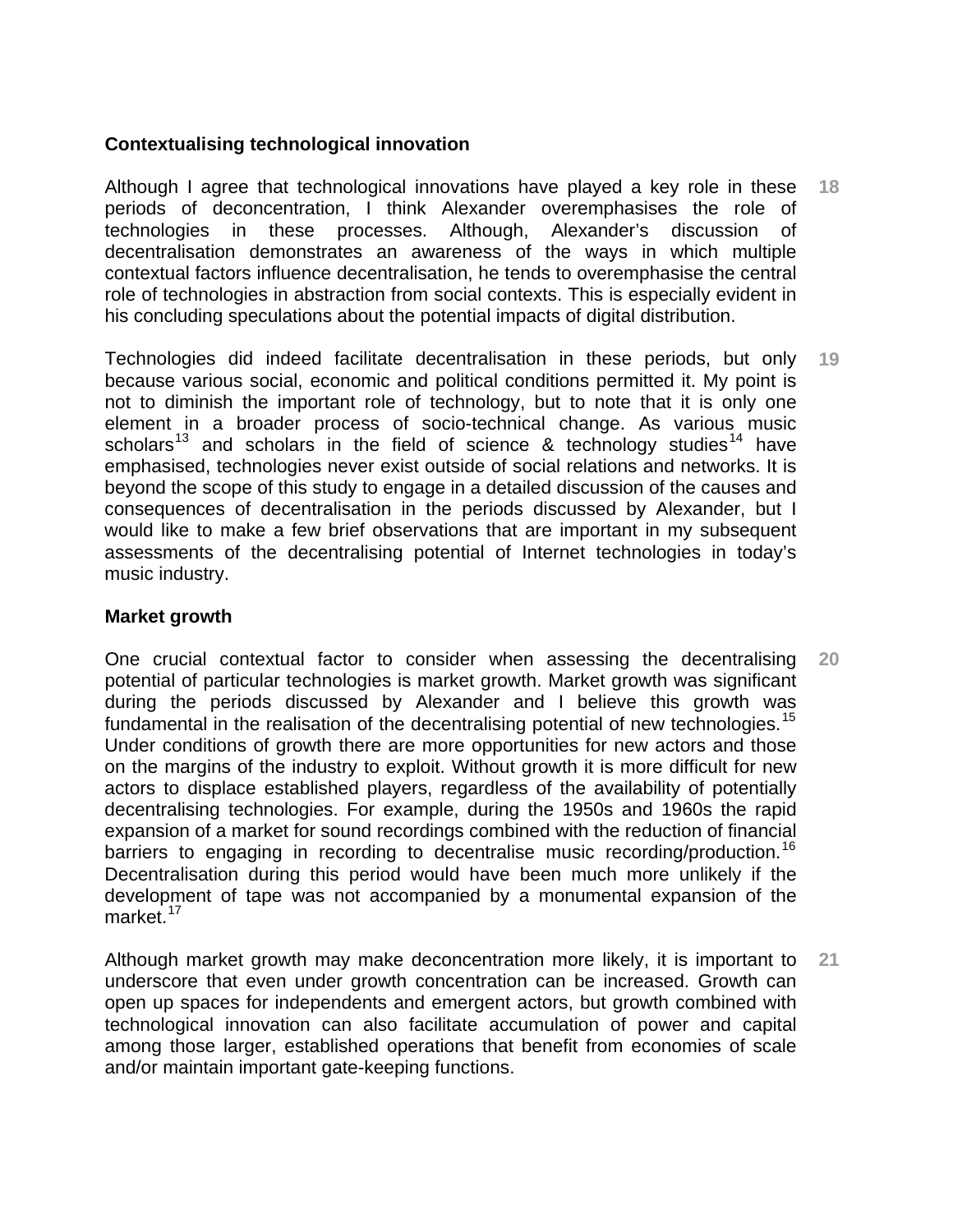### **Broader organisation of the music industry**

In addition to market growth, the decentralising potential of technologies is also mediated by the ways in which the music industry is organised and the ways in which the different aspects of the music industry (i.e., production, manufacturing, distribution, promotion and marketing) are controlled and interrelated. A more loose integration or lack of concentration in multiple aspects of the music industry facilitates decentralisation more broadly. **22** 

For example, decentralisation in the 1950s and 1960s was not wholly attributable to the development of tape and market growth. Decentralisation would have been unlikely if the development of tape was not accompanied by a timely decentralisation of promotional channels and the existence of decentralised distribution channels. In the 1950s, radio networks diversified from a single national market directed at a mass audience, towards more specialised niche markets directed at more targeted audiences (i.e., specific ethnic groups, ages, classes and regions) and shifted towards programming with more local content and advertising.<sup>[18](#page-43-1)</sup> These changes were crucial in allowing the growing number of independent record companies to effectively promote their music.<sup>[19](#page-43-1)</sup> Decentralisation during this period was also favoured by a lack of concentration in distribution. Although major labels had their own distribution networks in the 1950s, independent distribution systems were still significant in the music industry.<sup>[20](#page-43-1)</sup> **23** 

The flip side of this is argument is that technologically-facilitated decentralisation in one aspect of the music industry may not lead to industry-wide decentralisation if other aspects of the music industry remain tightly controlled and exclusive. This was evident with the popularisation of multi-track recording technologies around the late 1960s. These innovations fostered a marked decentralisation in music production and studio ownership, but music industry concentration was on the rise during the same period, as major labels began consolidating distribution channels and reorganising the ways in which music was produced. In fact, it seems that the initial introduction of tape recording had a more limited decentralising effect on music recording/production than the subsequent development of multi-track recording technologies, $^{21}$  $^{21}$  $^{21}$  further supporting my argument that the development of tape was not the only or primary reason for decentralisation in the music industry during the 1950s. **24** 

A similar phenomenon occurred with the development of cheaper and more powerful digital music technologies during the 1980s and 1990s (e.g., MIDI sequencing; digital multi-track recorders; and personal computer-based recording/production software). Although these innovations facilitated an unprecedented decentralisation in recording/production, a broader decentralisation of the music industry was thwarted by increased major label control of distribution, licensing and marketing. **25** 

#### **Increased accessibility versus universalisation**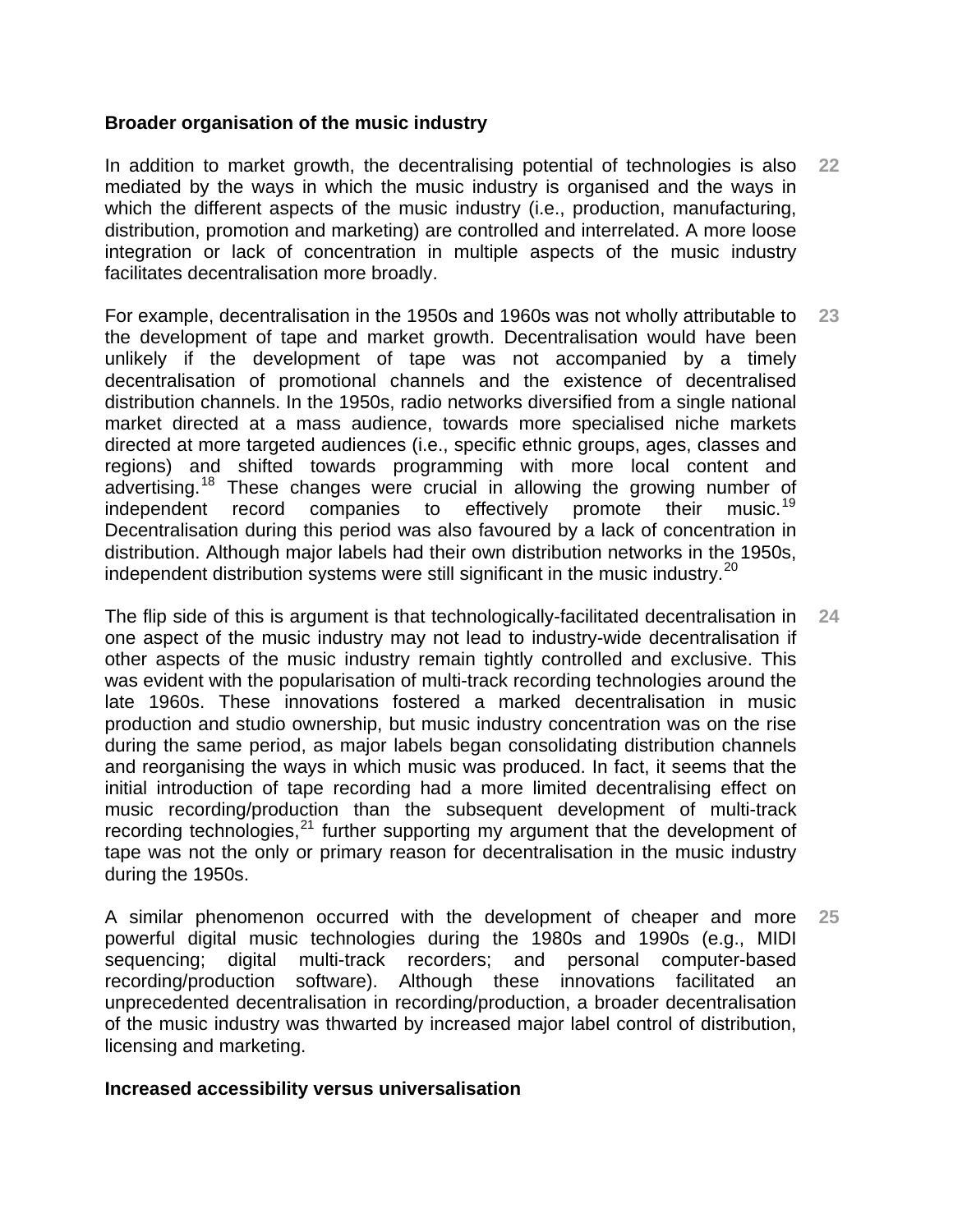Another important observation to make in thinking about the relationship between technologies and decentralisation is that we must be careful to distinguish between increased access to technologies and the universalisation or 'democratisation' of access. Even in the periods of decentralisation discussed by Alexander, empowerment of new actors was still conditioned by socio-economic disparities in access to technologies. **26** 

The period of decentralisation starting in the late 1910s was accompanied by a greater quantity and variety of available recordings. Around the early 1920s the primacy of ragtime music recording was displaced by a more varied repertoire of music. Catalogues of available music diversified with the proliferation of new recording companies, including the appearance of the first 'race' records.<sup>[22](#page-43-1)</sup> **27** 

Similarly, during the 1950s and 1960s, with the various changes in technologies, market size, radio programming and industry concentration, the music industry became more diverse, with African-American and other minority musics becoming more heavily recorded, promoted and distributed.<sup>[23](#page-43-1)</sup> Lowered production costs and the increasing purchasing power of minorities led to the growth of minority-oriented independent labels. Labels like Sun, Phillips, Chess and Atlantic focused on African-American musics like R&B, while labels like Tico and Alegre catered to urban Latino musics in the east coast.  $24$ **28** 

Despite the enhanced opportunities for minority artists and labels in these periods of deconcentration, the diversification of music benefited the music of white artists, labels and studios more than it benefited socially, economically and geographically marginalised groups.<sup>[25](#page-43-1)</sup> Quite significantly, the diversification and musical innovations promoted by the former were partially based on the appropriation of the music of the latter groups (e.g., jazz-influenced dance band music and R&Binfluenced rock music). The privileged social position and access to technologies and resources allowed white artists and labels to more successfully record, promote and distribute their appropriative musical innovations compared to black and other minority artists. Black and other minority artists were more likely to be recorded than in the past, but ownership of recording technologies was much more limited and minority artists typically had highly exploitative relationships with those who recorded the music (e.g., artists often did not hold copyrights to the music recordings or compositions). **29** 

As James P. Kraft has argued in his analysis of changes in technologies, labour and industry organisation in the first half of the 1900s, 'the benefits of technological advances in the entertainment business were spread unevenly, according to power relations among the groups most affected by such advances<sup>'.[26](#page-43-1)</sup> Although technologies can facilitate the reorganisation of the industry and open up new opportunities for those outside of it, those already in the industry, those from other industries with significant financial, technological and social resources and those from privileged socio-economic positions and geographical locations are best **30**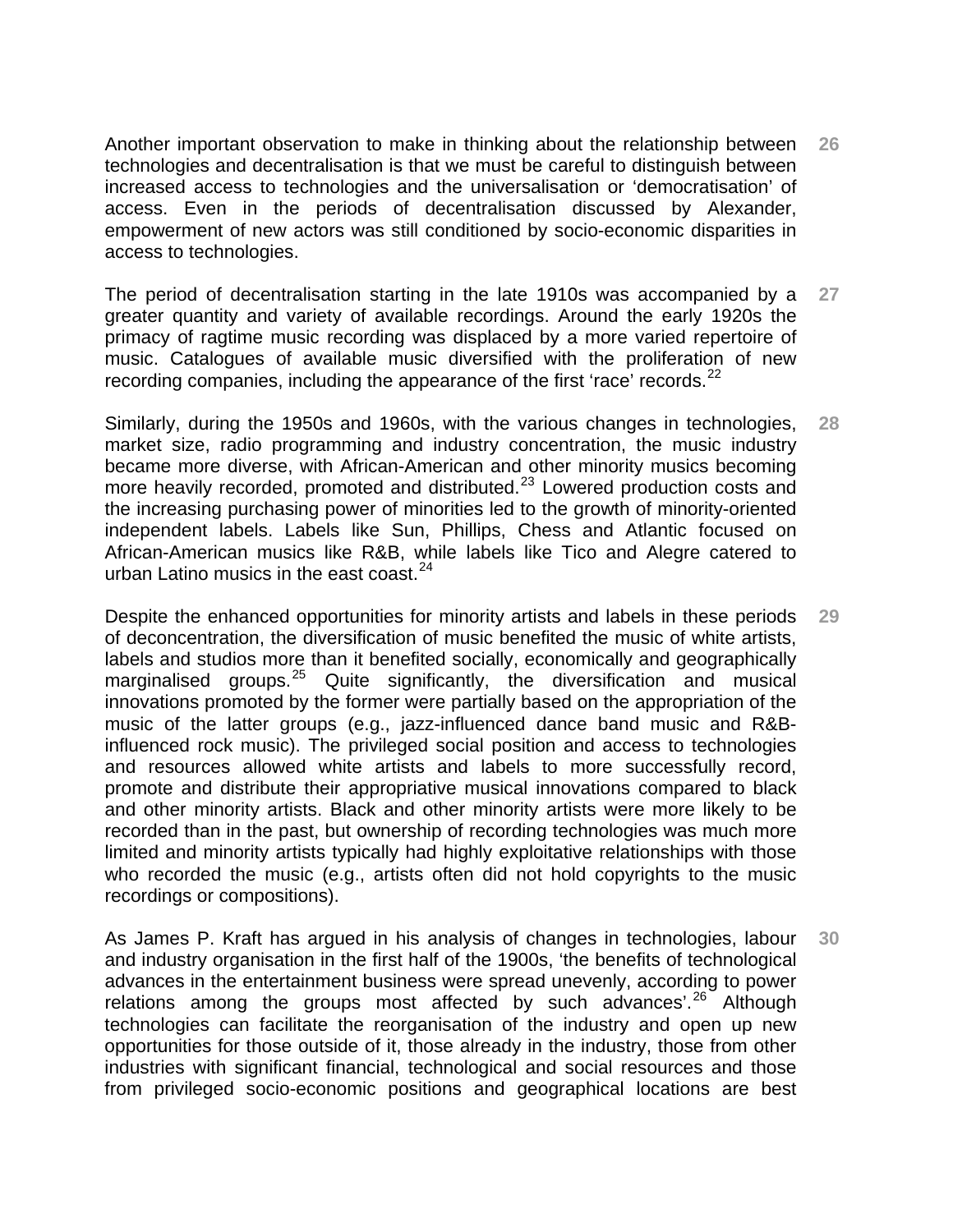poised to exploit new opportunities.

## **Decentralisation and reconsolidation**

Another essential observation to make is that even when decentralisation has occurred it has been temporary. Persistent inequalities in access to capital, technology and social networks have eventually led to the reestablishment of concentration and tend to counteract any decentralisation during the initial disruption of social relations facilitated by the introduction of new technologies. **31** 

For example, the decentralisation of the late 1910s was short lived. During the early 1920s the number of small independent companies began to decrease—although some of the established independents grew in size and importance—and by the end of the decade, various factors led to renewed concentration. Horizontal mergers as well as the previously discussed 'imitation' and appropriation of the musical innovations of independent labels by major companies helped reconsolidate major label control.<sup>[27](#page-43-1)</sup> The introduction of commercial radio broadcasting (1920) had also caused a significant drop in record sales (until about 1933) by diminishing the value of recorded music through providing music of better sound quality that was essentially free of charge.<sup>[28](#page-43-1)</sup> This combined with broader economic trends (i.e. the depression) to undermine record sales, enforce the popularity of radio and foster consolidation. Lastly, concentration of promotional channels—which had close financial ties with recording companies—also seems to have contributed to increasing music industry concentration.<sup>[29](#page-43-1)</sup> **32** 

The post-World War Two deconcentration of the music industry was more lasting than that of the late 1910s, but it too gave way to reconsolidation. Starting in the mid 1960s, concentration was re-established, primarily through horizontal integration. At this time, major record companies began buying successful independent distributors and increasingly contracted out music recording/production through joint ventures and distribution contracts (rather than recording musics in their own studios). This trend accelerated in subsequent years, taking off especially in the early 1980s. $^{30}$  $^{30}$  $^{30}$ **33** 

In summary, there is no simple formula to assess the impacts of technologies on industry concentration, but attention to socioeconomic inequalities and patterns in market growth, as well as to socio-technical trends in all aspects of the music industry chain (i.e., production, manufacturing, marketing, distribution and consumption) and the relative importance of each of these in a given historical and geographical context, is essential for more accurately assessing the decentralising potential of specific technologies. Music technologies, their impacts and implications can only be understood through a detailed understanding of the contexts in which they are used, appropriated and signified. **34** 

# Part 2: Digital distribution and decentralisation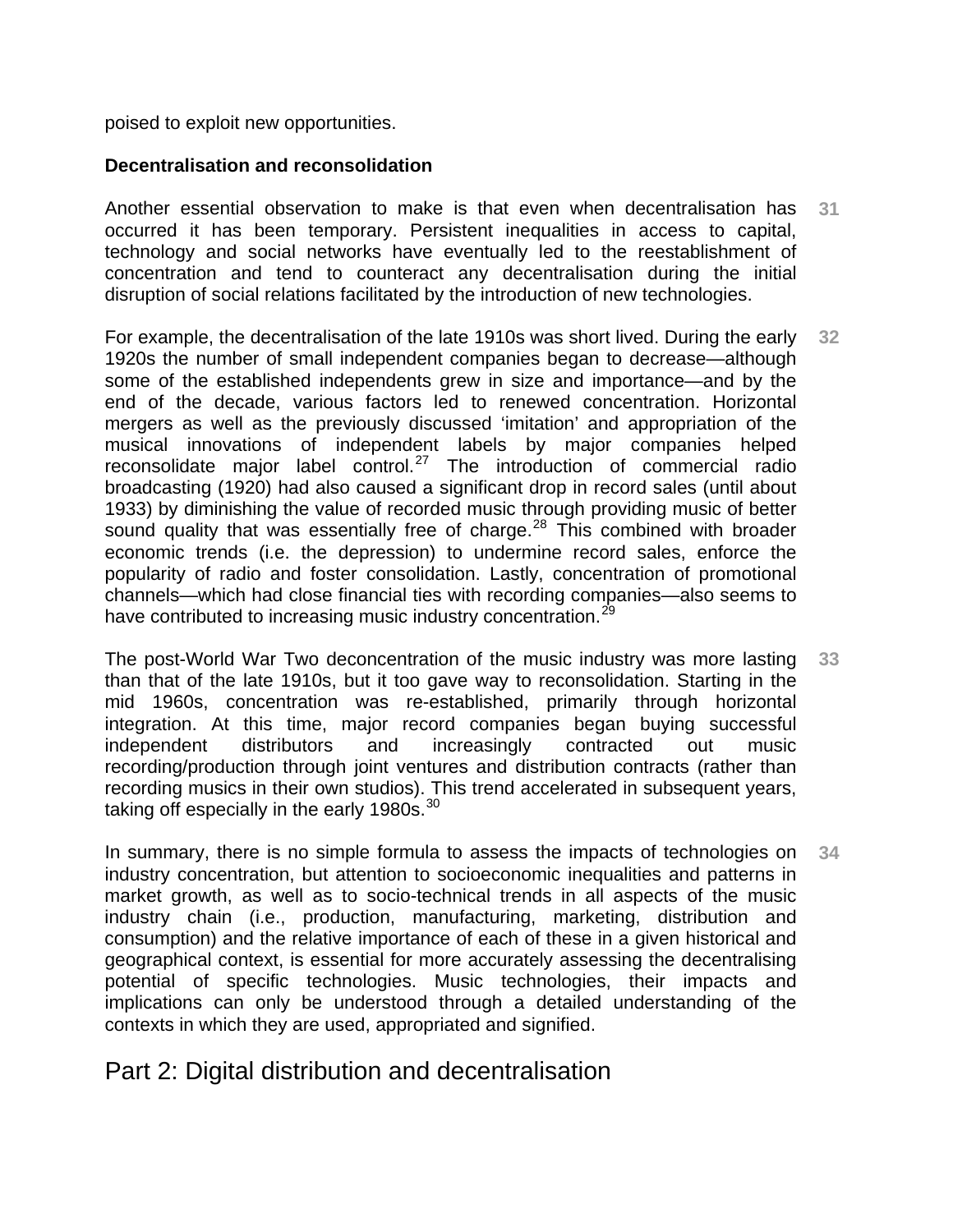### **Introduction**

So what are the implications of these observations for understanding the impacts of digital distribution? Based on the current organisation of the music industry and the historical lessons illuminated above, my main thesis is that decentralisation in response to the Internet is likely to be more limited and transient than some scholars, journalists, music makers and consumers have argued. **35** 

For one, unlike the late 1910s and 1950s, we are not currently under a period of significant market growth in the music industry, which makes a more significant decentralisation unlikely. Attention to the broader aspects of the music industry rather than simply on digital distribution in abstraction from its wider context also indicates a diminished decentralising potential. The fact that traditional forms of distribution, promotion and marketing continue to be the primary source of revenue for the music industry and that major labels tightly control traditional forms of licensing, distribution and marketing, further diminish the decentralising potential of the Internet. In addition, it seems likely that the privileged access of established actors in the music industry to capital, social networks, technology and knowledge allows them to most adeptly acclimatise to new forms of distribution, licensing, promotion and marketing. **36** 

Lastly, although we may see decentralisation in the short term with digital technologies, these trends will likely be reversed as these technologies ultimately enhance economies of scale and foster concentration.<sup>[31](#page-43-1)</sup> Unlike the 1950s, the various aspects of the music industry are more tightly controlled today suggesting that whatever period of decentralisation may occur it will be more short-lived. There may be a time lag in this process of re-consolidation, but over the medium to long term major labels are best poised to exploit the digital music market. **37** 

All this indicates that the decentralising potential of the internet is not as strong or as immediate as some have argued. I am not arguing against the possibility that some decentralisation is occurring or will occur. The Internet and digital music technologies are indeed having a significant and unprecedented effect on the social organisation of music circulation; however, whatever decentralisation is occurring is conditioned by class, ethnic and national disparities in access to technologies. Because access to technologies and the knowledge to use them most effectively are conditioned by existing socio-economic disparities, they tend to facilitate the reproduction of the multiple and overlapping centre-periphery relations (i.e. between classes, races, ethnicities, genders, nations, regions, neighbourhoods, etc.) that colour the music industry and its broader societal context. Those within the established (social, economic and geographical) centres of the music industry are best poised to capitalise on new opportunities facilitated by new technologies. **38** 

With these general observations as a guide, I will now engage in a more detailed analysis of the impacts and implications of digital distribution for various established and emergent actors in the music industry. In this part of the article I will first **39**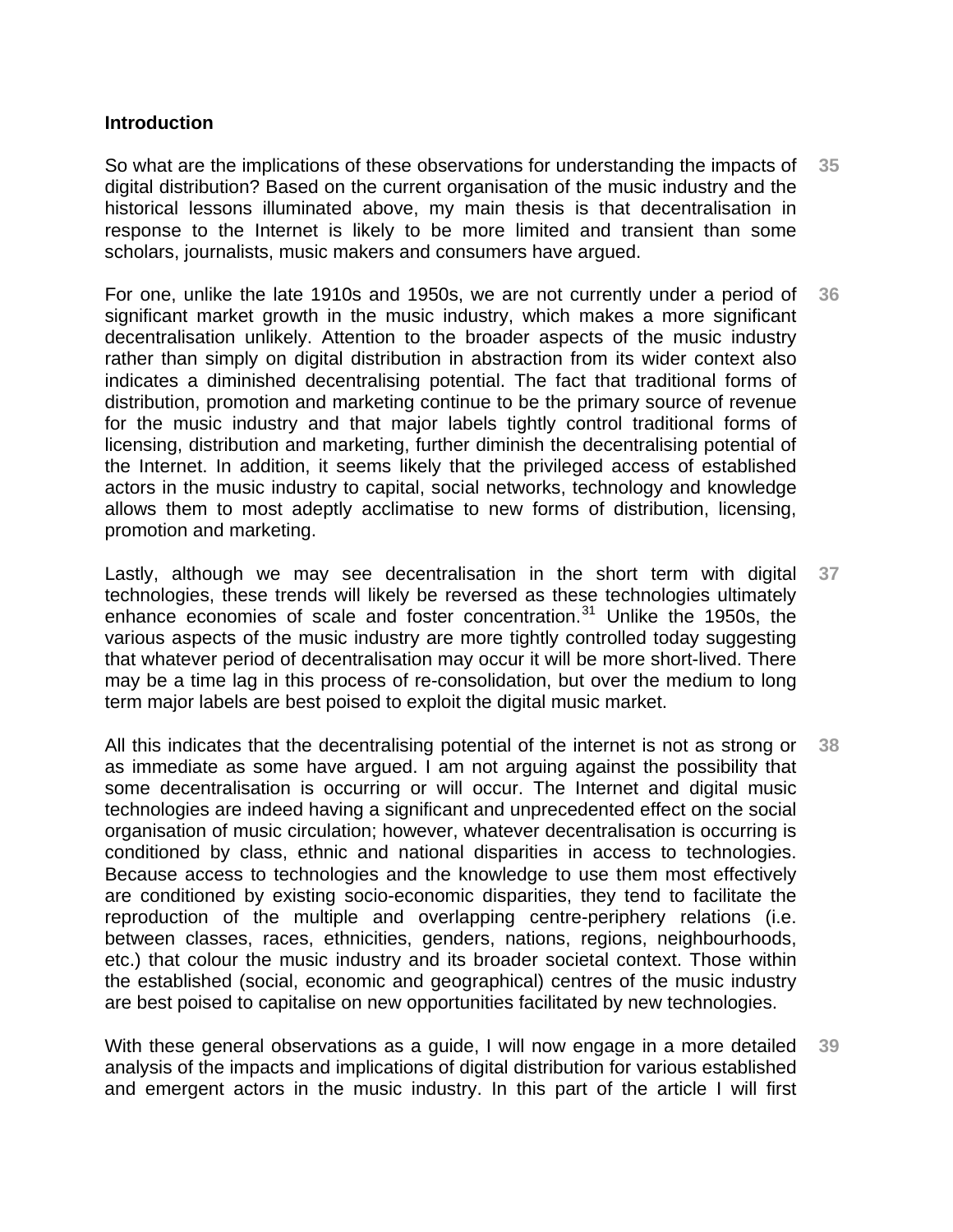discuss distribution, licensing, marketing and promotion in the music industry, examining the implications of Internet distribution for changing established practices and patterns of control. Through this discussion, I argue that digital distribution is unlikely to transform existing patterns of concentration to any great extent. I then draw upon recording industry data about recent changes in market concentration to corroborate these assertions. I close this part of the article with a discussion of current changes in the organisation of the music industry as an extension of the trends towards 'flexible accumulation' that have been evident in the industry during the last 20-30 years.

It is essential to note that my arguments in this article focus specifically on *authorised* digital distribution and not *unauthorised* peer-to-peer (P2P) file-sharing and piracy. A more adequate and thorough treatment of the topic of the impacts of Internet technologies on the music industry would integrate the topics of piracy and P2P networks. I have opted to focus almost exclusively on authorised downloading primarily because I am concerned with the patterns of concentration and market share in the music industry. $32$  While the P2P phenomenon has had implications for the music industry and its financial workings, its impacts on record sales are more modest than has been claimed—perhaps even negligible or positive.<sup>[33](#page-43-1)</sup> More important for the discussion at hand, file-sharing seems unlikely to strongly affect patterns of concentration in the music industry. Although no studies have specifically examined the relationship between file sharing and market shares, unauthorised file sharing impacts both majors and independents—in both positive (e.g., promoting consumer knowledge of artists) and negative ways (e.g., displacing purchases of recordings)—and seems unlikely to have any generalised impact on the patterns of concentration in the industry.<sup>[34](#page-43-1)</sup> **40** 

## **Importance of traditional distribution formats**

To imply that music consumers will exist exclusively online is to imply that the offline media will, too, somehow, become moribund and implode. This is patently not happening.<sup>[35](#page-43-1)</sup> **41** 

One of the most important considerations in examining the potential impacts of Internet technologies in the music industry is that traditional forms of distribution remain firmly in place. Although the Internet has the potential to diminish the importance of physical distribution, it will likely maintain its primacy for some time to come. As Forde points out: 'Online is simply a new distribution channel--it will not make music in a physical format redundant<sup>'.[36](#page-43-1)</sup> Despite the rapid growth of the digital download market since about 2003, physical sales are still the dominant format $37$  and the oligopolic control of physical distribution that majors have continues to be important.

With the introduction of new formats in the past, similar claims have been made about obsolescence, but formats like vinyl and tape persist alongside CDs and have been adopted in quite different ways in different locales.<sup>[38](#page-43-1)</sup> The extent to and **42**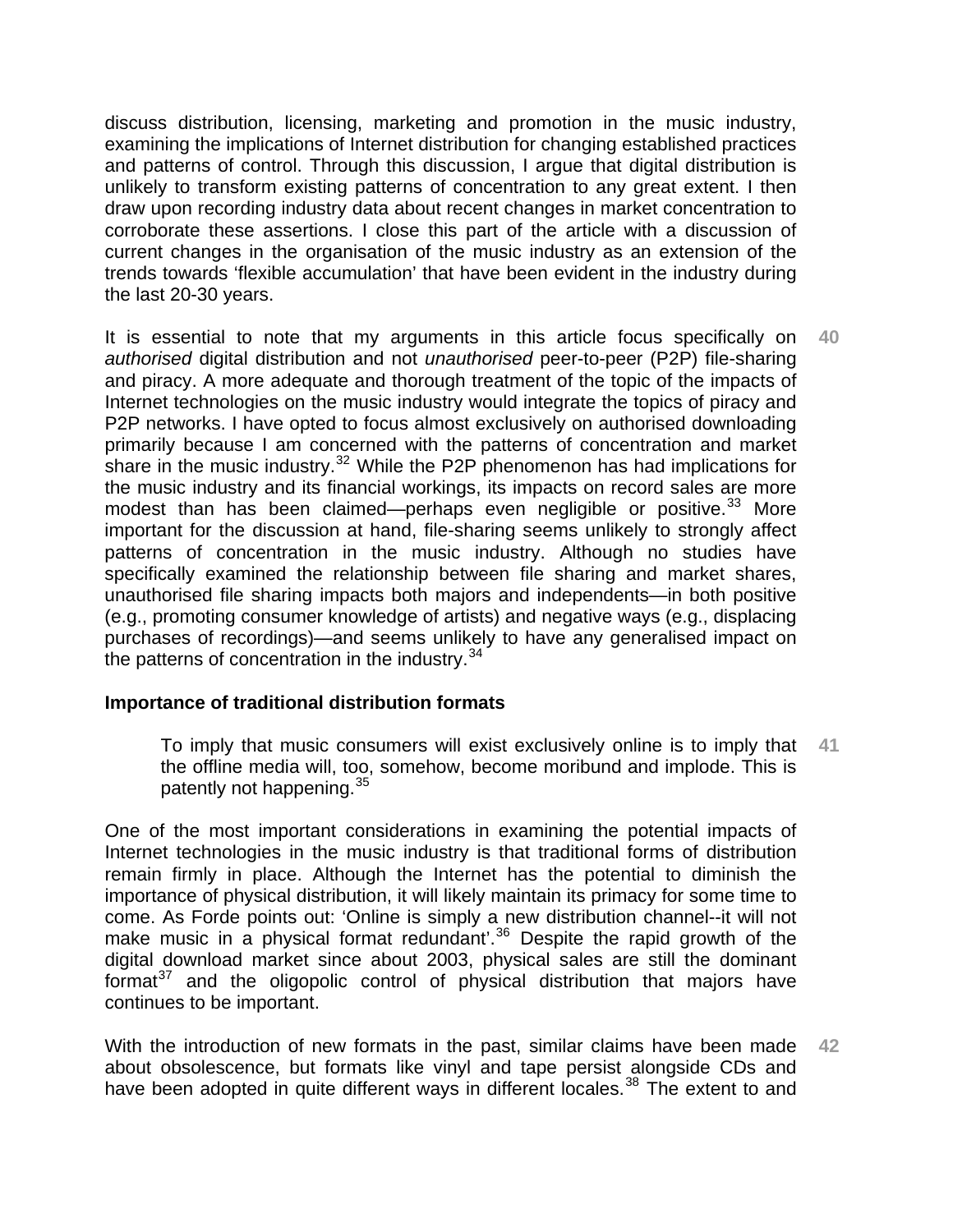speed with which digital distribution may displace physical sales is difficult to assess given the infancy of digital distribution. Arguably, the replacement of CDs with audio files will be slower and less expansive than the replacement of vinyl and tapes with CDs, because it represents a more radical shift in musical consumption and experience (i.e., from a 'physical' to a 'virtual' format) and requires the acquisition of much more expensive hardware than has been the case for previous format introductions.

There are a variety of reasons for which consumer preferences for physical products are likely to persist. For some, there is a reluctance to adopt digital downloads due to the limitations on use and copying that most providers currently place. Others have eschewed digital downloading due to the poorer quality of compressed audio formats compared to existing formats.<sup>[39](#page-43-1)</sup> There are also many consumers who are unable or unwilling to purchase a computer and acquire broadband services. Access to broadband is still limited and far from universal, even in the most 'developed' nations.<sup>[40](#page-43-1)</sup> There are also those who will continue to prefer having physical copies of recordings with accompanying album art and/or continue to prefer the experience of shopping in brick-and-mortar retailers.<sup>[41](#page-43-1)</sup> **43** 

As long as physical distribution continues to be important, major labels' ownership and control of large scale distribution channels will help them maintain their privileged gate-keeping role in the music industry. Major label control of distribution channels is especially important in reaching international markets.<sup>[42](#page-43-1)</sup> An increasing shift towards digital distribution may allow independent labels and digital distributors to displace major labels' oligopoly on distribution, but there are various reasons to believe that this potential is limited. One important reason is that the larger catalogues and financial resources of major labels allow them to establish more favourable relationships with digital download services.<sup>[43](#page-43-1)</sup> I will address some of these limitations later on in this article when discussing digital distributors and other emergent actors in the music industry. **44** 

## **Licensing**

Along with distribution, major labels have privileged knowledge and channels for licensing music for various uses. Major label support is especially important in navigating the complexities of international licensing.<sup>[44](#page-43-1)</sup> With the persistence of physical distribution, major labels will continue to have a privileged ability to navigate the complexities of licensing nationally and abroad. With the advent of digital distribution, licensing has become even more complex. Sorting out royalty payments is the most difficult aspect of online music distribution<sup>[45](#page-43-1)</sup> and the complexities of ownership rights in different countries have made it difficult for record companies to more effectively and rapidly exploit digital distribution.<sup>[46](#page-43-1)</sup> Although this increased difficulty is encountered by all actors in the music industry, it is likely to be most prohibitive for independent labels and artists that lack established international social networks and do not have the same financial and legal resources that major labels have at their disposal. The accumulated **45**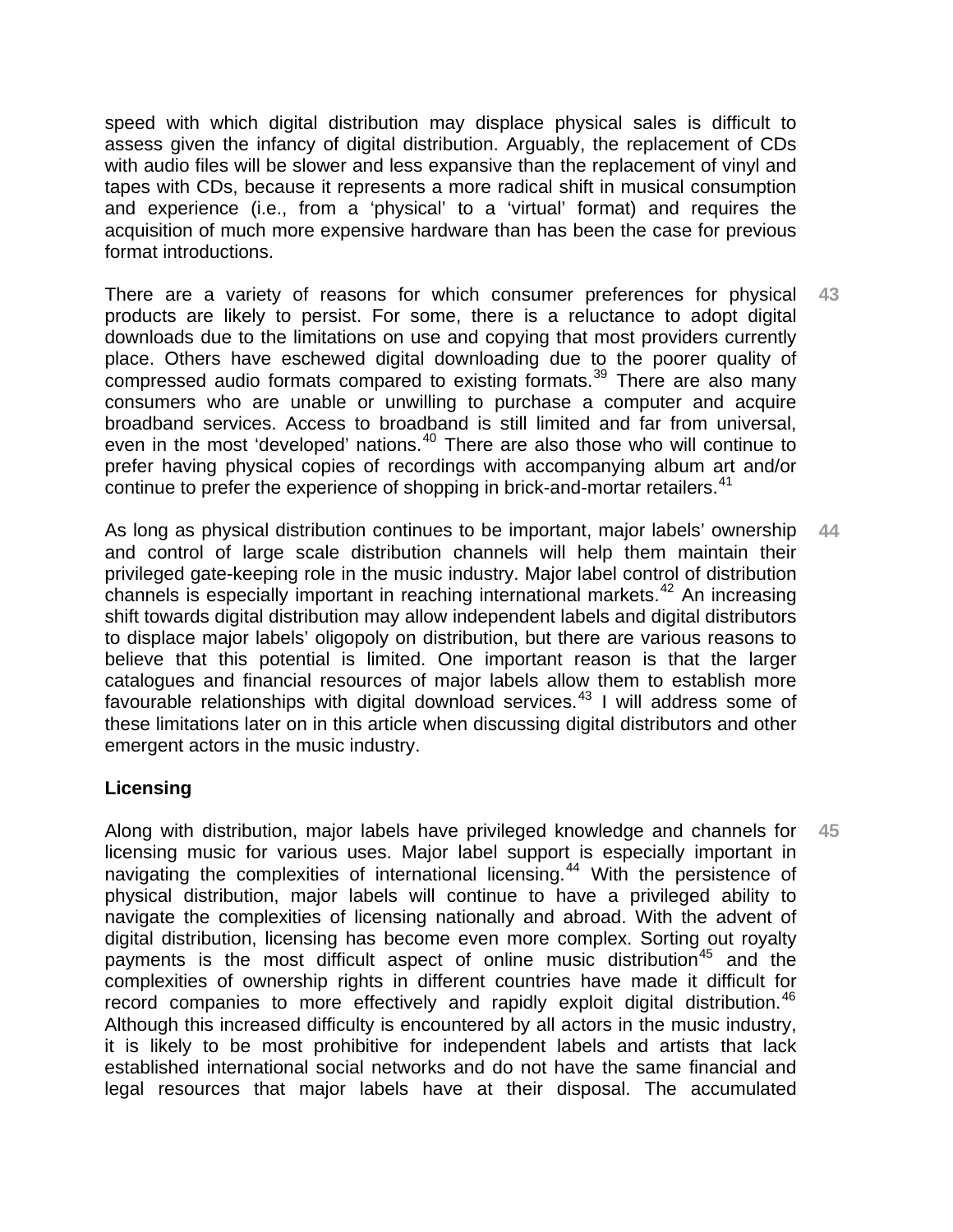experience and expertise of major labels in navigating the complexities of licensing will by no means be negated by the emergence of digital distribution.

### **Marketing and promotion**

One of the primary activities and functions of contemporary record labels is promotion and marketing. Marketing and promotion costs can be very high and are sometimes the highest costs of making a CD. To transform an album into a hit, there are considerable investments that record companies make. Marketing and promotion investments that record companies pay include a wide variety of expenses including: 'Advertising costs, retail store positioning fees, listening posts in music stores, radio promotions, press and public relations for the artists, television appearances and travel, publicity, and Internet marketing, promotions and contests'.<sup>[47](#page-43-1)</sup> **46** 

Although the Internet has the potential to undermine the role of radio, television and other marketing and promotional channels, traditional media formats continue to play a primary role in the popularisation of music. For example, television and, especially, radio continue to be the primary way in which consumers are informed about artists and music in the USA.<sup>[48](#page-43-1)</sup> The persistent influence of radio and other traditional channels of promoting and marketing music is likely to be even more pronounced in countries and socio-economic groups with more limited access to computers and Internet connections. **47** 

Although the Internet can potentially allow one to promote and market music rather cheaply, it has not made heavy investments in marketing and promotion a thing of the past. Some have argued that record companies can cut marketing costs through online digital distribution, $49$  but I believe this to be an inaccurate assessment. If anything, it has escalated the costs necessary to successfully promote and market music. Marketing budgets must now be sufficient to cover traditional promotion and marketing strategies as well as novel web-based strategies (e.g., ads, webradio placements, samples on various websites and 'viral' marketing campaigns). Furthermore, the increasing ease with which music can be recorded, produced and distributed—due to the Internet and the increased power and accessibility of music recording/production technologies—may further fuel rising marketing costs due to a heightened competitiveness for consumer attention. **48** 

Just making music available on the Internet does not mean it will be heard and consumed. Chances of success are much greater if one places music on particular sites and can leverage the Internet in ways that successfully direct traffic to one's website. Greater financial and technological resources allow major labels to more effectively promote and market online. For example, major labels can more easily leverage popular music downloading services to have their music and advertisements featured on their websites. Similar to the case for traditional retail, they are able to give their products greater visibility in 'virtual' retail spaces. Major labels also have a privileged ability to place their music on popular web-radios and **49**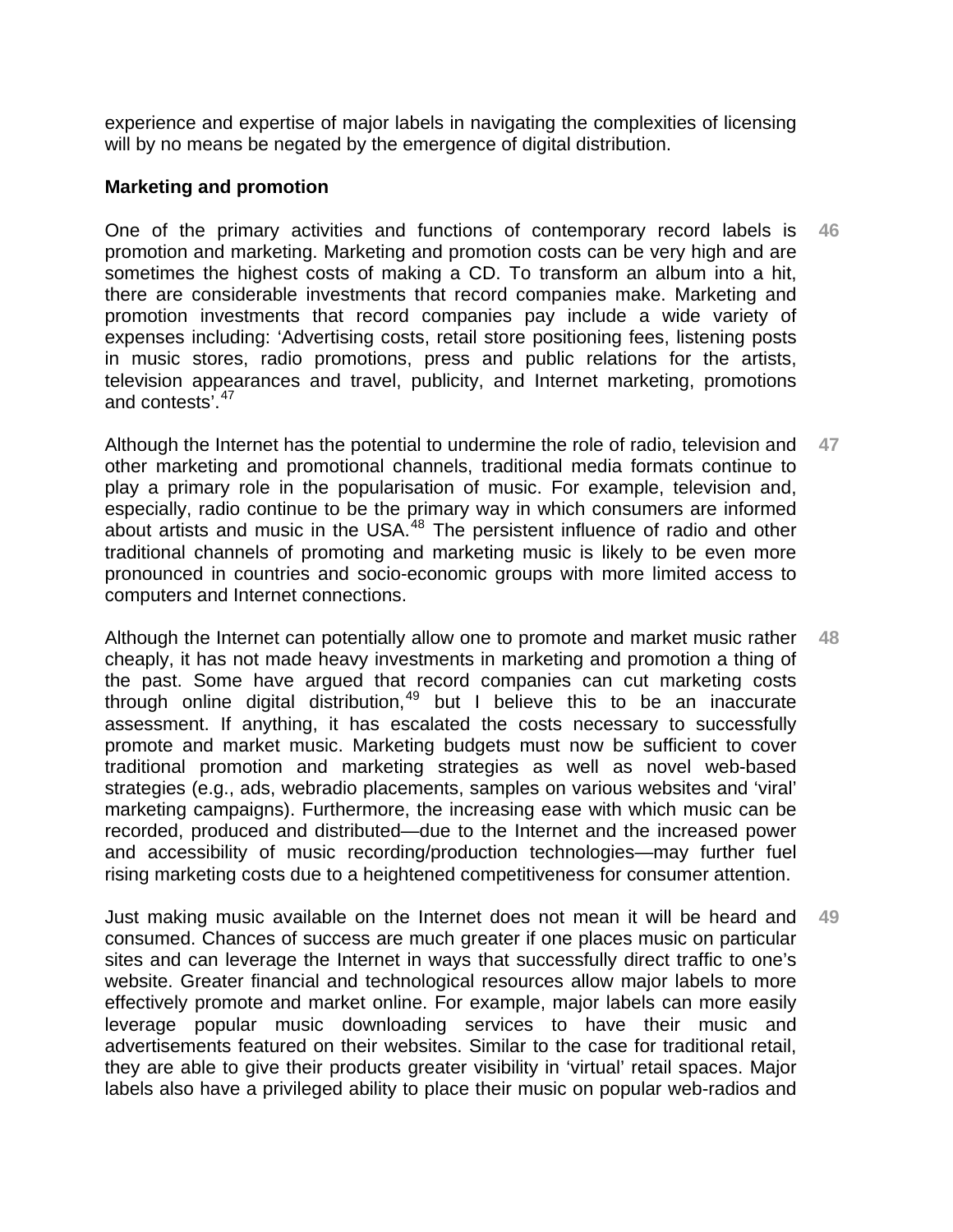other streaming content sites. They also have privileged access to marketing and data analysis that allows them to assess and devise more effective on- and off-line marketing and promotion strategies. The privileged socio-technical positionality of major labels even helps them to more successfully utilise purportedly democratic 'user-generated' content sites (e.g., myspace) as promotional and marketing tools.

Because of the continued need for high investments, as well as the technology, knowledge and social networks to effectively use funds for marketing and promotion, major labels will continue to be able to market and promote more heavily on both traditional channels and new media and will likely maintain their privileged position within the music industry.<sup>[50](#page-43-1)</sup> For independent artists, the barriers to effectively promote and market music persist and are perhaps even greater than in the past,  $51$  despite examples of success stories that have been simplistically hyped as outcomes of Internet empowerment (e.g., Arctic Monkeys). These barriers to artistic success are especially evident for those from the poorer classes and nations who have more limited access to technological and financial resources (and may also be limited by language barriers). **50** 

Although some artists may benefit from the empowering potential of the Internet, these are most likely to be established artists who do not necessarily need the marketing and promotional services of record labels as much as unknown artists.<sup>[52](#page-43-1)</sup> Similarly, although some independent labels may successfully exploit the possibilities of digital distribution, those independent labels that are best poised to exploit new opportunities are established independent labels, as well as new independent labels established and run by those already tapped in to the social networks of the music industry. As in the past, the most successful independent labels are also likely to be bought out by major labels. While the particular ways in which Internet technologies may transform established practices may vary according to the unique nature of promoting and marketing particular markets and genres (e.g., hip hop), differential access to financial resources, promotional networks and marketing information will continue to privilege those within the established centres of the music industry even in more specialised market niches. **51** 

## **Music downloading services, digital distributors and decentralisation**

In addition to independent labels and artists, some have argued that new actors in the music industry such as music downloading services and digital distributors have the power to replace the function and power of recording companies. As in the case of independent labels and artists, their powers to do so are limited for a variety of reasons. **52** 

Music downloading services are companies that sell audio files to end consumers on a pay-per-download basis or subscription based service (e.g., iTunes, Rhapsody, Music Match and Napster). Digital distributors (or aggregators), such as the Orchard and IODA (Independent Online Distribution Alliance), are companies that provide music for music downloading services and other content users (e.g., **53**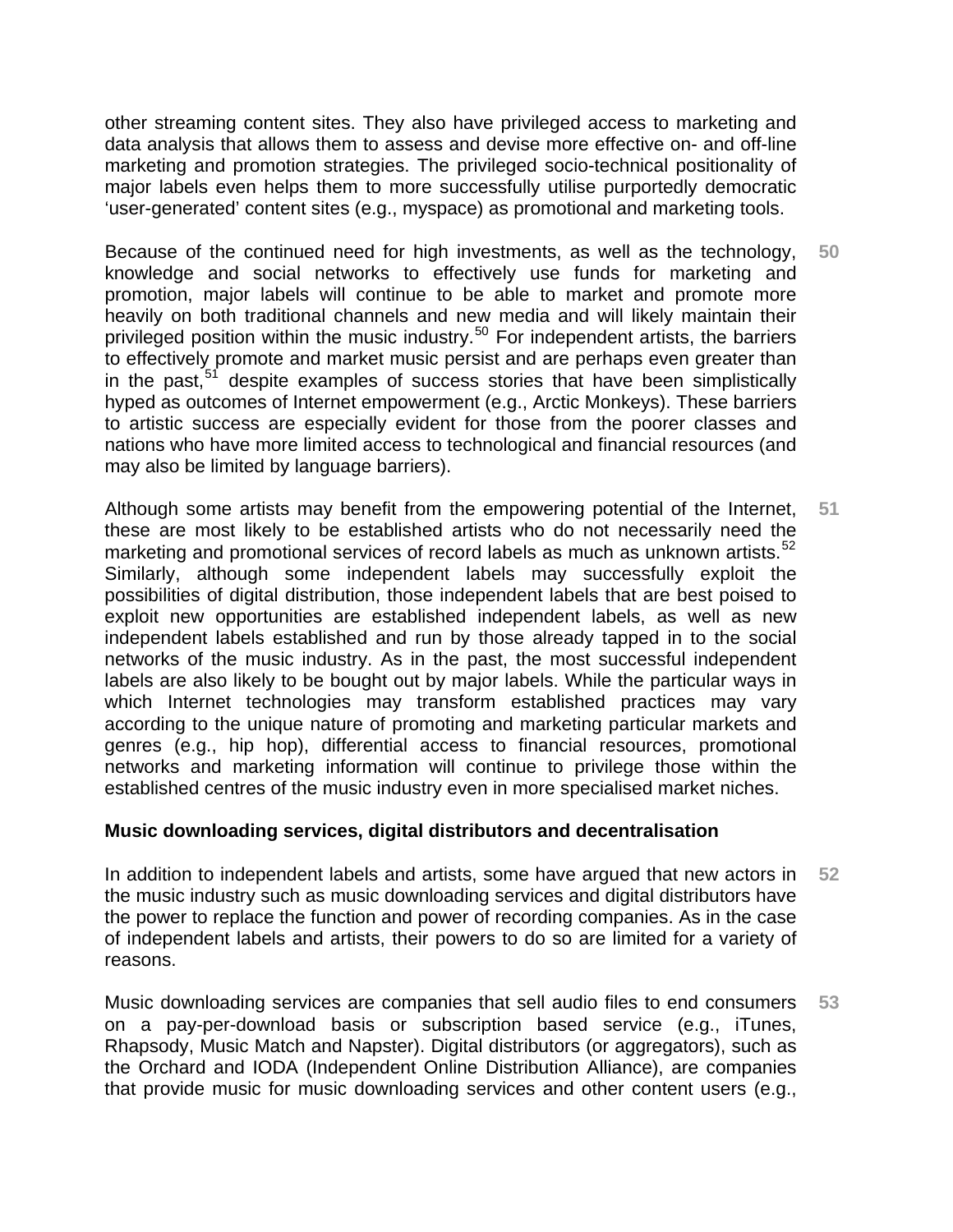mobile phone companies, film, TV, advertising, video games and webradios). They often also engage in other parallel activities such as negotiating licenses, managing royalty collection, administering publishing, etc.

Contrary to some claims, most music downloading services pose little threat to established labels. Music downloading services compete most directly with retailers commercialising CDs and other physical recording formats and not record labels. As is the case with 'brick-and mortar' retailers, the relationship of most music downloading services to labels is more mutualistic than competitive (even if their specific financial agendas often conflict). The financial relationship between record labels and downloading services is not radically different from that between record labels and 'brick-and-mortar' retailers: Compared to CD sales, record labels still maintain a similar or improved level of profitability with digital distribution deals they have with music downloading services.<sup>[53](#page-43-1)</sup> Music downloading services can also help enhance the power of major labels through giving them privileged access to more detailed and up-to-date market information. Major labels have also been able to negotiate better rates with digital distributors and music downloading services,  $54$ helping them maintain a competitive advantage over independent labels. **54** 

There are some downloading services, however, that potentially encroach on the traditional territory of major record labels. Those music downloading services that may compete more directly with major labels are those that distribute the music of independent artists and labels without the intermediation of major labels. These function more as hybrids between downloading services and digital distributors, rather than strictly as downloading services. Although these companies may successfully tap into some niche markets, the relatively poor visibility of their services and the lack of resources to more effectively promote and market artists limit their power. In addition, these hybrid types of companies appear to be becoming less common**.** Although some downloading services negotiate directly with independent labels and artists, there is a growing trend towards acquiring catalogues indirectly through digital distributors. It is more efficient and less costly for downloading services to work through digital distributors that specialise in acquiring and licensing music catalogues. For artists and independent labels, working with digital distributors rather than directly with downloading services also appears to be advantageous, because the distributors tend to be able to negotiate more favourable terms with downloading services and to place music in a variety of downloading services. **55** 

Of all the new actors in the music industry, digital distributors have the greatest potential to displace major labels, but their powers are also limited for a variety of reasons. As mentioned above, the continued role of traditional formats and media as well as the enhanced access of major labels to promotion and marketing channels and funding place most of these emerging companies at a disadvantage. Rather than directly compete with established players they have tapped into novel revenue potentials that have emerged with the development of digital distribution and the proliferation of personal computer based recording. These distributors and **56**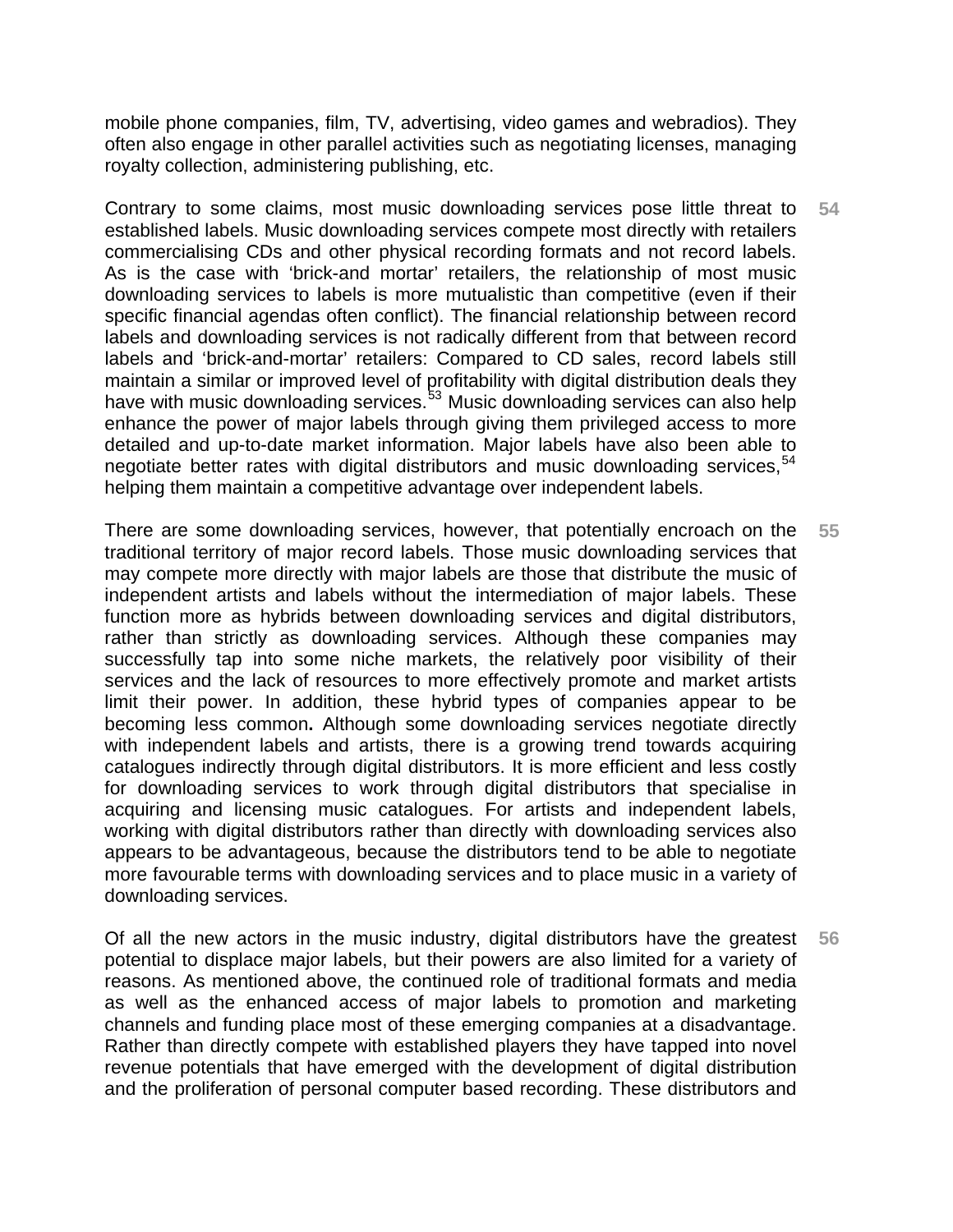aggregators make their money through charging upfront fees and/or taking royalty cuts from independent artists to place their music on popular digital download services.

We must also keep in mind that major record companies are poised to buy out more successful enterprises that may compete with them. Similar to what has transpired since about the 1970s with independent labels and distributors, major labels (or their parent companies) are likely to absorb their most successful and profitable competitors. Successful distributors and downloading services ultimately represent business opportunities that allow major labels to enhance profits through 'capturing' new 'revenue streams' rather than a threat to market control. **57** 

Although major label involvement in music downloading services and digital distribution companies has thus far had an erratic history,<sup>[55](#page-43-1)</sup> I think this is largely due to the current infancy and volatility of authorised digital distribution markets and the financial difficulties of the music industry. As the digital download market grows and the organisation of digital distribution and downloading stabilises it is probable that there will be further integration between major labels and successful music downloading services, digital distributors and independent labels, allowing major labels to reassert their gate-keeping power in the digital era. Digital distributors will be a more likely priority than downloading services<sup>[56](#page-43-1)</sup> because of the existing competencies of the music labels (in distribution and licensing), the problem of catalogue limitations of major label involvement in direct retail<sup>[57](#page-43-1)</sup> and the apparently low profitability of current music downloading service models.<sup>[58](#page-43-1)</sup> **58** 

As in my discussion of independent labels and artists, I am not arguing against the possibility that new actors are displacing major labels to some extent. Again, I am simply contending that the degree and permanence of this displacement is smaller than many have prophesised or hoped. As argued previously in regards to independent labels, although some emergent actors (i.e., digital distributors and download services) may rise to prominent positions in the music industry, these are most likely to come from within the music industry itself. These 'new' actors may not be as new as they seem at first glance: Within the music industry there is a constant reshuffling of staff and the emergent enterprises in the music industry are often established by and comprised of people formerly with major labels or more established 'independent' labels. Those that are poised to benefit from the sociotechnical restructuring of the music industry are those that already have privileged access to knowledge, capital, technology and social networks. Many new webbased music companies have a significant portion of their directors and staff drawn from major labels and other established actors in the music business. This is not a surprising phenomenon, especially considering the reduction of staff at major labels as a cost-cutting measure in response to the industry's recent financial crisis and/or corporate mergers. **59** 

Some successful new actors may also come from outside the music industry. These are most likely to come from or receive the backing of computer and **60**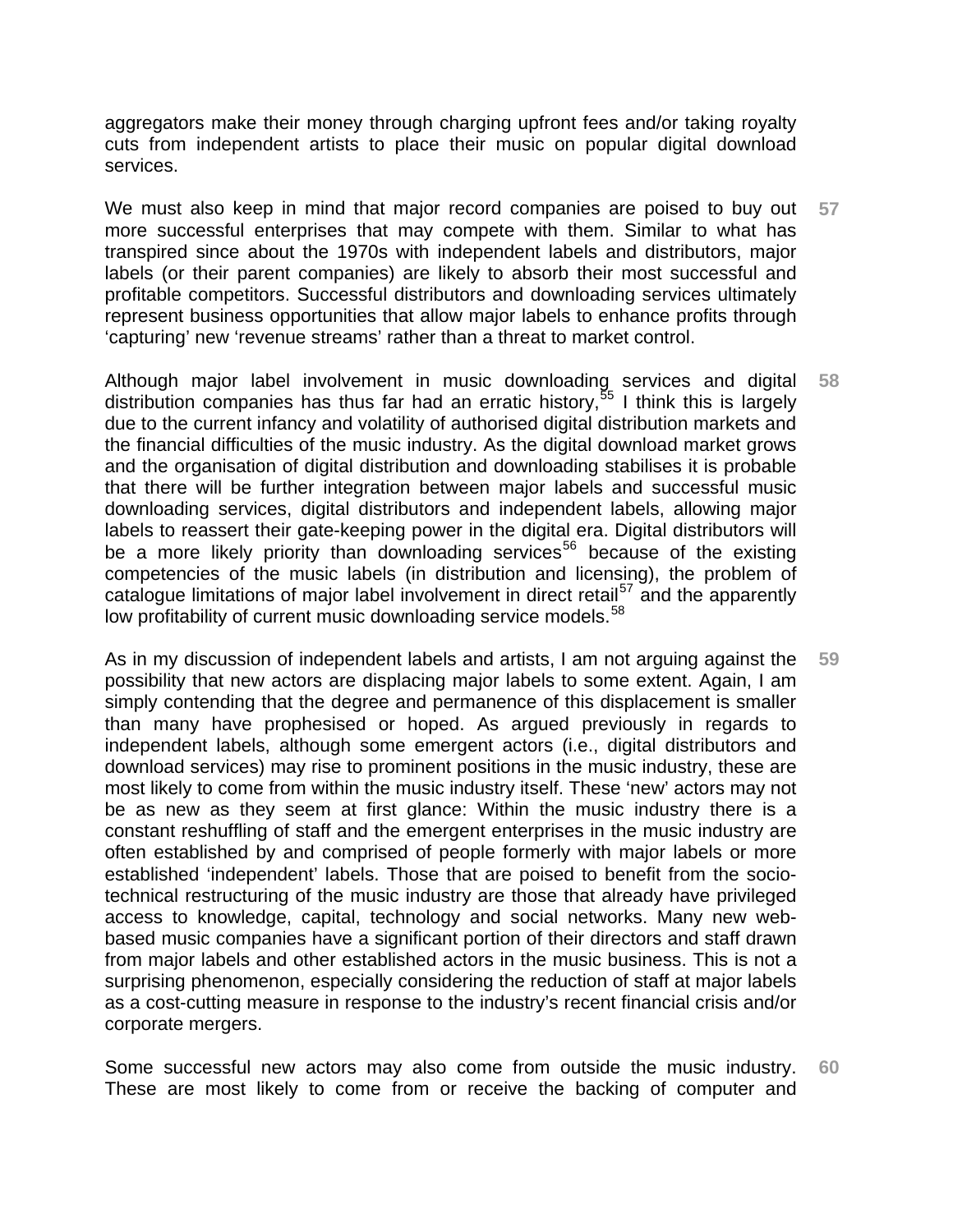communications technology industries (e.g., Apple computers). Successful new actors are also overwhelmingly from privileged social backgrounds and locales. Their privileged access to knowledge, technology and capital poises them to best exploit whatever new opportunities that have emerged through technologically facilitated decentralisation.<sup>[59](#page-43-1)</sup>

#### **Current trends in concentration and decentralisation**

Although Internet technologies are definitely contributing to a significant process of reorganisation in the music industry, it seems that general historical patterns of concentration may not be undergoing a radical transformation. Recent research on concentration in the music industry appears to corroborate my more tempered assessment of the impacts of the Internet on music industry concentration. **61** 

Research based on International Federation of the Phonographic Industry (IFPI) data suggests that independent labels have recently diminished the market power of major record labels. Independent labels' share of worldwide sales increased from 22.5% to 25% from 1999 to 2002.<sup>[60](#page-43-1)</sup> IFPI data for 2004 indicate a further increase up to  $28.4\%$ .<sup>[61](#page-43-1)</sup> These figures indicate that indeed there has been a deconcentration within recent vears.<sup>[62](#page-43-1)</sup> **62** 

Research by Blanchette on the US market share of the top five firms from 1989- 2002 using Nielsen Soundscan data indicates a slightly different and somewhat contradictory picture. Blanchette's analysis indicates a rise in concentration from 1999 to 2000, followed by a drop in 2001 and a subsequent rise until 2003, with a more marked rise from 2002 to 2003. The levels of concentration in 2003 were actually higher than that of 2000. Independent label market share dropped from 15.9% in 1999 to 14.9% in 2003. $^{63}$  $^{63}$  $^{63}$  Nielsen Soundscan data for 2004 and 2005 indicate that major label control of markets decreased again and independent label market share reached its highest percentage in recent history. These data indicate that the market share of independent labels was 17.3% in 2004 and 18.1% in 2005.<sup>[64](#page-43-1)</sup> However, figures for 2006 indicate a marked decline in independent label marked share to 11.4%, making it bellow that for 1999.<sup>[65](#page-43-1)</sup> Quite significantly, market share figures for digital downloads are similar to those for overall market share, but Independent market share figures for digital downloads are actually lower than their overall market share, suggesting that independents are not better able to exploit the digital market.<sup>[66](#page-43-1)</sup> **63** 

Authorised digital distribution has only become a significant phenomenon since 2003, making it difficult to detect any clear patterns between digital distribution and market concentration. Although some of the IFPI figures on global market share imply that some degree of decentralisation may be occurring, they indicate that it is fairly modest and is nowhere near the major periods of decentralisation in the music industry discussed by Alexander.<sup>[67](#page-43-1)</sup> Data for the USA indicate that recent changes in patterns of concentration are rather small and erratic making it difficult to derive any solid conclusions about general industry trends as a result of the Internet or **64**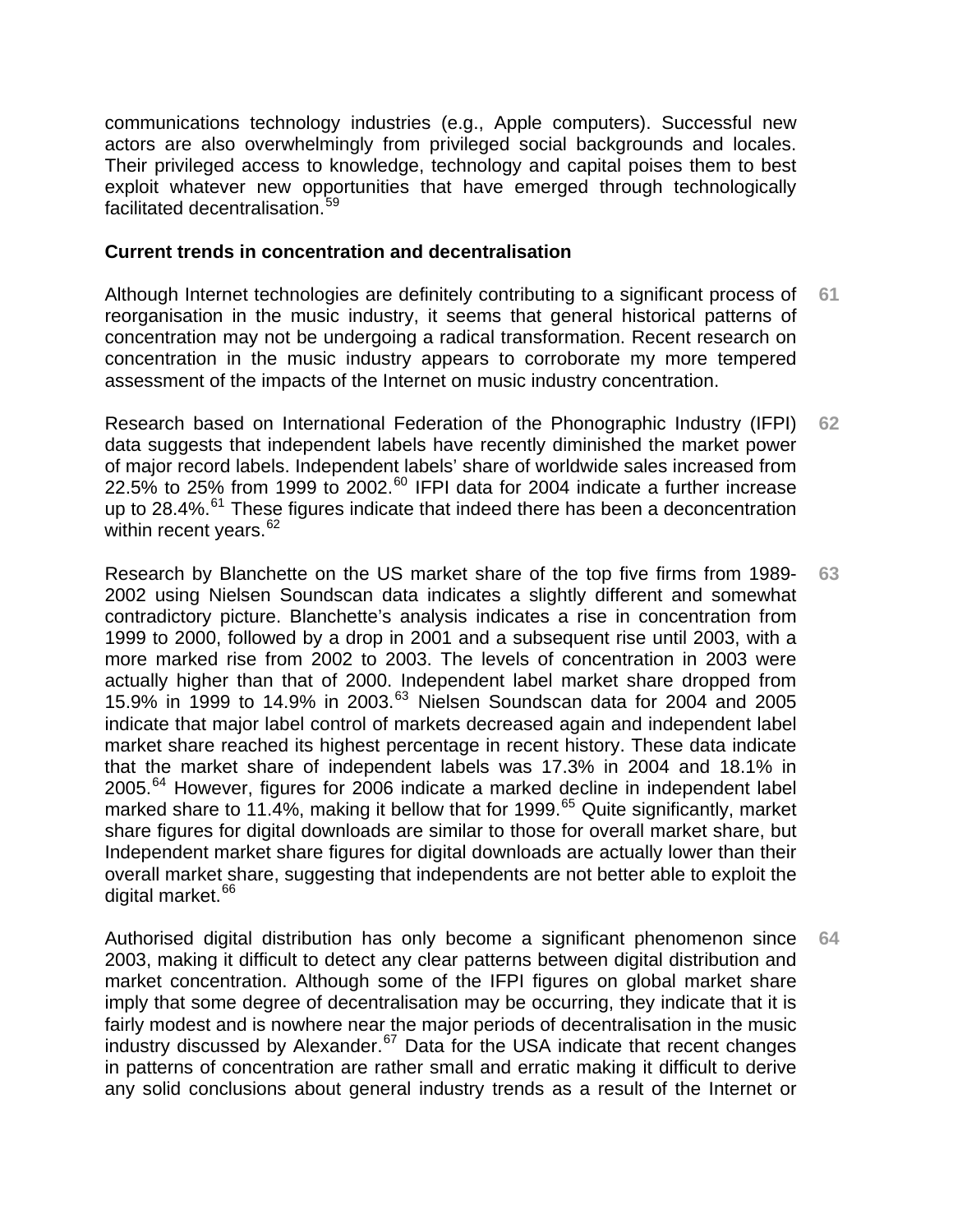digital distribution.

We must also keep in mind that whatever changes in concentration that did transpire during this period are not wholly, or even mostly, attributable to the direct impacts of file sharing and online distribution. Other factors such as general economic trends, changes in consumer behaviour and changes in industry organisation influence these trends. For example, changes resulting from label responses to financial crisis may affect market share trends, such as reductions in the number of releases and artist signings, or in promotional and marketing budgets for artists. **65** 

We must also be cautious about the representativeness of the data. For example, changes in the sources of IFPI data, the methods of compilation and the number of countries for which data are available in different years may affect figures on market share, possibly making the extent of independent market share globally more or less apparent. It is also possible that levels of concentration are less than these figures indicate, due to the under-representation of independent record sales in US and international data.<sup>[68](#page-43-1)</sup> Especially considering the growing ease with which independent artists and labels can produce and circulate music outside of major retailers, the historical problem of under-representation in the marketing data of industry analysts, record labels and record label associations may be heightened in recent times. **66** 

Whatever the limitations and inconsistencies of current data and the difficulties of meaningfully interpreting them in a definitive manner, it is clear that major record labels still maintain an oligopoly on music marketing, promotion and distribution and that the Internet has not promoted a radical decentralisation of the music industry as many have envisioned. The most current data indicate that major labels control 88.6% of the US market<sup>[69](#page-43-1)</sup> and 71.7% of the global music market.<sup>[70](#page-43-1)'</sup> It is important to add that because of the ways Nielsen Soundscan data are calculated, figures for the USA actually underestimate major label market control by reporting some major label distributed recordings as 'independent'.<sup>[71](#page-43-1)</sup> I am not sure to what extent this type of distortion clouds IFPI data, but there are likely to be similar misrepresentations. **67** 

Certainly the music industry is undergoing a period of reorganisation where established business models and forms of organisation are transforming. Perhaps, digital distribution and online retailing will allow independent labels and artists to increase their market share – at least temporarily – but we are unlikely to see the demise of the industry oligopoly. Major labels will continue to be the primary gatekeepers to broader distribution, promotion and marketing. If my assessments of future trends in digital distribution, marketing and licensing are correct, it seems that 'independent' musicians and labels will be equally or increasingly dependent on major labels for large scale distribution and effective promotion. **68** 

I am not arguing that independent artists do not have easier means to promote and **69**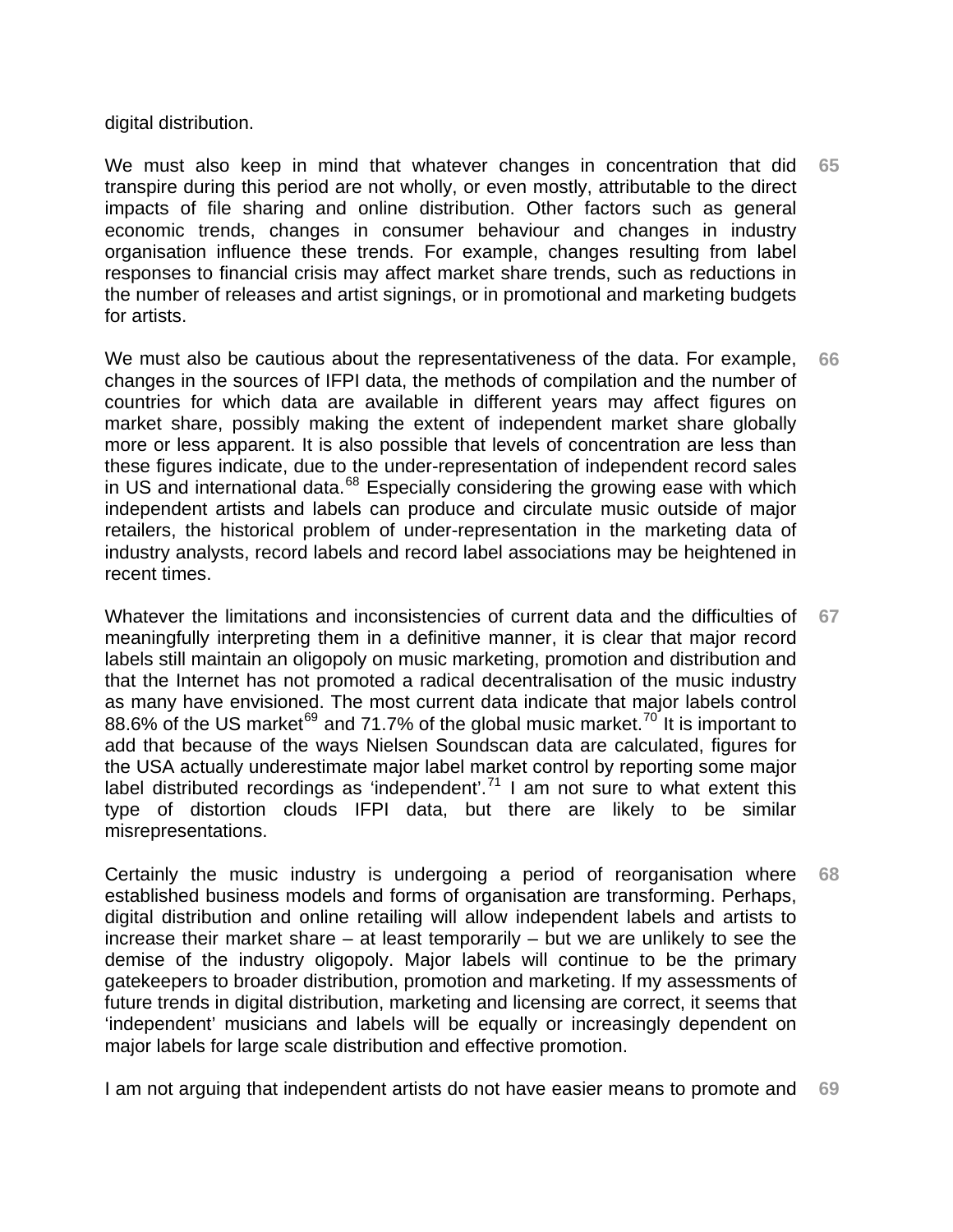distribute their music with the advent of the Internet. Indeed, with the establishment and growth of digital distribution and online retailing – in combination with the increased accessibility of music recording/production technologies – we are likely to see more independent labels and artists circulating their music. This will facilitate the existence of autonomous musical cultures with a local or niche orientation, but this will not necessarily lead to a decentralisation of power over the most profitable and global music markets.

The continued importance of traditional distribution, licensing, promotion and marketing, as well as the privileged position of major labels to acclimatise to emergent forms of distribution, licensing, promotion and marketing<sup>[72](#page-43-1)</sup> (i.e., to 'capture' new 'revenue streams'), suggest that independent artists and labels will continue to be dependent on major labels, their distributors and publishers in order to reach these broader markets and audiences. **70** 

#### **'Flexible' organisation and concentration**

The revolutionary moment never arrived for the music industry; the accumulated advantages of an industry with more than a century of gate keeping predictably held sway over the potentially destabilizing effects of Internet distribution.<sup>[73](#page-43-1)</sup>

The changes in the music industry that are emerging through the development of Internet technologies are, thus, not as revolutionary as some have claimed or hoped. Rather, I would argue, that they represent an evolution and extension of historical trends in the organisation of the music industry that have been in play since about the 1960s. Since this time, major labels have been less directly involved in recording/producing music and increasing their control of the profitable enterprises of distribution, rights exploitation and marketing through a type of 'open' or 'flexible' organisation.<sup>[74](#page-43-1)</sup> In this flexible organisation, music recording, production and talent 'discovery' has increasingly been the domain of independent or semiindependent labels and imprints that establish various sorts of contractual relationships with major labels and/or their distributors and publishers. **71** 

Some have argued that this major label shift from production to distribution/rights exploitation/marketing has been beneficial to both major and independent labels.<sup>[75](#page-43-1)</sup> The relationship between majors and independents is often one of collaboration and mutually beneficial interdependence. Through the current system of 'open' or flexible organisation, major labels allow independent labels and artists to reach wider audiences and consumers than possible on their own. It is also true that this more flexible organisation has allowed for more creative freedom in the recording and production of albums than the historical pattern of major label dominance of recording and production. **72** 

Although, I agree with those who have critiqued the tendency to simplistically view the relationship between majors and independents as always antagonistic and **73**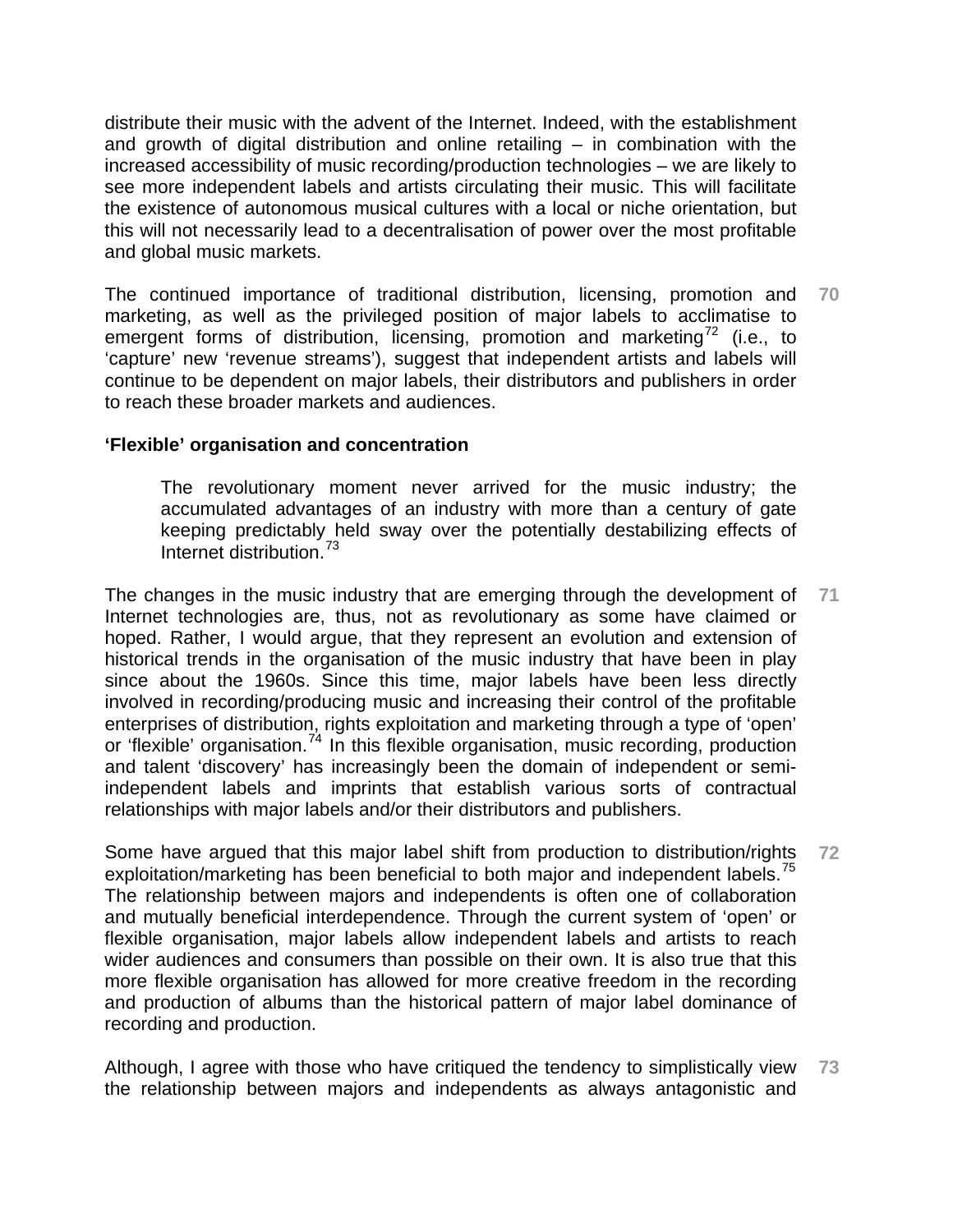exploitative, $76$  there are some fundamentally problematic and exploitative aspects of the current relationship between independents and majors. The benefits of the industry's current flexible organisation discussed above are less ambiguous than they seem. Although I agree that there has been a tendency to romanticise independent labels and to view their relationship with majors in simplistically negative terms, there are some fundamental asymmetries and contradictions in this flexible organisation of the music industry.

Given major label control of large-scale distribution channels, independent labels have little choice but to enter into agreements with the majors if they want to reach wider audiences. Major labels use their access to resources and economies of scale to leverage independents into asymmetrical relations, which provide some benefits to some independent labels but extract a significant portion of their revenues. Such relationships and whatever benefits some independents may derive from them also tend to be ephemeral: With economic troubles or changes in market trends major labels tend to sever ties with independent labels or to downsize affiliated imprints. **74** 

We must also be cautious not to confuse the anecdotal benefits of major label distribution deals to a handful of independent labels with the benefits to independent music more broadly. If we look at the broader picture, consolidation of distribution has been more prohibitive than empowering for independents. **75** 

We must also keep in mind, as I have noted previously, that a disproportionate number of the most successful independent labels have directors and staff that have formerly been involved in the major labels or other established music industry firms and this apparent diversification is to some extent a transformation and reconfiguration of relationships between established actors rather than an empowerment of those previously outside the industry. **76** 

Lastly, the degree to which independent and semi-independent labels have creative freedom from their parent labels varies significantly. Major labels still control the recording and production of music in various ways. I shall return to a more detailed discussion of the ways in which major labels control this process in my subsequent discussions of the relationships between concentration and diversification. **77** 

In the last analysis, the flexible organisation that major labels have increasingly adopted appears to be far more beneficial to the major labels than to the world of independent labels and artists. This organisation allows them to maintain control over the 'star system' and to extract further revenue through more or less loose affiliations with independent labels or imprints that cater to niche markets. This organisation of the music industry has allowed major labels to reduce production costs, to better control the most profitable 'revenue streams' and to minimise risks by allowing them to flexibly acclimatise to changing market conditions.<sup>[77](#page-43-1)</sup> **78** 

My analysis of the impacts of digital distribution indicates that this simultaneous **79**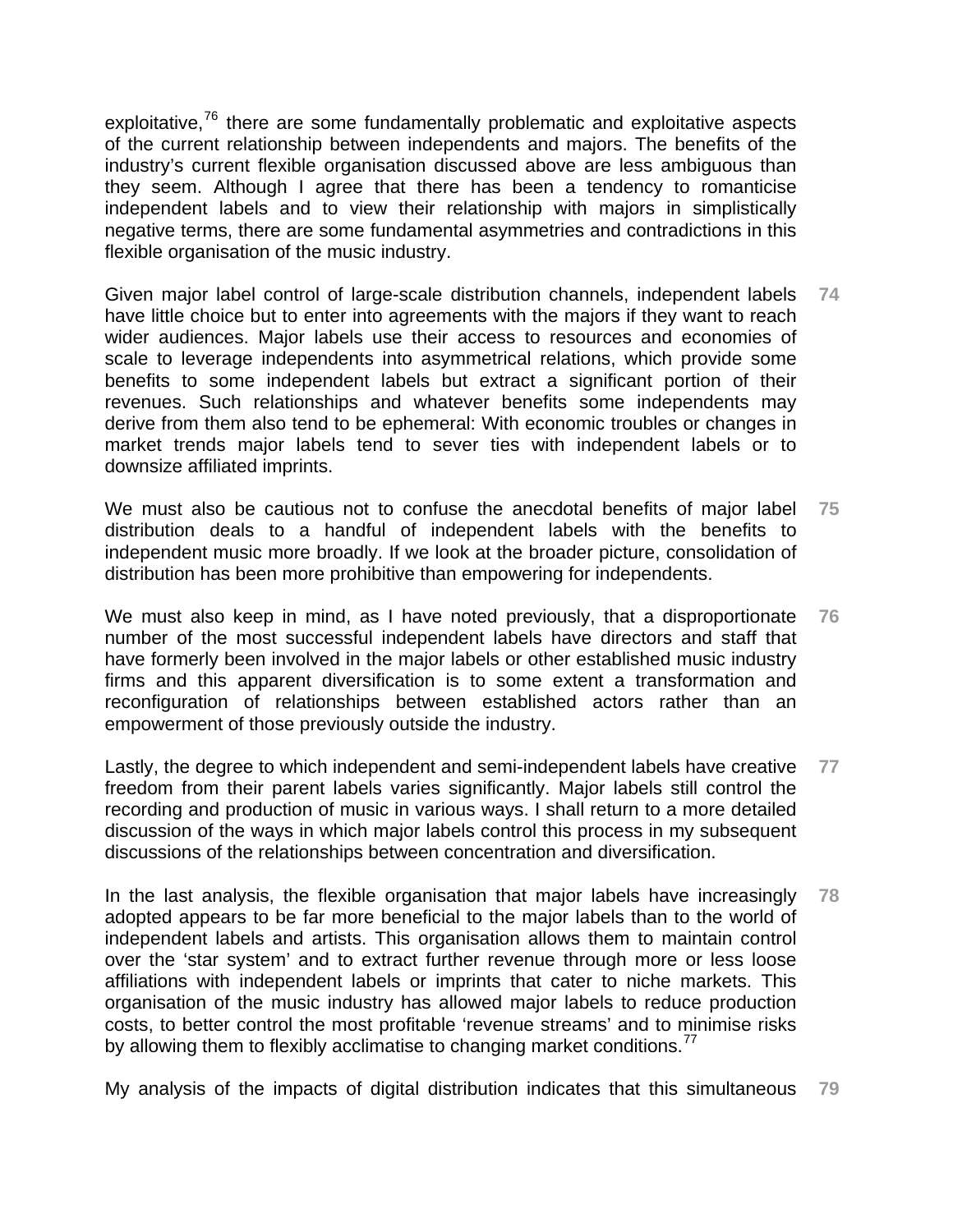trend of diversification in production and further concentration in distribution, licensing and marketing is likely to continue in the digital era. Although this may bring benefits to at least some independent labels and artists, the asymmetrical and ephemeral nature of the relationship between independents and majors tends to benefit major labels more than it benefits the world of independent artists, producers and labels.

If my predictions for the concentration of digital distribution are correct, major labels may actually be able to further extend their reach over independent production. Digital distribution will allow them to extract revenue from a greater volume of independent production with much smaller investments. Digital distribution allows the possibility of distributing independent musics with little or no investment in recording/production, manufacturing, storage and distribution.[78](#page-43-1) Digital distribution may, thus, actually provide major record labels with enhanced risk-management, flexibility and profitability by facilitating more exploitative and transient relationships with greater numbers of independent artists and labels that cater to niche markets. Similar to what had been transpiring throughout the 1980s and 1990s it seems likely that there will be a trend towards greater interdependence between successful independents and majors. This interdependence offers benefits to at least some independent labels and artists, but ultimately these relations are asymmetrical and exploitative ones and reinforce the concentration of social and economic capital in the established centres of the music industry. **80** 

# Part 3: Concentration and diversification

## **Introduction**

In this section of the article, I examine the relationship of market concentration to musical diversity. First, I discuss the relationship between concentration and diversity through examining changes during the 1990s in the consumption of foreign and minority repertoire in the USA and changes in domestic consumption outside the USA. I then discuss how the organisation of the music industry affects observed patterns of musical diversification. I conclude by discussing the implications of current socio-technical changes in the music industry for the diversification of music genres and styles. **81** 

My critical analysis of ownership and control of music markets above does not necessarily imply that increased concentration will limit diversity in terms of musical genre and style and the ethnic and national origin of artists in the music industry. The effects of and relationships between market concentration on diversification of music are somewhat ambiguous and contradictory. As discussed in the historical survey at the beginning of this article, it seems that decentralisation can help foster diversification. During both periods of deconcentration of the music industry discussed by Alexander, music recording diversified as recording became more accessible to African-American artists, those outside the established centres of the music industry and other marginalised groups.<sup>[79](#page-43-1)</sup> **82**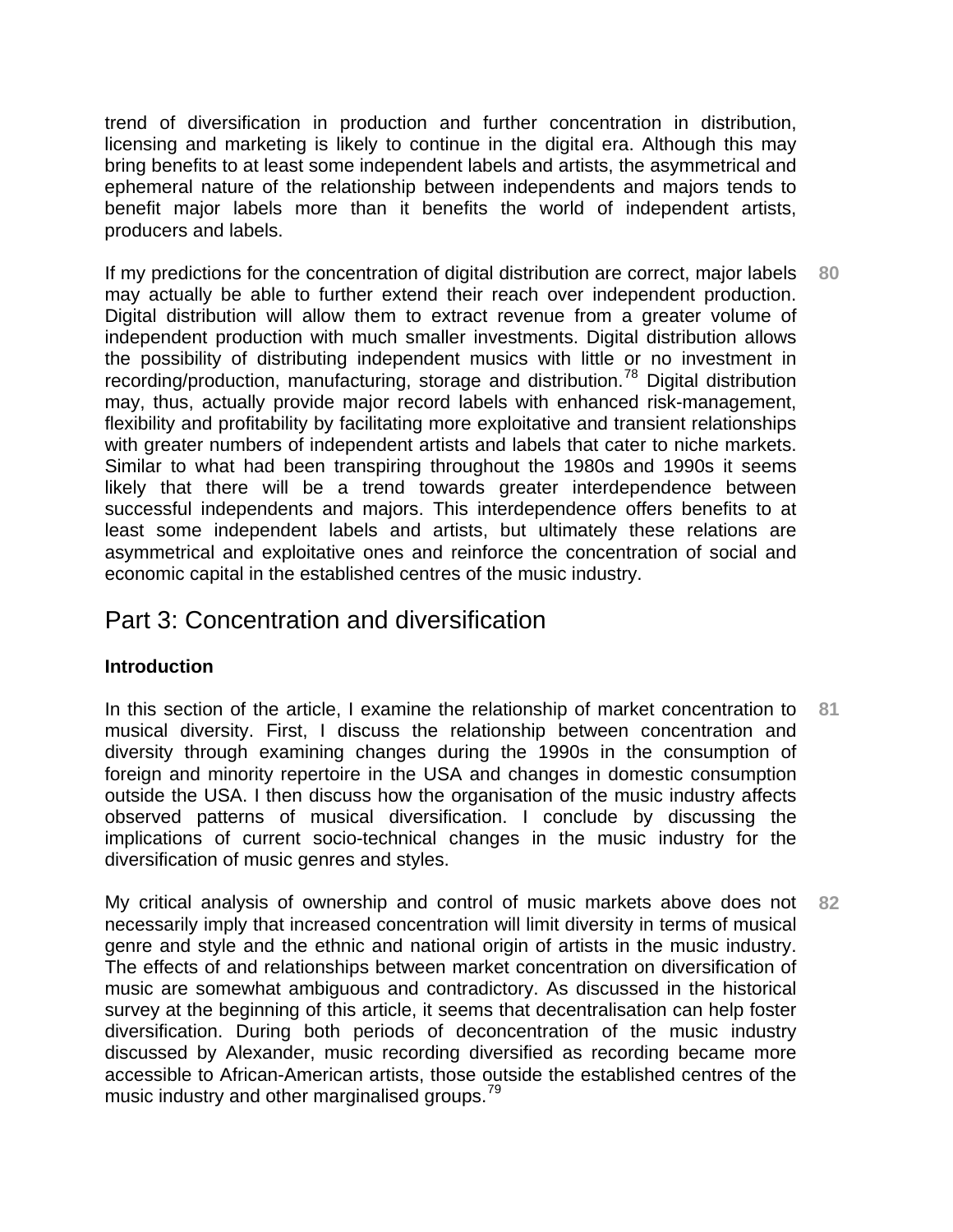Although it appears that decentralisation is generally favourable to diversification of music, the inverse does not necessarily hold true: Centralisation does not necessarily prevent diversification. Contrary to the assertions of some, oligopoly in the music industry does not inherently and simplistically promote homogeneity or 'repel diversity'.<sup>[80](#page-43-1)</sup> As Garofalo has noted, market concentration 'is not synonymous with controlling the form, content, and style of popular music'. $81$  In the last few decades, the relationship between concentration and diversification appears to be less transparent than has historically been the case. **83** 

Although agreeing with those who have argued against a simplistic relationship between concentration and diversification, in this part of the paper I argue that there is a relationship between concentration and diversity, but that it works in more subtle ways than some 'cultural imperialism' proponents and other cultural critics of the music industry have tended to acknowledge. **84** 

### **Diversification and 'ethnic' musics in the 1990s**

One way to look at diversification is to examine changes in domestic consumption in different markets. The IFPI has heavily promoted the notion that domestic consumption of music increased during the 1990s in its press releases and publications. It seems that despite increasing concentration in the music industry during the 1990s, labels have taken increasing interest in producing, promoting and/or distributing local repertoire rather than solely focusing on the global promotion of artists from the USA and UK. According to global record sales data, there was a trend towards increasing relative consumption of domestic repertoire during the 1990s (an increase of about 10%).<sup>[82](#page-43-1)</sup> As Throsby has pointed out: **85** 

local artists have increased their share of music sales, while the average proportion of sales accounted for by the international repertoire has declined; locally produced music has increased from a worldwide share of 58 per cent in 1991 to 68 per cent in 2000.<sup>[83](#page-43-1)</sup>

These trends in domestic consumption are somewhat misleading, though, and we must be cautious about the conclusions we draw from them. The proportion of domestic consumption varies widely in different countries. Asian markets had the highest rise in proportion of domestic consumption during the 1990s and North American markets had the second most significant increase.<sup>[84](#page-43-1)</sup> The global figures for the percentage and overall growth in domestic consumption are, thus, heavily biased by the increasing percentage of domestic album consumption in the world's two largest national markets, the USA and Japan, which, not incidentally, have the highest proportions of domestic consumption<sup>[85](#page-43-1)</sup> and are among the three most important centres of the major record labels.

Increases in domestic consumption in regions and countries historically marginalised by the music industry have been much less significant or entirely **86**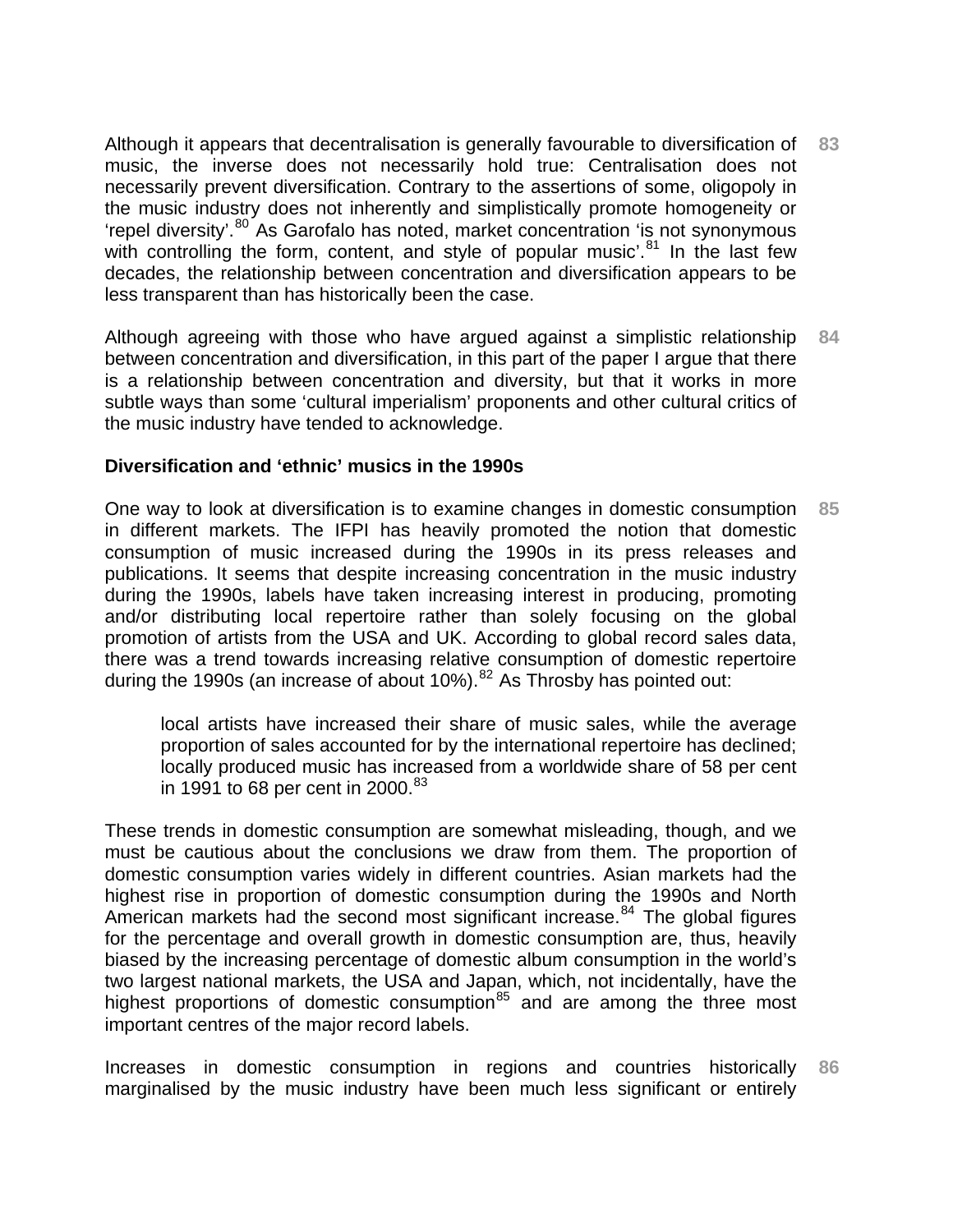absent. In some markets, there has indeed been a growth in domestic consumption during the 1990s, but there has not been a uniform and unequivocal trend towards empowering local labels and artists. Despite these criticisms of prevailing interpretations of these data on trends in domestic consumption, they do support the notion that concentration does not uniformly incapacitate diversification.

Another way in which to examine diversification and its relationship to concentration is to examine the place of foreign and domestic 'ethnic' musics in the US market during the 1990s. As mentioned above, US markets became significantly more insular in the 1990s, with 93% of consumption being accounted for by domestic artists by the end of the decade.<sup>[86](#page-43-1)</sup> Analysis of Billboard Top 50 chart performance – which is based on Nielsen Soundscan data on sales – similarly indicates a significant drop of foreign artists making it to the top 50 throughout the 1990s. Those foreign artists who did make it to the charts during this period were predominately from North America (especially Canada) and Western Europe (especially the UK).<sup>[87](#page-43-1)</sup> Even within the so-called Billboard World Music charts during the 1990s there was a predominance of European and North American artists (e.g., Celtic music and Gypsy Kings).<sup>[88](#page-43-1)</sup> **87** 

These trends in market share and chart performance for foreign artists and albums in the USA indicate that the musics of those outside the centres of the music industry have become increasingly marginalised within the largest music markets. These trends are rather remarkable given that this occurred during the same time that 'world music' cemented its presence in Euro-American markets. Despite the growth of the 'world music' market, it seems that in terms of market share in the USA, foreign artists had become increasingly marginalised. It seems that the celebratory proclamations of diversification by the music industry, the media and academics that have accompanied the emergence of 'world music' have been based on a fragmentary assessment of changes rather than any cautious examination of industry trends. Certainly there has been a diversification in the availability of recorded musics during the 1990s—in part facilitated by the development of more accessible recording technologies—but in the higher volume segments of the music market, that permit greater revenue and more sustainable careers for artists, the diversification of the market is less evident. **88** 

#### **Flexible organisation and the management of diversity**

The trends in foreign music consumption in US markets and relative proportions of domestic consumption worldwide during the 1990s indicate there is no transparent link between market concentration and diversification, but such a link is not wholly absent. Those who uncritically reiterate industry discourses about diversification are wrong, but those who simplistically equate concentration with homogenisation are also off the mark. Concentration and diversification are not unrelated, but the ways in which concentration influences diversity is more subtle and requires attention to the specific ways in which the music industry is organised and the way it mediates access to different markets. **89**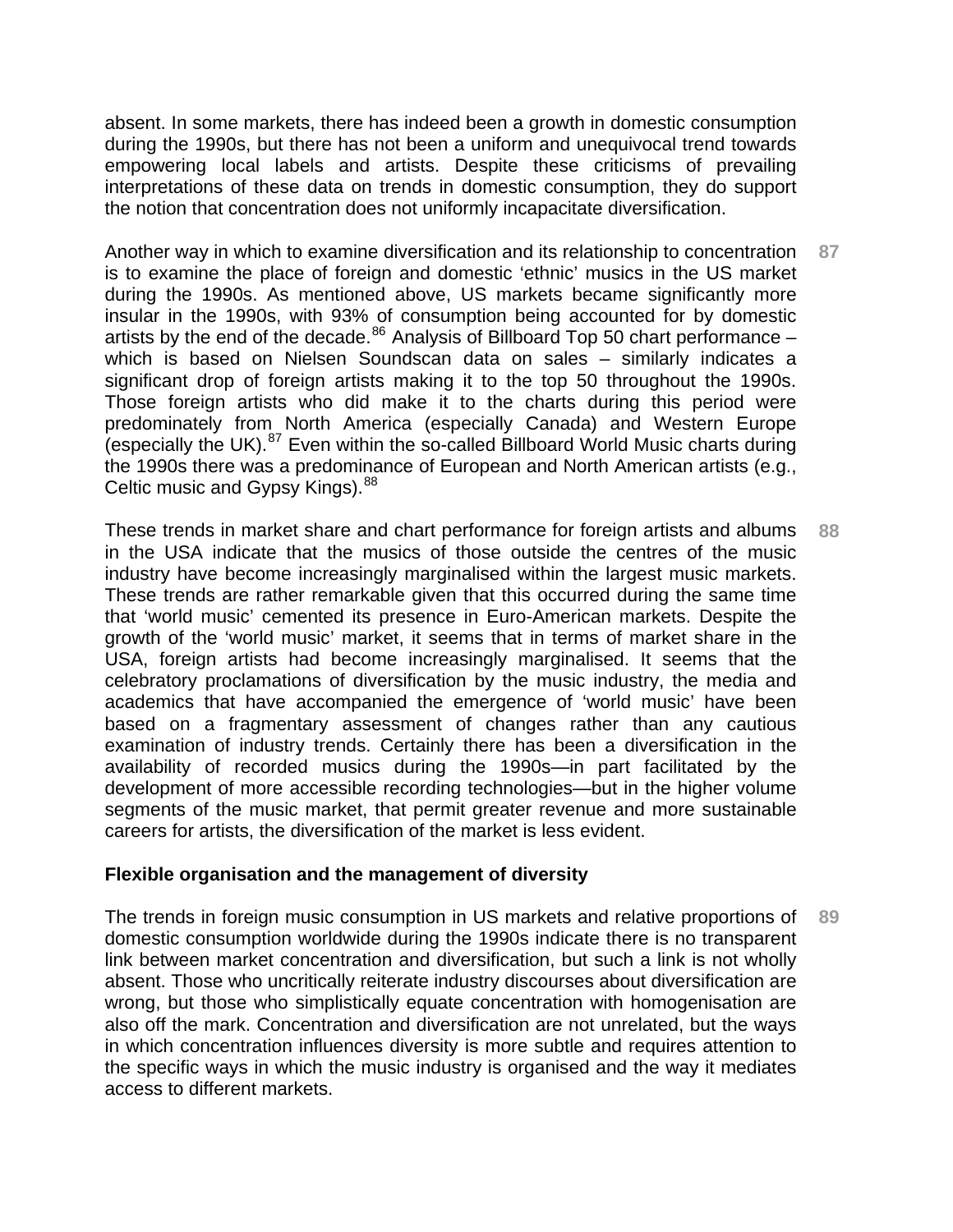The current organisation of the music industry, with its high levels of concentration and flexible organisation, may allow for diversification in some ways in certain contexts but limits and circumscribes diversity in subtle ways. Through this flexible organisation, production of music has diversified in some respects, but it is a diversity that is managed by highly concentrated structures of distribution, licensing and marketing. Whether there is movement towards diversification or homogenisation is a complex affair, dependent not so much on concentration per se, but upon the dispositions of major record label staff in whom such power is concentrated. Ultimately, genre diversification and the expansion of opportunities to historically marginalised ethnicities and nationalities is the outcome of major label decisions regarding investment priorities and which genres, artists and markets to foment or discard. The concentration of decision-making power and socioeconomic barriers to entry into the decision-making centres of the industry tend to dissuade diversification, but do not prevent it. As Keith Negus has argued: **90** 

it is through the way in which genres are strategically managed and due to the way this intersects with broader historical, social and cultural formations, that the music industry shapes the possibilities for creative practice.<sup>[89](#page-43-1)</sup>

Negus's discussions of the 'portfolio management' style of recording companies and the ways in which they function in the management of diversity provide an insightful way in which to understand the subtleties of the relationship between concentration and diversification.<sup>[90](#page-43-1)</sup> In this 'portfolio management' style, staff, artists, genres and resources are typically distributed into discrete identity-based divisions (e.g., black music, rap, Latin music and national divisions).  $91$ 

This distribution into divisions allows for more flexible management of the label, its staff and artists.<sup>[92](#page-43-1)</sup> Investment in diverse genres through this type of organisation is partially a strategy to diversify investments and reduce risk<sup>[93](#page-43-1)</sup> and can be seen as a manifestation of the broader trend towards open or flexible management discussed previously. The 'portfolio management' style typical of major labels is characterised by tight financial control combined with somewhat 'loose regulation of day-to-day working style, dress and little intervention into the values, ethics, etc.'<sup>[94](#page-43-1)</sup> **91** 

David Hesmondhalgh has made an insightful distinction between 'operational control' and 'allocative control' in the management of the music industry that I think is extremely useful in helping to understand the subtleties of power and control in the contemporary music industry and their implications for the management of diversity. 'Operational control' refers to the day-to-day decisions and management of labels and imprints, while 'allocative control' consists of: 'formulating overall policy and strategy, decisions on whether to expand, and at what rate; financing issues; and control over the distribution of profits.<sup>1[95](#page-43-1)</sup> **92** 

This distinction echoes Negus's distinction between the tight financial control and 'loose regulations of day-to-day' management. Under the flexible organisation of **93**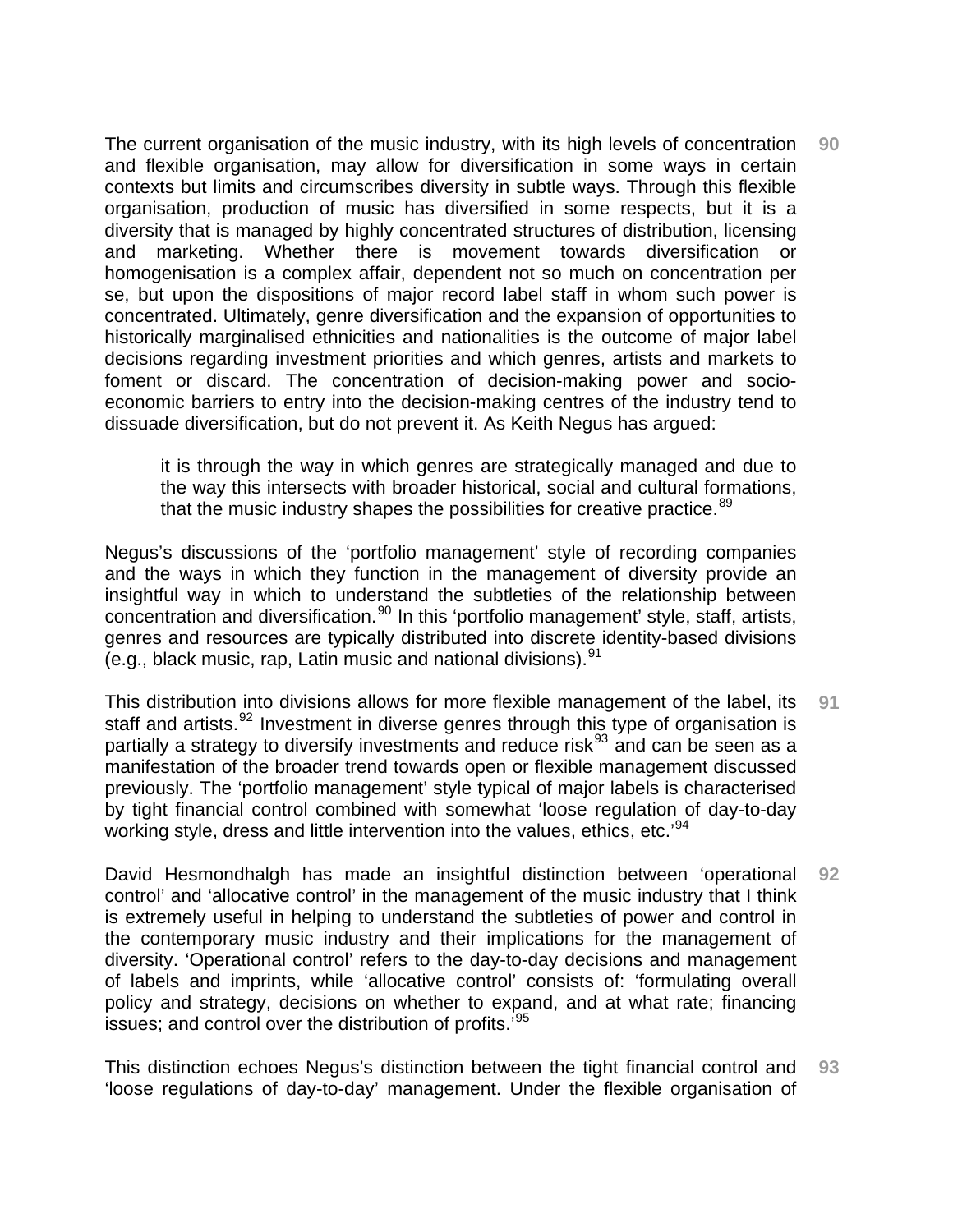the music industry, major labels and their distributors maintain 'allocative control' while independent labels, semi-independent labels and major label divisions maintain 'operational control'. This distinction helps us understand the ways in which the current organisation of the music industry allows for a relative degree of diversification and creative autonomy in music production, while maintaining important gate-keeping functions over the extent and forms of diversification in the hands of major labels.

Although divisions, imprints and labels have a considerable degree of autonomy under this type of organisation, the ways business affairs staff at the major label headquarters assess the economic potential of artists, genres and markets exerts a considerable power over musical creativity and its patterns of circulation. Business staff 'are engaged in mediating many of the values through which aesthetic work is realised'.<sup>[96](#page-43-1)</sup> Those at the decision-making centres of the major record labels have the power to define central and marginal aesthetic values and negotiate the boundaries between these. Through their investment and management strategies major labels limit the numbers of artists from different genres that can effectively compete in the popular music market. Even when national directors of majors are committed to production and promotion of domestic musics, they are limited by priorities of international directors that delineate the ways in which resources are allocated.<sup>[97](#page-43-1)</sup> **94** 

#### **'Allocative' control, cultural values and the subordination of 'ethnic' musics**

it is not simply that there are particular organisational structures, it is that these are operated according to a type of knowledge through which the world is imagined in a particular way. Uncritically received cultural assumptions and common sense ideas about a world of discrete markets and separate social worlds is inscribed into business practices.<sup>[98](#page-43-1)</sup> **95** 

The practices, organisation and investment strategies within the music industry are influenced by broader social divisions and are not simply based on economic rationale: cultural assumptions, beliefs and value judgments are materialised in the structure and organisation of music industry divisions and the relations between them.<sup>[99](#page-43-1)</sup> Financial decisions are inseparable from culturally contingent musical tastes and preferences of staff.

As Negus points out in his discussion of key decisions makers in the British music industry, the music industry is primarily under the control of relatively elite, educated, middle-class, white males, whose values, assumptions and dispositions play a primary role in influencing the aesthetics, orientation, organisation and financial decisions of the music industry.[100](#page-43-1) **96** 

The decisions about producing, marketing and distributing music are not a simple reflection of markets and consumer demand. Decisions about perceived markets and opportunities mingle cultural assumptions and stereotypes with partial and **97**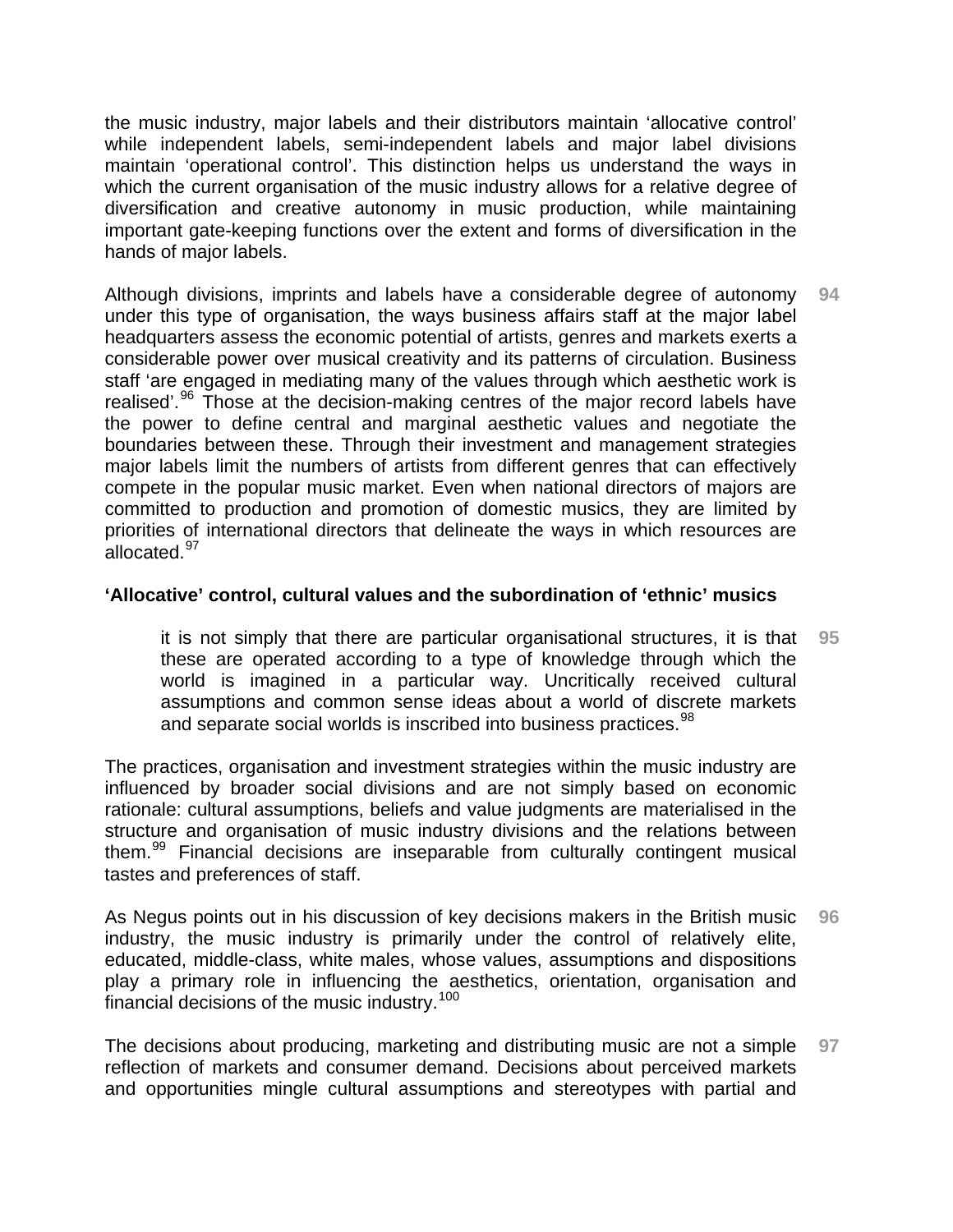biased market assessments. Music industry decisions about repertoire do not respond in a neutral manner to consumers and the pool of available artists. Record labels culturally construct knowledge about markets and deploy this fragmented and biased knowledge as a transparent reflection of 'reality' in its strategies and practices.[101](#page-43-1)

As discussed previously, the representativeness of the market data (e.g., Soundscan and IFPI) that guide investment strategies and priorities is questionable, especially for niche markets. These data have cultural, economic and geographical biases and distortions that tend to underrepresent 'ethnic' and other niche markets. Furthermore, although data on growth and market size play an important role in guiding the allocation of resources in the music industry, financial decisions often go against or ignore market data. Culturally and historically influenced notions of authenticity, aesthetic values and the sustainability of particular musics and markets colour the assessment of the available market data and resulting industry practices. The underrepresentation of 'ethnic' musics and other niche markets has, thus, been both a product and consequence of culturally-based aesthetic values and notions of authenticity. **98** 

The relationships between markets assessments, resource allocation and the organisation of the industry are not simply a matter of the music industry reflecting broader cultural, political and economic relations and hierarchies, but *actively reproducing* them in its organisation. As Negus argues: 'the industry is constituted by and within a broader set of cultural practices, while also actively intervening in the reproduction of social divisions.'<sup>[102](#page-43-1)</sup> **99** 

This reproduction of broader social hierarchies in the music industry occurs in the overall organisation of the music industry, but also in the disparate ways divisions and affiliates are viewed and treated. Culturally- and historically-influenced notions about what types of artists and musics have long-term and mass appeal guide investment, acquisition, marketing and distribution strategies and become 'hierarchically inscribed into the drawing up of contracts and the allocation of investment to departments, genres and artists' (e.g., the privileging of white male guitar bands over R&B artists).[103](#page-43-1) Broader social hierarchies inform the organization and strategies of record labels with the result that: **100** 

resources are allocated to some types of music and not others; certain types of deals are done with some acts and not others. Greater investment is accorded to certain types of familiarity and newness and not others.<sup>[104](#page-43-1)</sup>

This organisation of the music industry not only fosters differential treatment but also places certain types of music in a more precarious position. As Negus has pointed out in his discussion of black music divisions, the organisation of the major labels facilitates cutting back staff and places less privileged divisions and genres in a more precarious and unstable situation. Cutting back of staff has occurred because of changes within the particular niche market, or because of record label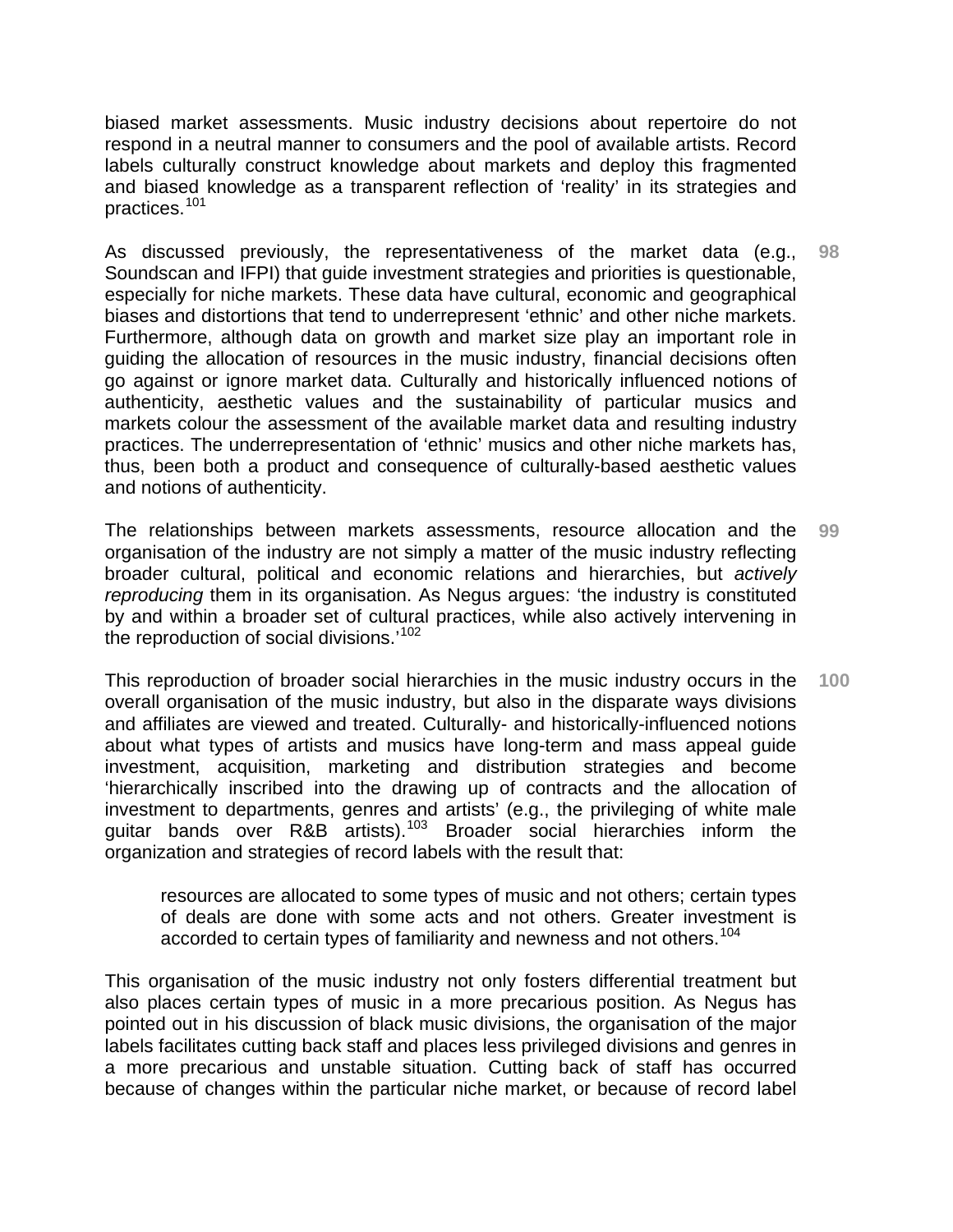decisions to invest more heavily in its rock and pop cast, irrespective of the particular niche market's size or growth.<sup>[105](#page-43-1)</sup> For example, even when there is growth in a particular niche market, it is often interpreted as a passing fad and major record labels are mostly reluctant to invest in these genres in more sustainable manners. Major labels either establish distribution deals with labels and/or maintain affiliated labels that can be easily downsized or expanded with perceived market trends.

The flexible organisation of the music industry with specialty divisions and loose affiliations with independent and semi-independent labels also tends to limit penetration of executives from genre/identity divisions into the centres of the corporate hierarchy.<sup>[106](#page-43-1)</sup> This exclusivity of recruitment into the role of key cultural intermediaries typically helps to reproduce 'enduring boundaries, social divisions and hierarchies'.<sup>[107](#page-43-1)</sup> **101** 

There thus exists circularity to the investment strategies and organisation of the music industry that tends to reinforce the marginalisation of niche genres and markets. Past assessments of marketability and popularity guide current investment strategies, which tend to circumscribe the agency of minority artists and labels, which in turn limits their popularity and marketability. In discussing the investment strategies of the music industry in local artists outside the centres of the music industry, Paul Rutten observes that major record labels have been reluctant to invest in local artists, especially in smaller markets with little track record of internationally successful artists and in which there has been a historically small proportion of consumption of domestic artists.<sup>[108](#page-43-1)</sup> Such reluctance tends to reinforce the marginality of markets and artists that have been historically ignored by the music industry. Past marginalisation provides the justification for subsequent marginalisation in the organisation and financial strategies of record labels. **102** 

## **'Cultural imperialism' revisited**

Despite the simplicity of some applications of the 'cultural imperialism' thesis to understand the music industry, the concentration of power and profit in the music industry, the way in which it is currently organised and the ways socio-technical resources are allocated support the basic notion that the music industry reinforces marginality, inequality and asymmetrical flows along national and cultural boundaries. **103** 

Popular music scholars have criticised the notion of 'cultural imperialism' for a variety of reasons.<sup>[109](#page-43-1)</sup> Among these criticisms have been two interrelated arguments: 1) that 'cultural imperialism' ignores musical diversification and 2) that its use of core-periphery models is inadequate for understanding musical flows in the increasingly transnational music industry. While many of the criticisms of the notion of 'cultural imperialism' and the ways in which it has been applied are valid, the diversification of repertoire produced and/or distributed by major labels should not be interpreted as indicative of the absence of centre-periphery relationships or their recent dissolution under globalisation. **104**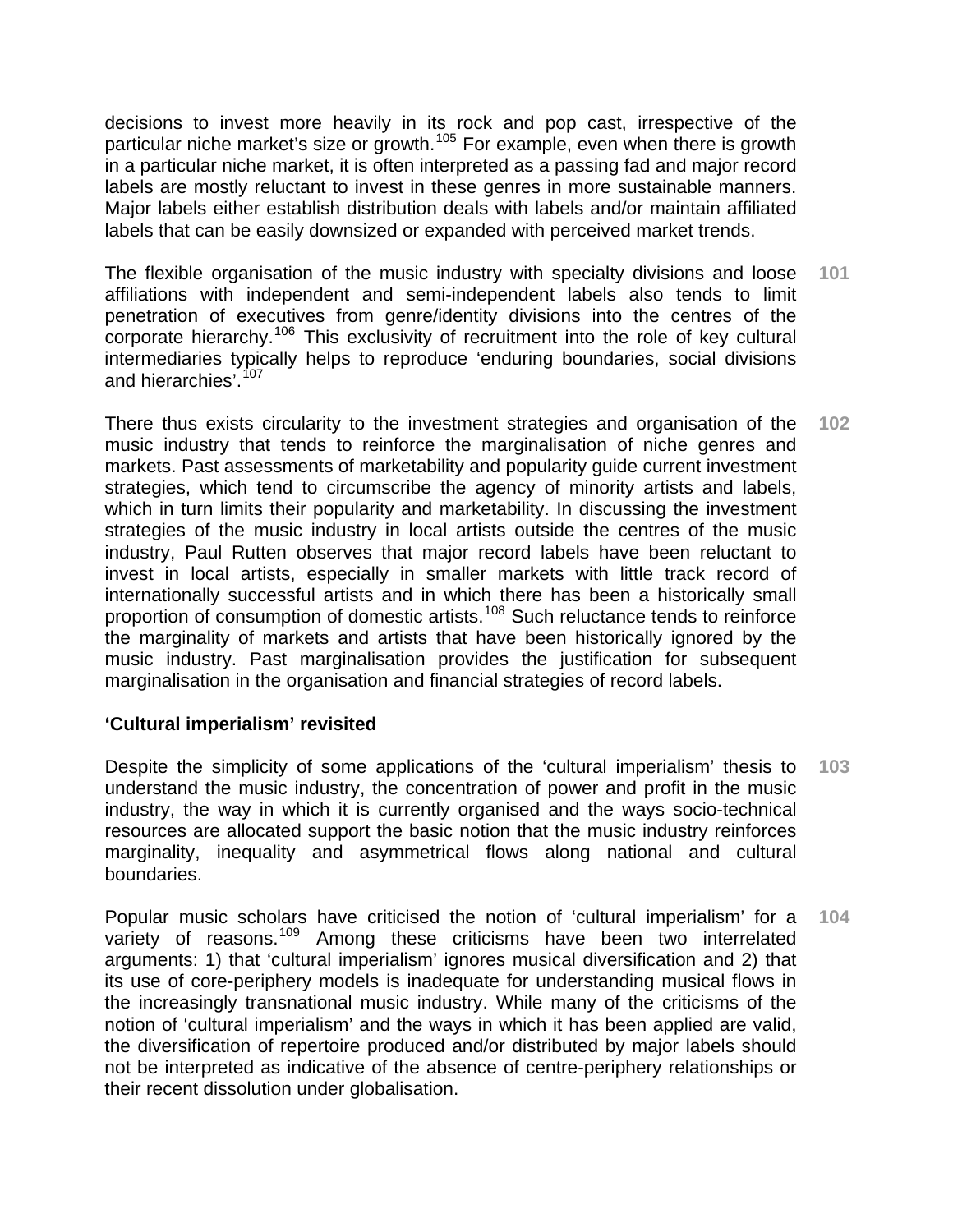In recent decades, there has been a diversification of music and increased opportunities for some artists from marginalised groups and nations, but this has been limited and misleading. There is often confusion in industry, academic and popular discourses between increased volumes of minority musics produced and circulated with their proportion and place in the market. A more diverse array of artists are recorded and circulated, but 'ethnic' artists have for the most part had their relative share in the popular music market diminished. Within the organisation of the industry they are relegated to more restricted distribution networks and deals. Long-standing social and aesthetic hierarchies are reproduced and reinforced in the marketing and distributional hierarchies of the contemporary music industry. This is evident, for example, in the ways that record companies define what constitutes 'international repertoire'.<sup>[110](#page-43-1)</sup> The way that record companies – especially their international marketing departments that have come to play an important role since the late 1980s – construct 'global markets', judge 'international potential' of musics and artists, categorise music as 'domestic repertoire', 'international repertoire' or 'world music' and accordingly define investment priorities and strategies is profoundly influenced by the existing cultural hierarchies of the music industry and its broader social context.<sup>[111](#page-43-1)</sup> **105** 

The recent diversification of major label repertoire, owes more to the more flexible forms of manufacturing and production, the adoption of niche marketing strategies, the overall growth of the popular music market during the 1980s and 1990s and the increased accessibility of recording technologies than to a marked shift in relationships between centres and peripheries. Viewed in this light, the diversification that has occurred has little to do with the benevolence or commitment to multiculturalism of major record labels. Quite the contrary, the 'flexible' organisation of the industry and the values and assumptions that animate its management have played a primary role in impeding a more profound diversification of the music industry. As Negus has astutely observed: **106** 

It is ironic that the music business seeks to capitalise on such mixtures, yet, in producing an organisation to take advantage of this, the industry has a tendency to build walls within which 'creativity' can be contained. As a consequence, the construction and crossing of bridges to other genre worlds is a process which has occurred and continues to happen despite, rather than because of, the ways in which the major record companies have sought to organise the production of contemporary popular music.<sup>[112](#page-43-1)</sup>

Despite an apparent diversification of music, as Martin Stokes asserts, 'It is not so easy … to dismiss the charge of cultural imperialism. Fundamental asymmetries and dependencies in musical exchange have deepened all too evidently. … The globalization of music cements the hegemony of significant racial and gendered hierarchies in many parts of the world.<sup>[113](#page-43-1)</sup> Euro-American artists dominate the media channels and record sales in many Latin American, African and Asian markets, while 'world music' artists have not obtained similar prominence in North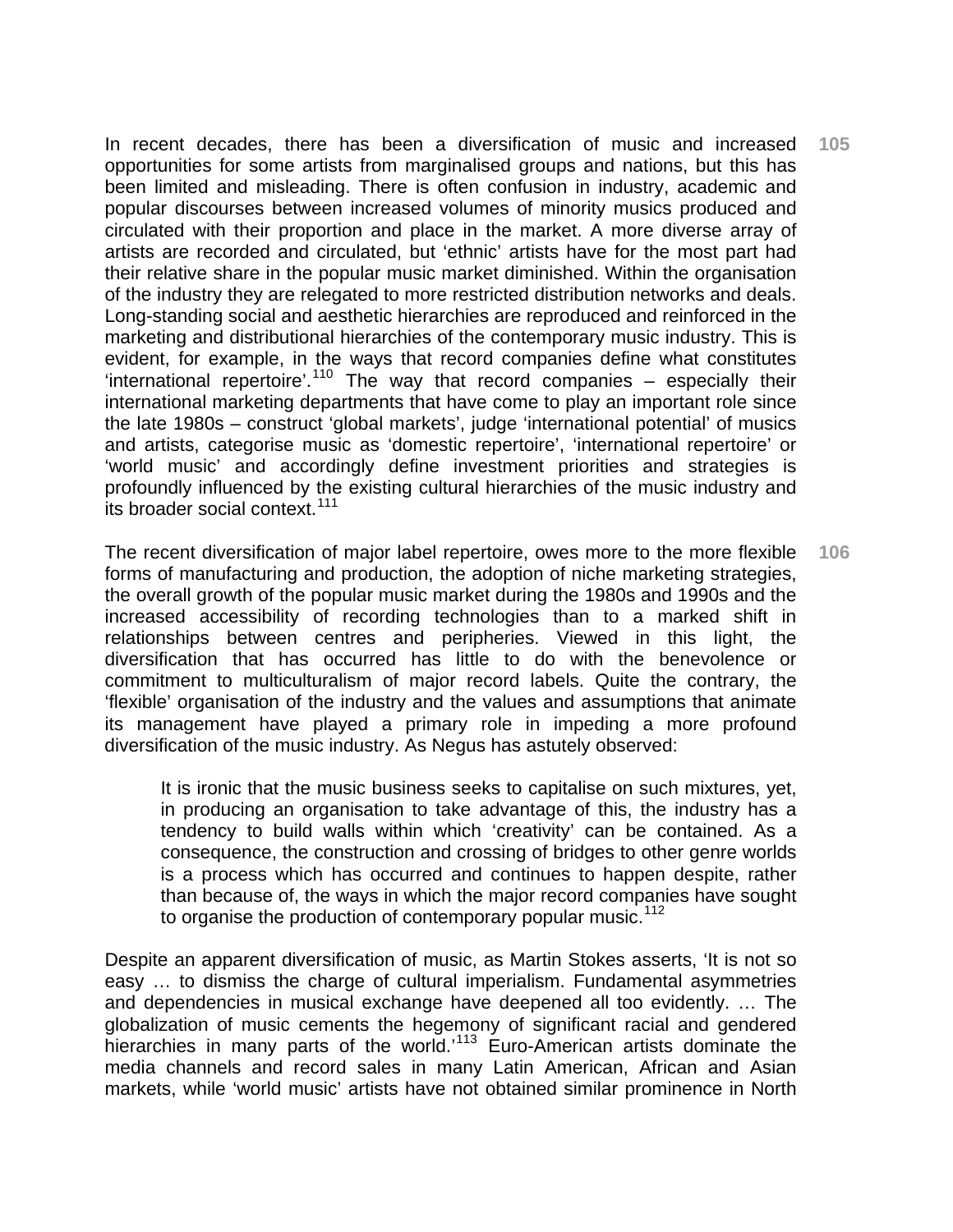American and European markets. The most widely promoted and popular artists are predominately white North American males.<sup>[114](#page-43-1)</sup>

'Cultural imperialism' in the music industry of today may be subtler than in the past, but it is not a fabrication of cultural critics holding on to outdated or simplistic modes of cultural analysis. A more nuanced reading of the organisation of the music industry, market changes and technological transformations confirms the enduring and expanding asymmetries of the music industry in the postcolonial world. As Hesmondhalgh has argued: **107** 

While it is true that MNCs [multi-national corporations] cannot be directly associated with a particular national culture, it is nevertheless valid to argue that they might be part of a process by which certain cultural forms, strongly associated with particular regions and nations, become predominant in terms of both sales and prestige. There is no need to attribute conscious planning or conspiracy to such companies in order to argue this. Thus MNCs operate subject to certain economic imperatives and aesthetic histories […] *with the result that* Anglo-American music is still the main type of music distributed and promoted internationally. Even if we cannot talk in functionalist terms of a conscious imposition of one culture on another, the *logic* of the global market as it is means that access to distribution and committed publicity and promotion still seem to be extremely unequal, and this inequality is geographical, and nationally differentiated.<sup>[115](#page-43-1)</sup>

Garofalo similarly underscores the importance of maintaining a critical outlook on apparent musical diversification in recent times:

While there may be cause for cautious optimism in this celebration of difference, it is important not to get swept away in the notion that multiculturalism per se suggests significantly more than the most bourgeois democratization of power. It must be understood that, in the reconfigurations of the global political and cultural economy, international capital itself is now multicultural. As capital becomes more accustomed to accommodating a broader range of cultural forms, as it surely must, the new diversity of global culture must not be allowed to paper over hierarchizations of race and ethnicity, let alone the age-old inequities associated with gender and  $class.<sup>116</sup>$  $class.<sup>116</sup>$  $class.<sup>116</sup>$ 

We must be cautious not to misinterpret the recent production of difference and diversity in the music industry as an indication of the dissolution of existing power relations and asymmetries. The rhetoric of diversification surrounding 'world music' promotion and consumption is underpinned by neoliberal globalisation discourses that mask important asymmetries.<sup>[117](#page-43-1)</sup> These observations are essential to keep in mind in contemplating the potential implications of Internet technologies for music makers from historically marginalised ethnicities and nationalities.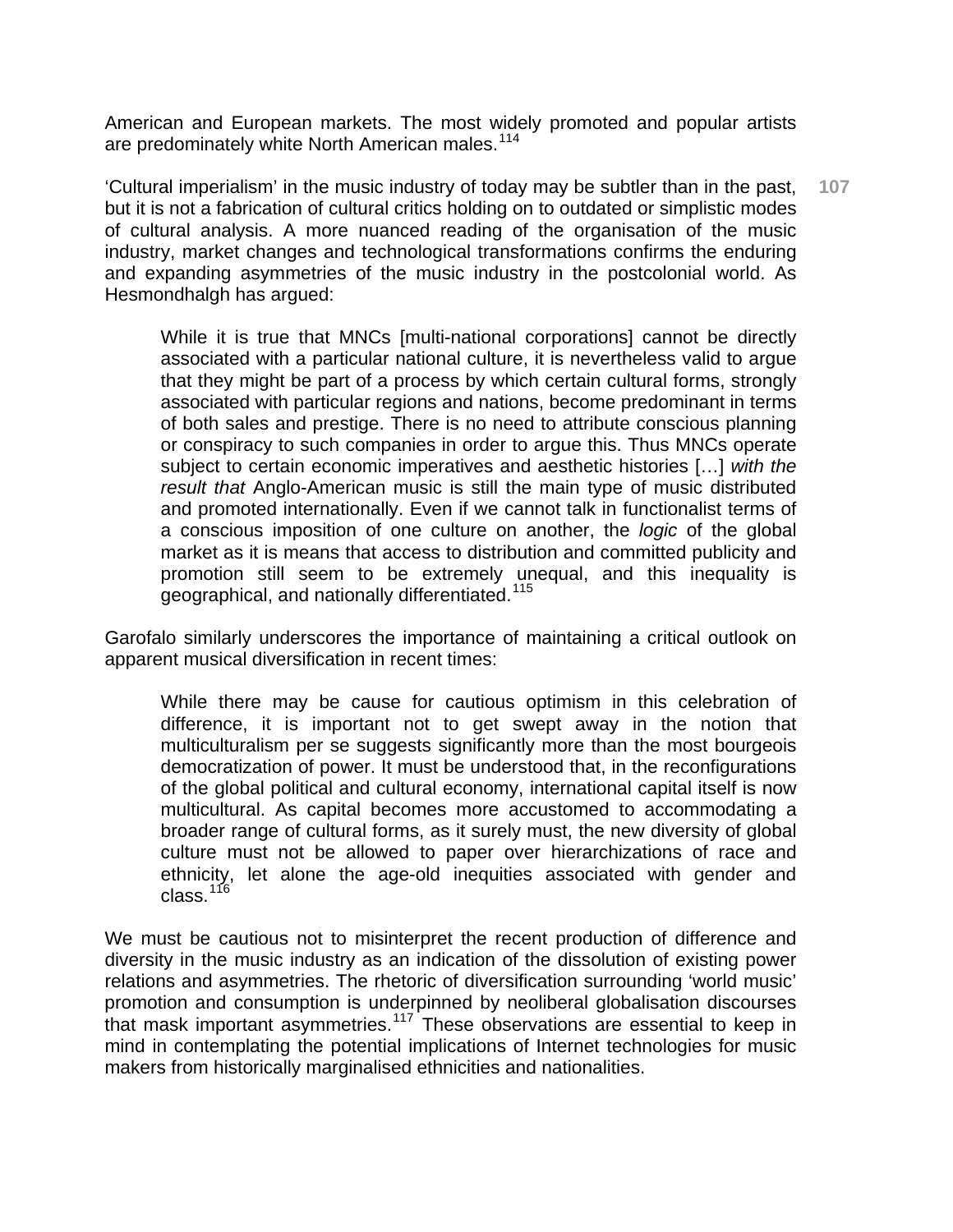### **Cultural imperialism and musical diversity in the era of digital distribution**

Does the advent of the Internet hold the possibility of reversing the trends in diversification of the past decade? To me, it seems highly unlikely: With the maintenance of a highly concentrated industry and its current organisational strategies, I believe that the marginalising circularity of the music industry will be largely reinforced in the digital era. New technologies will not in and of themselves radically transform the cultural and aesthetic values of the popular music industry. Trends thus far support this assertion. Despite all the popular, industry and academic rhetoric about the ease with which music can be distributed online, in reality the hierarchical priorities of major record labels have continued to limit the diversity of authorised music available online. **108** 

Contrary to the widely held notion that digital distribution is extremely cheap, it can be rather costly for labels to digitise and clear their catalogues for downloading. In clearing their catalogues for authorised digital distribution, major record labels have unsurprisingly continued their age-old practices of prioritising Euro-American artists.[118](#page-43-1) **109** 

Recently, there have been increased efforts to make at least some types of 'ethnic' music more readily available. For example, with a disproportionate growth in physical sales of Latin music in the last couple of years compared to other genres, there has been a heightened interest in online distribution of Latin musics. Major record labels have put more concerted efforts to digitise their Latin music catalogues and digital music providers have been actively seeking to expand and promote their Latin catalogues. Independent digital distributors, like The Orchard and IODA (Independent Online Distribution Network) have also been more actively pursuing Latin labels.<sup>[119](#page-43-1)</sup> **110** 

Although this trend may appear to support a more optimistic view of the implications of digital technologies for 'ethnic' musics, we must be cautious about the ways we interpret these trends. These trends have little to do with the empowering power of new technologies *per se*. Latin artists and music are better poised to realise the empowering potential of digital distribution than artists from other marginalised ethnic groups and nationalities for various reasons. General trends in US consumer culture to cater to the growing Latino population and the size of the Spanishspeaking population globally appear to be more important in potentially enhancing opportunities in the popular music industry for Latin artists than technologies themselves. **111** 

Even if new and better opportunities open up for some marginalised artists, we must not forget that inequalities of privilege and access will persist. I suspect that, as was the case in the 1990s, we may see a more diverse array of musics being distributed in the future but it seems likely that the ability to have a sustainable and successful career in the music industry, or to be deemed worthy of being promoted **112**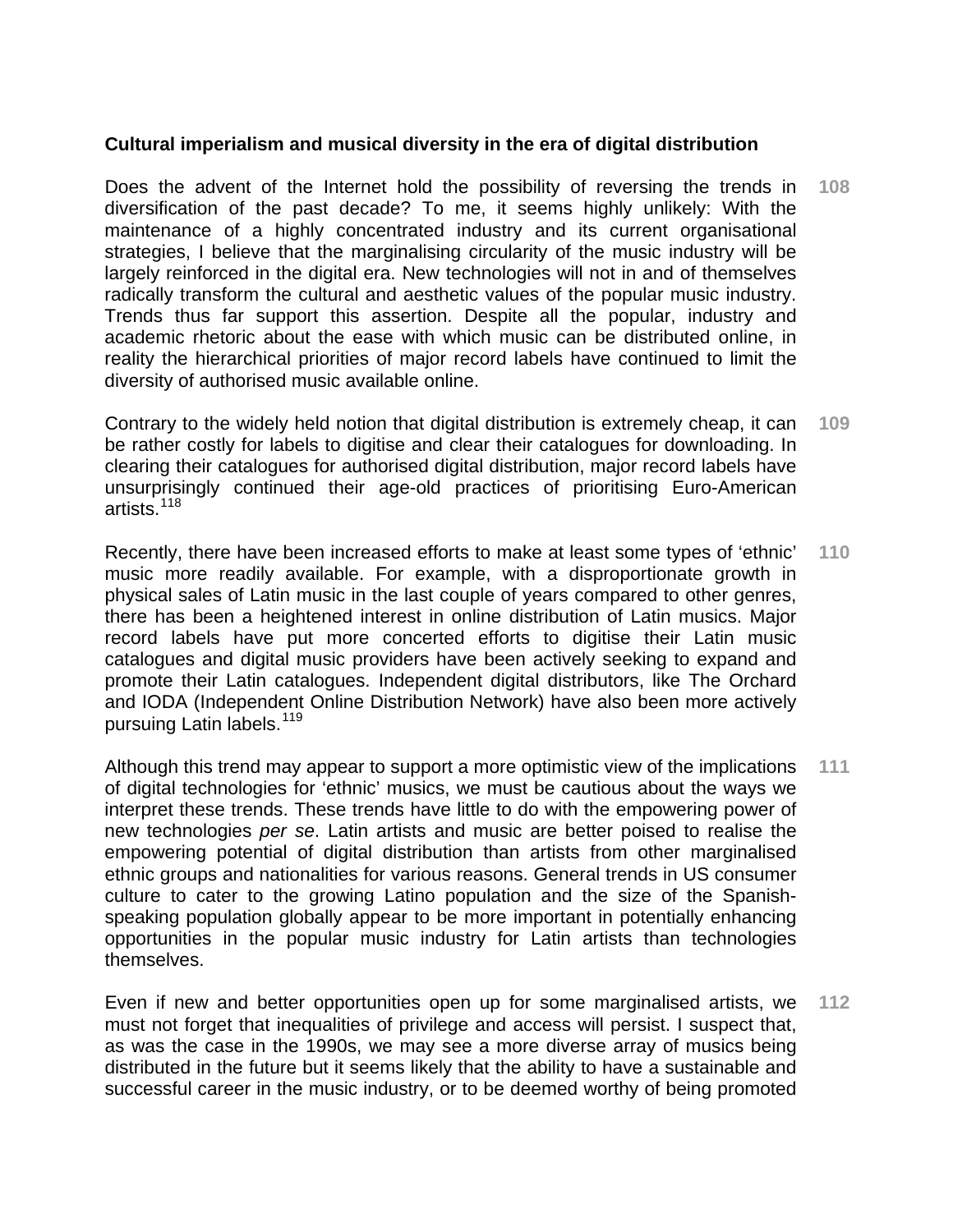and distributed as 'international repertoire', will continue to be limited to a few artists with privileged access to technologies, capital and social network. Given the organisation of major labels, the exclusive nature of entry into key positions and the cultural value and assumptions of upper level management, it seems likely that major labels will continue to privilege US and European artists in the broader segments of national markets and in their selection of 'international repertoire'.

Genres of minority groups within major markets will continue to be marginalised by the music industry. It seems likely that whatever increases may come in sales volumes and/or market shares for 'ethnic' artists will continue to privilege a handful of US artists (e.g., African Americans and US Latinos). Investments in and support for artists from other countries will likely be less of a priority. Genres and artists from outside the USA, Western Europe and Japan will continue to receive less serious support and attention from major labels. This continued marginalization will be especially salient for artists from non-English speaking countries with relatively small national markets. Disparities will also persist within countries, with the musical genres of the poorest classes continuing to be the most marginalised both by the local and international music industries. **113** 

As in the 1990s, major labels are likely to facilitate a diversification of music through further extending their reach into niche markets, distributing a more diverse repertoire of music and enhancing their ability to extract revenue from the world of 'independent' production. But this diversification will be more modest than would be possible without highly concentrated distribution, promotion and licensing networks and will be manipulated by the aesthetic values and the limited gaze of those at the centres of the music industry. **114** 

As I have argued, market growth has been an essential element in deconcentration and diversification in the music industry. The degree to which widely distributed musics diversify will be contingent on the growth of music markets. Without significant growth, major labels and distributors will be less likely to diversify the catalogues of music they produce, market, license and/or distribute. Even if growth occurs and allows for more diversification, we must be cautious about the distinction between increased volumes of sales and relative market shares. The current organisation of the music industry is more prohibitive of increasing the market share of 'ethnic' musics than increasing volumes of 'ethnic' music sales. **115** 

Although we may celebrate the potential of Internet distribution for artists from marginalised groups, the persistence of a centralised, yet flexible, organisation primarily under the control and aesthetic direction of US and European executives and staff will tend to maintain boundaries for greater participation of 'ethnic' artists and executives to dictate broader priorities and to 'capture' greater shares of the profits from the flow of music. Even if the changes the music industry is undergoing help marginalised artists achieve greater success and increase the diversity of music available to consumers, we must not confuse diversification of musics and genres with the demise of the music industry's oligopoly or the 'democratisation' of **116**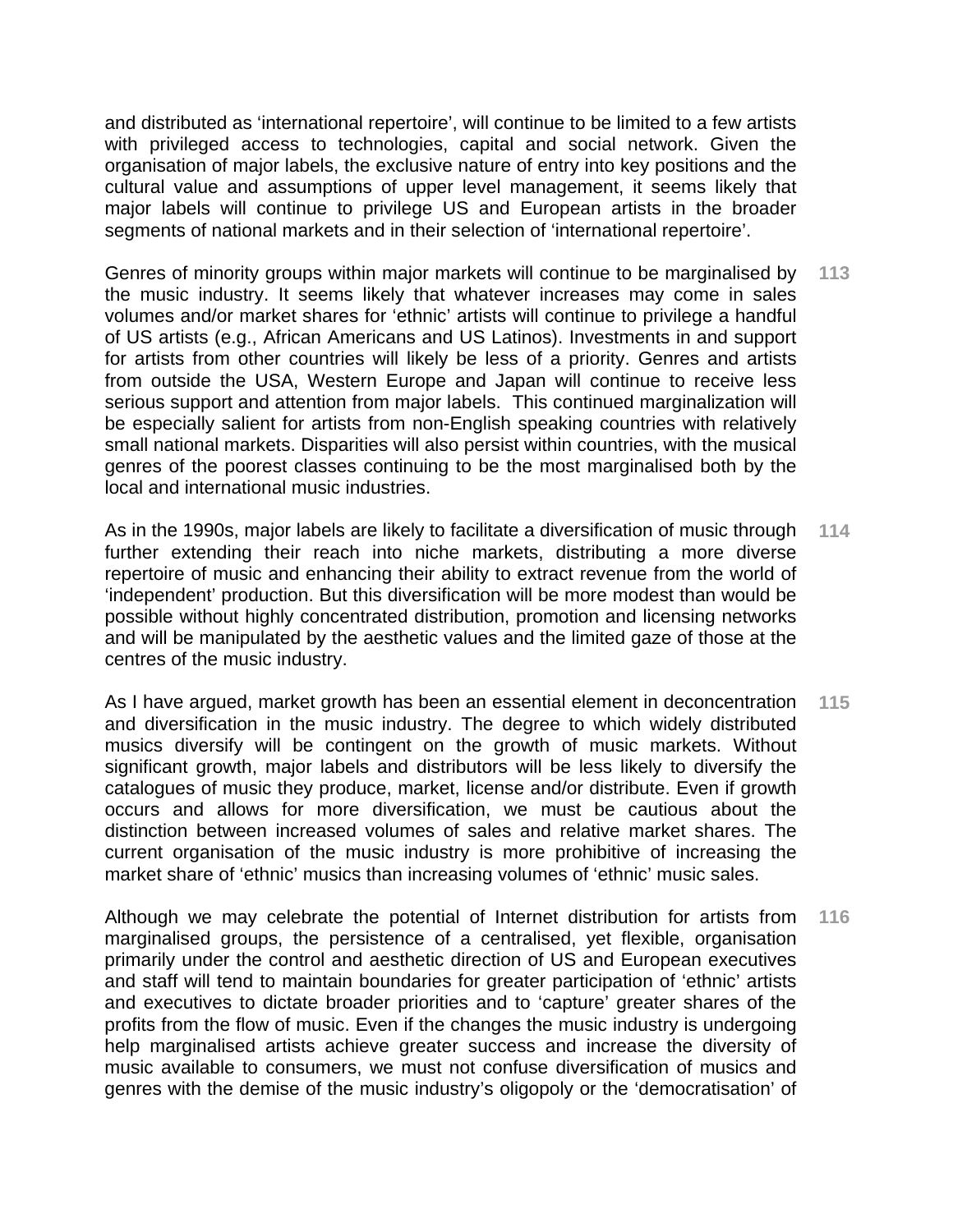the music industry.

## Part 4: Conclusions

## **Technology, 'decentralisation' and 'democratisation'**

Although technological trends may appear to be facilitating and promoting a 'decentralisation' of music production from certain vantage points, the impacts of computing technologies in the music industry are much more complex and contradictory. The social, political and economic contexts in which technologies are used and appropriated and the ways in which socioeconomic disparities influence the access to and use of technologies must be considered in order to better understand their actual impacts and implications. Technological innovation invariably permits and fosters a reconfiguration of social statuses, relations and hierarchies; however, technologies do not inherently promote 'democratisation' or diversification: It is the particular ways in which they are socialised that determine the ways in which they transform social relations and hierarchies. As Taylor has noted, those who proclaim computer technologies as 'democratising' forces largely fail to state or recognise inequalities in access to computers and Internet technologies.[120](#page-43-1) Because of these inequalities in access, combined with and reinforced by other forms of social, economic and political inequality, computer technologies have tended to reproduce existing social hierarchies and inequalities. **117** 

My argument does not seek to be dismissive of the significance of new technologies for transforming musical practices, nor to deny that they allow for 'the possibility that new voices and new musics will find new avenues for expression'.<sup>[121](#page-43-1)</sup> I am not arguing that technologies inherently and uniformly promote inequality. Rather, I have sought to argue that within the current context of the popular music industry, new technologies decentralise less thoroughly and less permanently than has been argued. Under certain other contemporary and historical contexts, technologies can serve as facilitators and catalysts for decentralisation. Indeed in some contemporary local contexts, digital music technologies may be facilitating important trends of decentralisation and empowerment. **118** 

There are profound changes occurring in the ways music is produced, circulated and consumed. The increased ease with which some can produce and circulate music is a tremendously significant socio-cultural phenomenon. New distribution and production technologies are greatly facilitating and empowering autonomous local musical cultures and their engagement with other geographically and culturally distinct musical cultures, such as the 'South-South' circulation of music or the circulation of music within and between ethnic minority communities in the 'North'. **119** 

Recognising that the advent of digital distribution technologies has brought new opportunities for more autonomous forms of meaningful cultural production and circulation is not incompatible with the broader slant and critical focus of this article. These seemingly opposing views are not mutually exclusive: they are focusing on **120**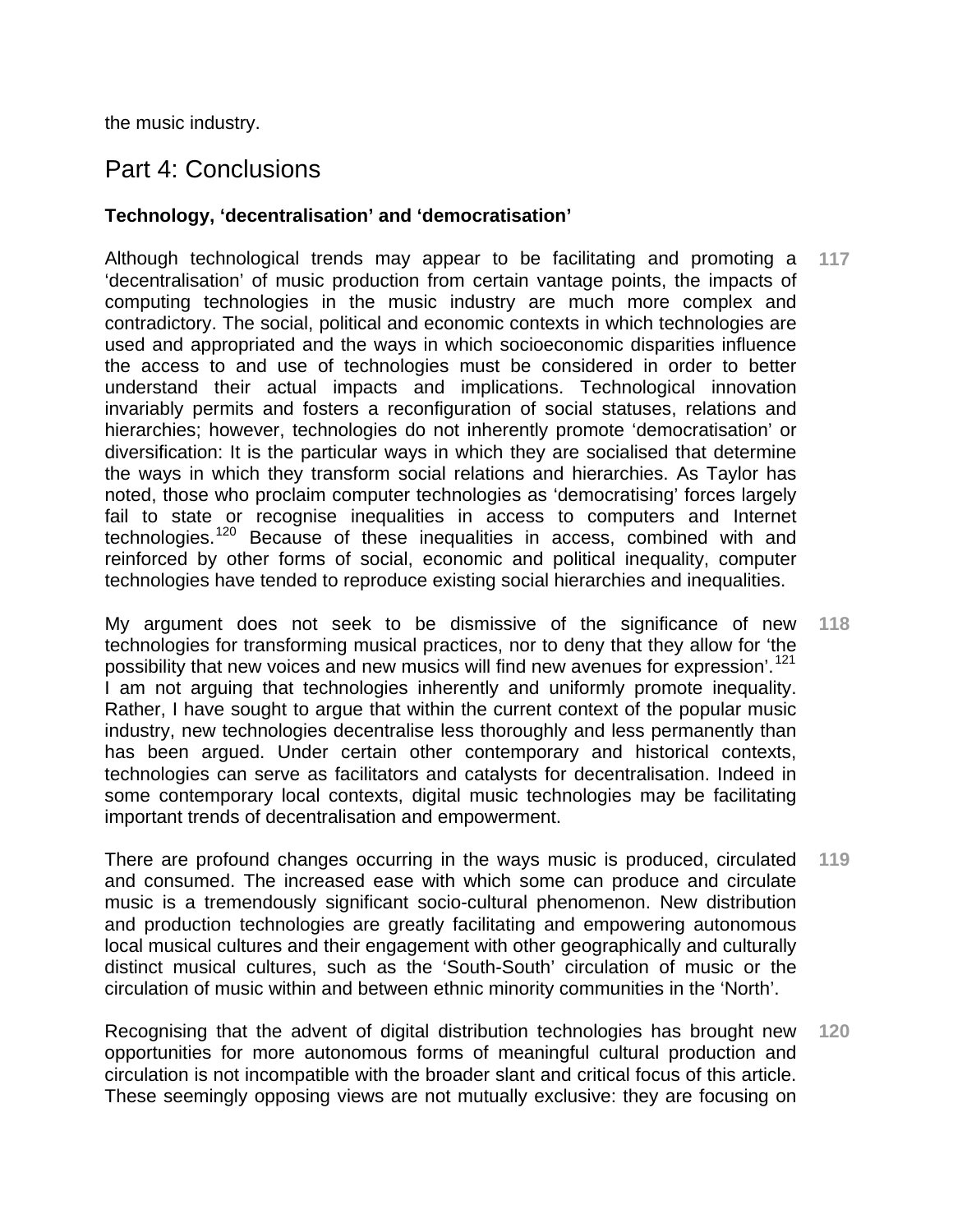different phenomena and levels of analysis. As I have noted, the primary focus of my analysis has been on the popular music industry as it is commonly understood in the 'West'. In other contemporary contexts, the decentralising potential of digital technologies may be more strongly realised than in the broader context of the popular music industry. These sorts of phenomenon may be especially salient in markets where major label presence and control are more limited and where 'informal' markets prevail.<sup>[122](#page-43-1)</sup> Much of the transcultural flow of music occurs outside of the popular music industry's structure and its organisational logic,  $123$  a process which is likely to be facilitated in some respects by Internet technologies. The existence of such alternative networks, however, does not negate or undermine the global asymmetries of music production and circulation.

Although music production, marketing, licensing and distribution practices in the popular music industry are undergoing a process of significant socio-technical reorganisation, this reorganisation is not simply benefiting previously marginalised groups. Although novel digital music technologies can and do empower previously marginalised groups in certain contexts, their broader tendency in the popular music industry is to further marginalise them and reproduce existing social hierarchies. The advent of home computer-based studios and web-based marketing and distribution has made participation in the music industry more accessible to a much wider segment of society, but for the majority of those in the poorer classes and nations the popular music industry remains highly inaccessible. **121** 

Broader trends in economic inequality within and between nations in the digital era suggest that computer technologies are enhancing socio-economic disparities, not ameliorating them. I believe that these trends are reflected in, and reinforced by, music industry trends. Unless there is a more radical reformulation of the organisation of the industry and the ways in which they attribute value and distribute the benefits, costs and decision making powers in the creation and circulation of music, it is highly unlikely that the music industry will become a more decentralised and democratic affair, regardless of what technological changes occur. **122** 

#### **Technological discourses and neo-liberal myth making**

As Théberge has astutely argued, the uncritical equation of computer technologies with 'democratisation' is a manifestation of a 'much deeper ideology' that draws on the historical interlinking of modern industrial capitalism and democratic institutions and the persistent view that both are a unified process of 'progress'.<sup>[124](#page-43-1)</sup> The current incarnations of democratising discourses surrounding music distribution technologies draw upon contemporary versions of this ideology of progress in consumer culture and the music industry. These incarnations of democratising discourses have drawn upon and amplified neoliberal discourses on the benevolent face of globalisation, as well as the discourses about diversification of music in the 1980s and 1990s that hyped 'world music' as a testament 'to radically new political moment and more equitable cultural relations between the West and the rest<sup>'</sup>.<sup>[125](#page-43-1)</sup> **123**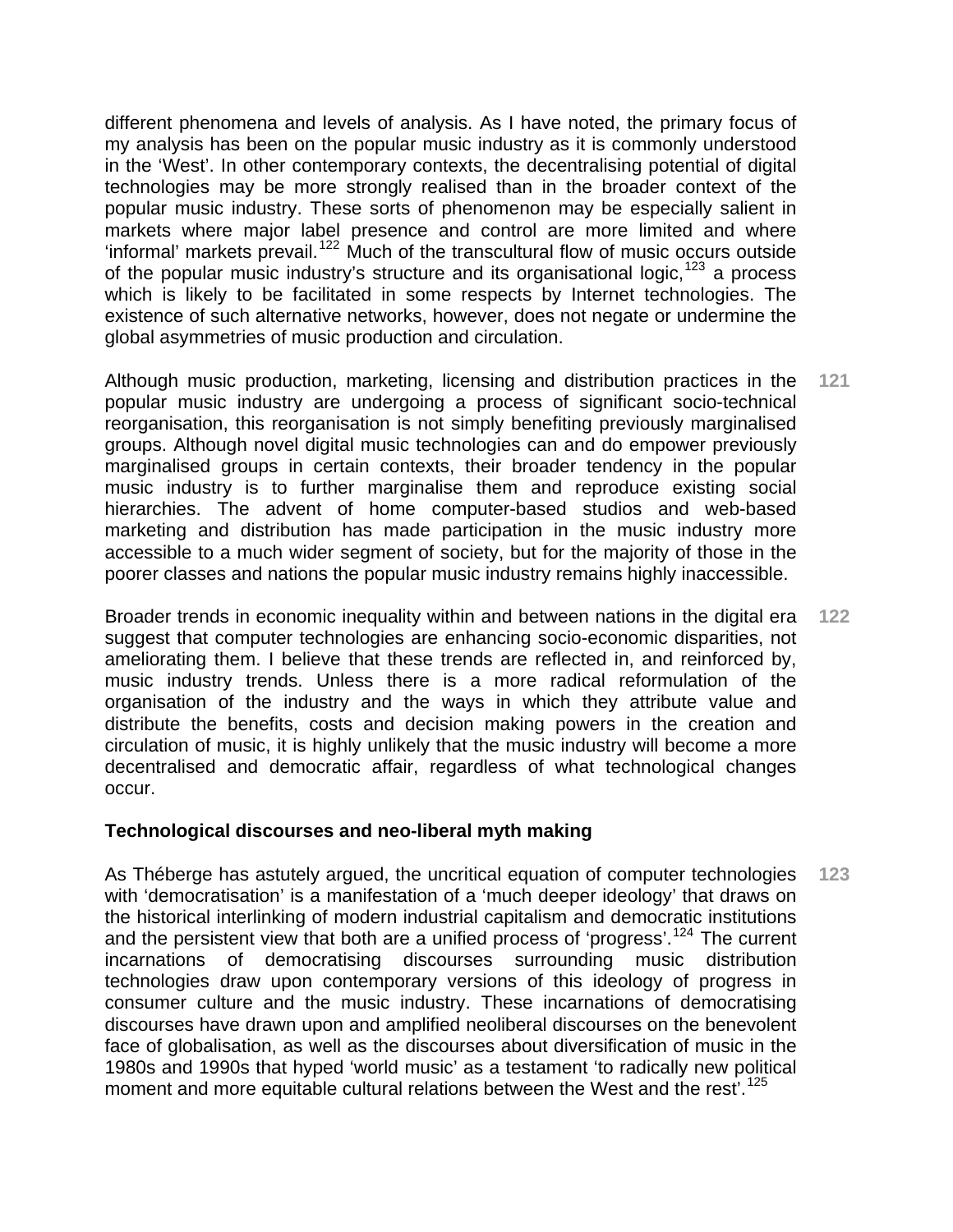As in the case of the claims about globalisation, the rise of 'world music' and the decentralisation of music production during the 1980s and 1990s, we must be cautious about the ways in which we interpret potential or apparent diversification under digital distribution, its causes and consequences. Uncritical discourses about the empowering effects of technologies not only misrepresent current sociotechnical trends, they are also integral elements in masking and reproducing increasing inequalities as well as stultifying more critical reflections on the popular music industry and its enduring forms of 'cultural imperialism'. **124** 

### **Acknowledgements**

While assuming full responsibility for the contents of this article, the author wishes to thank Timothy Taylor and Brian Larkin for their thoughtful comments on previous drafts of this article. I would also like to thank the anonymous reviewers for their important criticisms and suggestions. This research was funded through a Postdoctoral Research Fellowship from the US National Science Foundation's Division of Social and Economic Sciences (Award number 0408890). **125** 

#### **Notes**

 $\overline{a}$ <sup>1</sup>See, for example, Peter J. Alexander, 'New Technology and Market Structure: Evidence from the Music Recording Industry', *Journal of Cultural Economics* Vol. 18, No. 2 (1994), 113-123; Kasie Blanchette, 'Effects of MP3 Technology on the Music Industry: An Examination of Market Structure and Apple iTunes', paper presented at The Holy Cross Academic Conference, April 23, 2004; Jesse Bockstedt, Robert J. Kauffman, & Frederick J. Riggins, 'The Move to Artist-Led Online Music Distribution: Explaining Structural Changes in the Digital Music Market', *Proceedings of the 38<sup>th</sup> Hawaii International Conference on System Sciences* (2005), 1-10; Marcus Breen, 'Busting the fans – the Internet's direct access relationship', in 'The Music Industry, Technology, and Utopia – an Exchange between Marcus Breen and Eamonn Forde', *Popular Music* Vol. 23, No. 1 (2004), 79-89; Steve Jones, 'Music that Moves: Popular Music, Distribution and Network Technologies', *Cultural Studies* Vol. 16, No. 2 (2002), 213-232. 2

 $2$  Breen, 'Busting the fans'.

 $3$  Eamonn Forde, 'So, what would the music industry say? Presenting a case for the defense', in 'The Music Industry, Technology, and Utopia--an Exchange between Marcus Breen and Eamonn Forde', *Popular Music* Vol. 23, No. 1 (2004), 85. 4 *Ibid.* 83.

<sup>&</sup>lt;sup>5</sup> In recent times ethnomusicologists and popular music scholars have increasingly turned their attention to the role of technologies in musical practices. Some notable works include: Paul Théberge, *Any Sound You Can Imagine: Making Music/Consuming Technology (*Hanover, NH: Wesleyan University Press, 1997); Timothy D. Taylor, *Strange Sounds: Music, Technology, and Culture* (New York: Routledge, 2001); Louise Meintjes, *Sound of Africa! Making Music Zulu in a South African Studio* (Durham, NC: Duke University Press, 2003); Rene T. A. Lysloff and Leslie C. Gay, Jr. (eds.), *Music and Technoculture* (Middletown, CT: Wesleyan University Press, 2003); Joseph G. Schloss, *Making Beats: The Art of Sample Based Hip-Hop* (Middletown, CT: Wesleyan University Press, 2004); Mark Katz, *Capturing Sound: How Technology Has Changed Music* (Berkeley: University of California Press, 2004); Paul D. Greene and Thomas Porcello (eds.), *Wired for Sound: Engineering and Technologies in Sonic Cultures* (Middletown, CT: Wesleyan University Press, 2005). While influenced by and indebted to the insights of these works, this article focuses on different kinds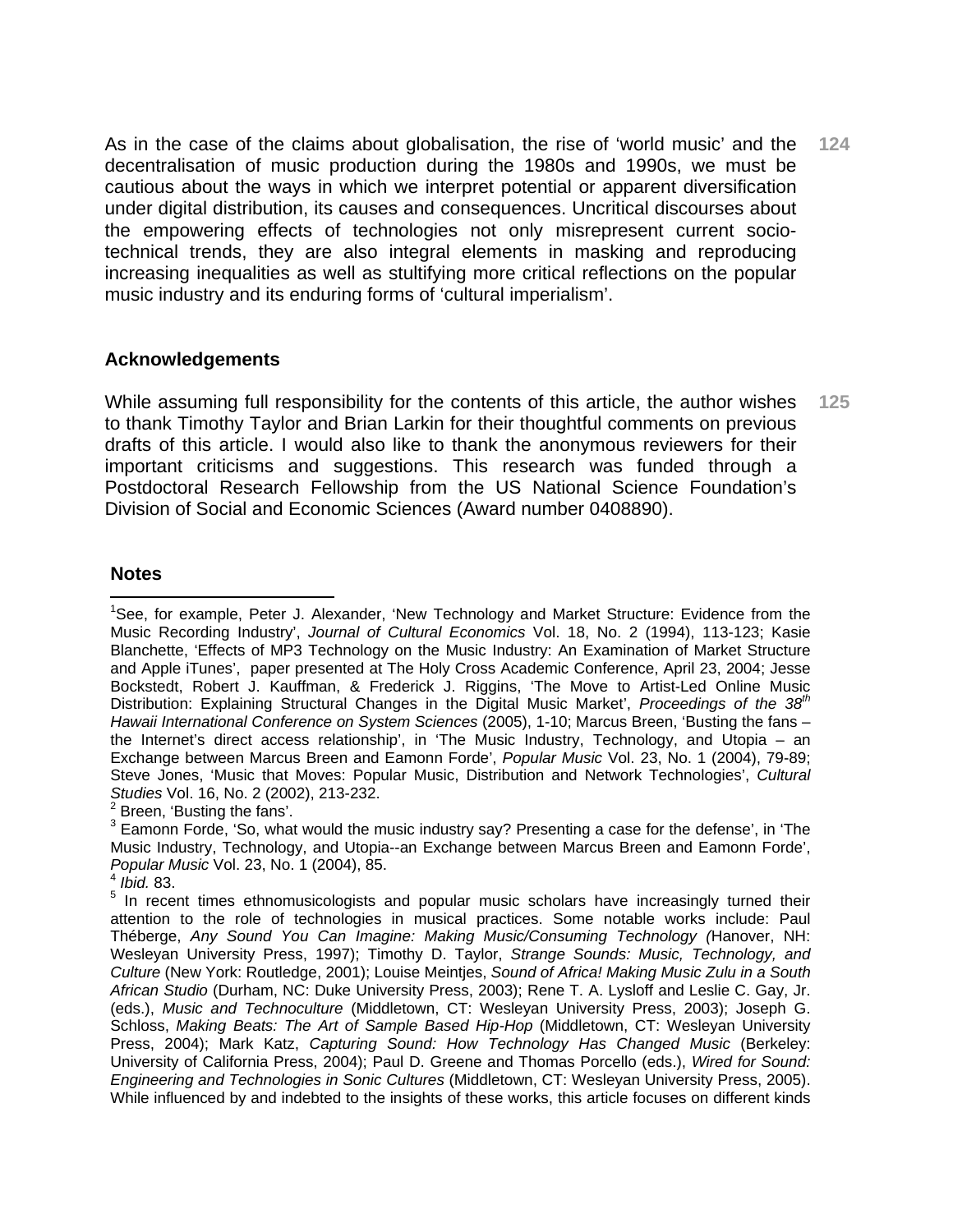of technologies (i.e., distribution technologies rather than performance, sampling and/or recording technologies), grapples with different sorts of questions and employs a distinct approach to theorising technology that emphasises political economic considerations.

 $\overline{a}$ 

<sup>7</sup> *Ibid.* 115. We could also add other periods of decentralisation in the music industry if we extend the analysis further back in history, but my emphasis in this article is on the period since the establishment of the music recording industry. The initial development of music recording and distribution technologies led to the displacement of the power of publishing houses by recording companies in the popular music industry. See Reebee Garofalo, 'From Music Publishing to Mp3: Music and Industry in the Twentieth Century', *American Music* Vol. 17, No. 3 (1999), 319. The development and popularisation of the player piano also facilitated the decentralisation of music performance and consumption practices.<br><sup>8</sup> Alexander, 115

Alexander, 115.

<sup>9</sup> *Ibid.* 115-117.

<sup>10</sup> *Ibid.* 119.<br><sup>11</sup> *Ibid.* 119; Garofalo, 'From Music Publishing to MP3', 333.

<sup>12</sup> According to Alexander, in 1948 independent labels accounted for 25% of record sales. In 1956<br>their market share was 52% and by 1962 it was up to 75%. See Alexander, 116, 120.

<sup>13</sup> See, for example, Taylor, Strange Sounds; Paul D. Greene, 'Introduction: Wired Sound and Sonic Cultures', in Greene and Porcello, 1-22.

14 See, for example, Trevor Pinch and Karin Bijsterveld, **'**Sound Studies: New Technologies and Music'. *Social Studies of Science* Vol. 34, No. 5 (2004), 635-648.

**<sup>15</sup>** In some cases technological changes themselves contribute to this market growth by cheapening recording and manufacturing, lowering the price of recordings for consumers and expanding the accessibility of music consumption. For example, the technological innovations in recording and manufacturing in the 1910s helped to stimulate demand by making available a greater quantity and variety of recordings (Alexander, 117). In the post-World War two era new formats and manufacturing techniques (e.g., LPs) cheapened record production, made albums more accessible to a wider range of consumers and facilitated decentralisation in the recording industry (Garofalo, 'From Music Publishing to Mp3', 334). However, market growth is never wholly attributable to technological innovation; broader economic changes are essential to understanding changing consumption patterns.

<sup>16</sup> Edward Kealy, *The Real Rock Revolution: Sound Mixers, Social Inequality, and the Aesthetics of Popular Music Production* (Ph.D. Thesis, Northwestern University, 1974), 44.<br><sup>17</sup> Similarly, in Peter Manuel's study of the decentralising impacts of cassette technologies in the

Indian music industry during the 1980s, he notes that decentralisation was facilitated by economic and trade policies, changes in purchasing power, the expansion of consumer markets and changes in industry. Peter Manuel, *Cassette Culture: Popular Music and Technology in North India* (Chicago: University of Chicago Press, 1993), 61.

<sup>18</sup> This change in radio programming was due to several factors. The popularisation of television in the late 1940s drew audiences and advertisers away from radio. See Kealy, 37, 45; Garofalo, 'From Music Publishing to Mp3', 335. Another important factor was the development of transistors (introduced in 1948), which were more were more portable, more durable, and required less power compared to vacuum tubes, thus, encouraging decentralisation in broadcasting and a proliferation of radio stations (Garofalo, 'From Music Publishing to Mp3', 333-335).<br><sup>19</sup> Garofalo, 'From Music Publishing to Mp3', 335; Kealy, 37, 45. Paul D. Lopes, 'Innovation and

Diversity in the Popular Music Industry, 1969 to 1990', *American Sociological Review* Vol. 57, No. 1. (February 1992), 56.

<sup>20</sup> Alexander, 120.

 $21$  Decentralisation of music recording/production was more evident in the late 1960s than during the 1950s. There was an especially marked proliferation of studios from about 1968 to 1973, the period during which multi-track recording was popularised. See Théberge, *Any Sound*, 767-768; Kealy, 50. During this same period, overall music industry concentration was on the rise again (Alexander, 116).<br><sup>22</sup> *Ibid.* 117-118.

<sup>23</sup> Garofalo, 'From Music Publishing to Mp3', 336-337.

<sup>&</sup>lt;sup>6</sup> Alexander, 113.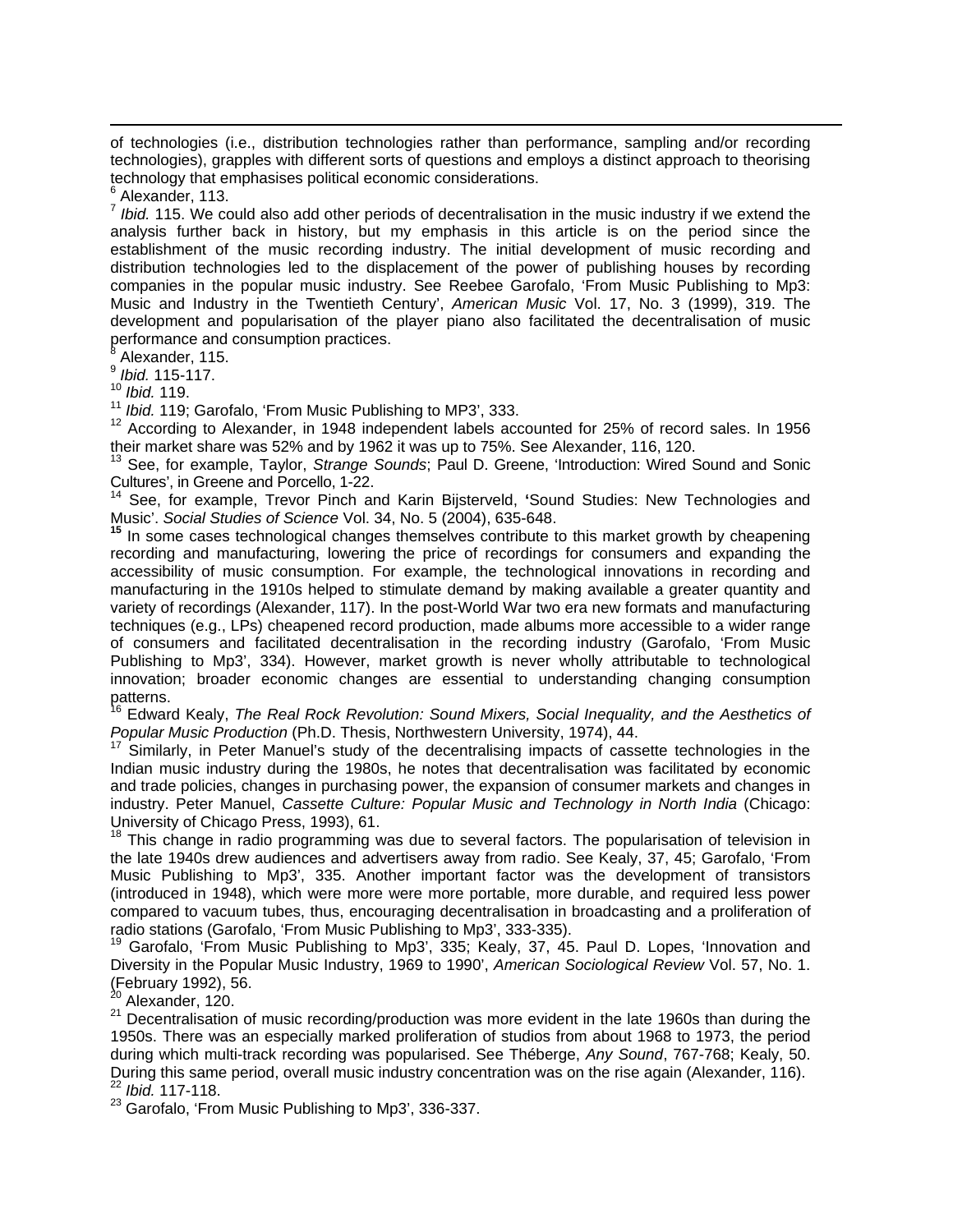$25$  Manuel's study of decentralisation in the Indian music industry with the advent of cassette technologies suggests a similar pattern. With the popularisation of cassette tapes there was a diversification of music by region, dialect, genre, artists, and class. Despite Manuel's use of the term 'democratisation' to denote the process of diversification during the Indian 'cassette boom', he similarly notes that the class background of cassette producers diversified, but that this diversification extended only to the lower-middle class. Although music production was no longer the purview of the urban elite, the lower classes were still largely excluded. *Ibid.* 158.

<sup>26</sup> James P. Kraft, 'Musicians and the Sound Revolution: Business, Labor, and Technology in America, 1890-1950', In Braun, Hans-Joachim (ed.), *Music and Technology in the 20th Century* (Baltimore, MD: Johns Hopkins University Press, 2002), 172.

 $^{27}$  Alexander, 119.<br><sup>28</sup> Garofalo, 'From Music Publishing to Mp3', 328.

<sup>29</sup> By the end of the 1920s, national and regional radio networks became highly concentrated (primarily in the hands of CBS and NBC--a subsidiary of RCA). *Ibid.* 331.

<sup>30</sup> *Ibid.* 337. Alexander, 120.

<sup>31</sup> This assertion resonates with conventional economic wisdom about the effects of new technologies which has tended to view technological change as scale-increasing and, therefore, fostering concentration. *Ibid.* 113.

In addition, my emphasis is also due to space limitations and the fact that there is already a considerable existing literature on the questions of piracy and unauthorised file-sharing and its impacts on the music industry.

 $33$  Studies conducted by recording industry analysts have had varying conclusions, with file sharing having a positive, negligible or negative effect on sales in different studies. Felix Oberholzer-Gee and Koleman Strumpf, 'The Effect of File Sharing on Record Sales: An Empirical Analysis', *Journal of Political Economy* Vol. 115, No. 1 (2007), 5. A recent study which employs survey data has argued that file sharing does displace record sales but to a limited extent. Rafael Rob and Joel Waldfogel, 'Piracy on the High C's: Music Downloading, Sales Displacement, and Social Welfare in a Sample of College Students' *Journal of Law and Economics* Vol. 49 (2006), 60. The most recently published academic study, based on observations of actual file-sharing behaviour argues that file sharing has no statistically significant effect on record album sales. Oberholzer-Gee and Strumpf, 5-6, 38.

<sup>34</sup> While recordings of major artists are more commonly circulated on P2P networks, some research actually suggests that file sharing may be less detrimental to major artists. *Ibid.* 5.

 $35$  Forde, 85.

<sup>36</sup> *Ibid.* 84.

 $37$  Soundscan figures for 2006 indicate that digital album sales accounted for only 5.5% of total album sales in the USA. Ed Christman, 'Downturns and Downloads: Album Sales Plummet in 2006, But Digital Narrows the Gap' *Billboard* (January 13, 2007), 5.<br><sup>38</sup> Forde, 84-85.

<sup>39</sup> This factor may eventually become irrelevant. Some downloading services are already offering CDquality WAV files, and it is likely that more services will shift towards these higher quality formats in the near future with advances in communication speeds and storage capacities.

 $40$  For example, in 2004, only 40% of consumers in the USA had broadband internet access. Martin Peitz and Patrick Waelbroeck, 'An Economist's Guide to Digital Music', *CESifo Economic Studies* Vol. 51, No. 2-3 (2005), 367.

41 David Throsby, 'The Music Industry in the New Millennium: Global and Local Perspectives'**,** paper prepared for The Global Alliance for Cultural Diversity Division of Arts and Cultural Enterprise UNESCO, Paris, October 2002, 11.

 $42$  David Hesmondhalgh, 'Indie: the Institutional Politics and Aesthetics of a Popular Music Genre', Cultural Studies Vol. 13, No. 1 (1999), 53.

<sup>43</sup> The recent creation of the American Association of Independent Music (AAIM) in order to provide fairer conditions for independent labels-digital distributor contracts is a testament to the persistent advantages that major labels have over independent labels in the digital era. For a discussion of AAIM see Don Rose, 'Commentary: Indie Labels Are Seeking Their Fair Share', *Billboard* Vol. 13 (August 2005), http://www.billboard.biz/bbbiz/search/article\_display.jsp?vnu\_content\_id=001010237.

 $24$  Manuel, 24.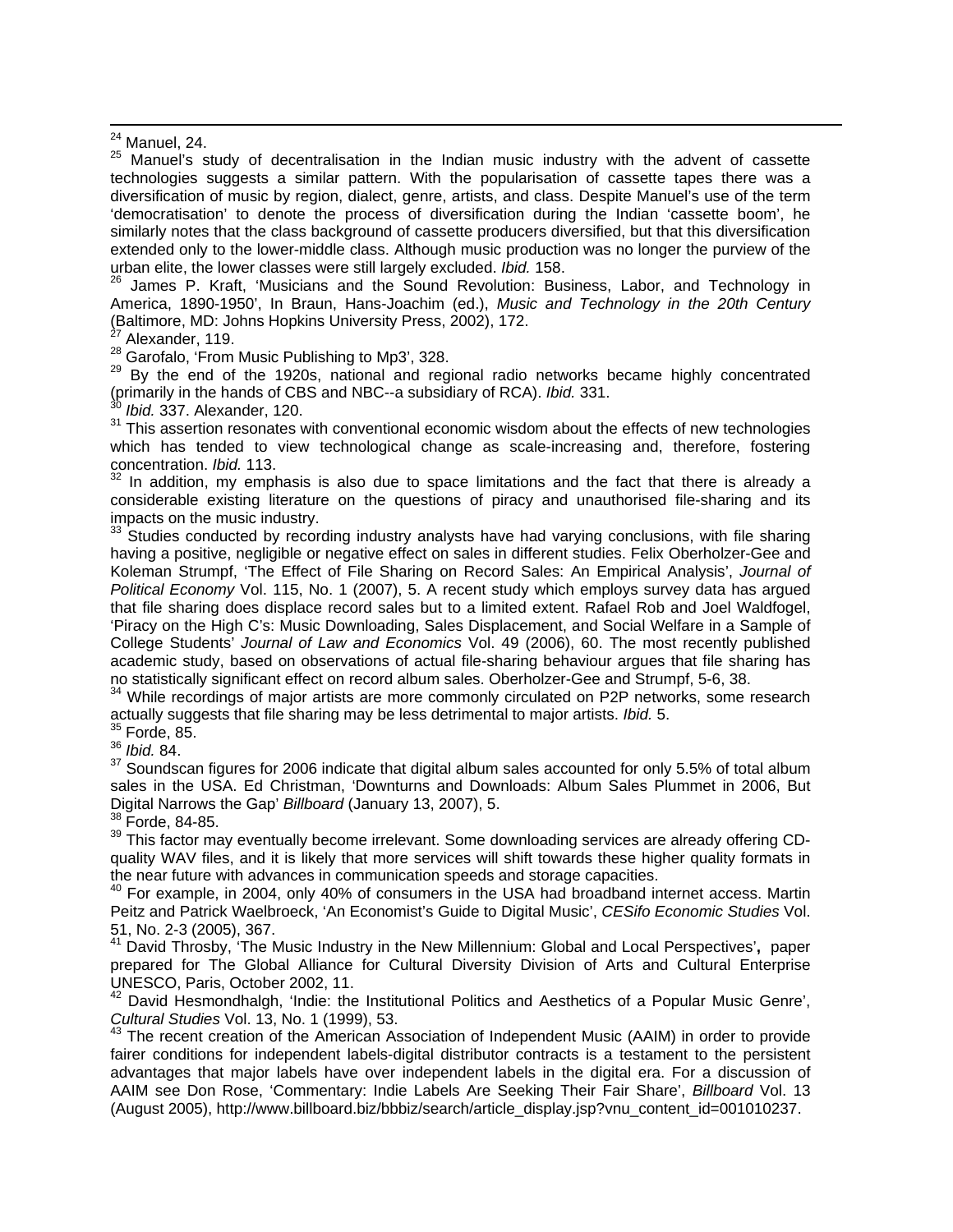<sup>46</sup> Andrew Leyshon, Peter Webb, Shaun French, Nigel Thrift, & Louise Crewe, 'On the reproduction of the musical economy after the Internet', *Media, Culture, & Society* Vol. 27, No. 2 (2005), 190.<br><sup>47</sup> Peitz and Waelbroeck, 360-362. It is important to note that marketing and promotion practices vary

with different genres and markets. For example, hip hop marketing and promotion depends on the use of mixtapes and other forms of 'street' promotion. Although these practices are unique, they are not entirely different from those of other popular musics. For a discussion of hip hop promotions and its relationship to broader industry practices, see Keith Negus, *Music Genres and Corporate Cultures* (New York: Routledge 1999), 97-99, and Keith Negus, 'The Music Business and Rap: Between the Street and the Executive Suite', *Culural Sudies* Vol. 13, No. 3 (1999), 488-508.<br><sup>48</sup> Research in the USA from 2003 indicates that radio continues to be by far the most influential in

consumers' decisions to buy particular CDs. Peitz and Waelbroeck, 361-362.

<sup>'</sup> Ibid. 396.

 $50$  It is important to note that major labels control marketing and promotion in a more indirect manner than distribution. Financial resources, social networks, catalogue size and bargaining power have given major record labels privileged access to media channels and more favourable contractual conditions with them. In recent decades control of, and easier access to, media channels for marketing and promotion has become more direct as media company mergers have brought major labels, radio networks, television networks and internet service providers under single parent companies; however, this has not been the case for all major labels – EMI and Warner Music are currently unaffiliated – and their dominance of radio airwaves, retail spaces, print media coverage and other marketing and promotion channels is controlled more indirectly through their financially-backed powers of negotiation. For a discussion of recent changes in ownership patterns of major labels see Patrick Burkart, 'Loose Integration in the Popular Music Industry', *Popular Music and Society* Vol. 28, No. 4 (2005), 492-494.

 $51$  Jones, 223.

 $52$  Bockstedt et al., 4.

<sup>53</sup> According to Bockstedt et al., on a single song download (usually US\$0.99) about US\$ 0.75 goes to the recording copyright holder (usually the record label). *Ibid.* 1. Peitz and Waelbroeck provide a similar figure of 60 to 70% (which includes 10-12% for publishing rights). This is similar to or higher than the percentage of the CD retail value that labels traditionally receive, which is about 65%. Peitz and Waelbroeck, 360-361, 397.

54 Recent developments have helped to somewhat counter this problem. Independent labels have organised into an association [American Association of Independent Music (AAIM)] that has but pressure on iTunes and other services to institute more favourable minimum rates on digital downloads. See Rose, 'Commentary'.

<sup>55</sup> Initial attempts by major labels to establish their own music downloading services have not been successful because of limited catalogues and the infancy of the authorised download services. Several music-downloading services were also established through cooperative agreements between the five major record labels (MusicNet, eMusic, and Pressplay/Napster). But by 2004 Sony Music and UMG backed out of Pressplay/Napster and Universal from eMusic. MusicNet continued to be associated with major labels (it was owned by Real Networks, Warner Music, BMG and EMI) for a longer period of time, but Baker Capital, a private investment firm in New York, bought it in 2005. See Burkart, 494, 496.

<sup>56</sup> The fact that MusicNet, which shifted from a consumer downloading service to a business-tobusiness company involved in digital distribution and providing online distribution technologies, was the online music company that received the most sustained major label interest supports my assertion that involvement in distribution is seen as more attractive to major labels than downloading services. *Ibid.* 496.

 $57$  In recent history major labels have, for the most part, avoided involvement in retail. Production, distribution, and rights exploitation have been preferred for their profitability, but also because of the limitations of offering a limited catalogue for sale.

<sup>58</sup> Music downloading services make relatively small amount of money on each download. One primary reason for this is that financial transaction costs are increased with digital distribution

<sup>&</sup>lt;sup>44</sup> Hesmondhalgh, 'Indie', 53.<br><sup>45</sup> Blanchette, 10.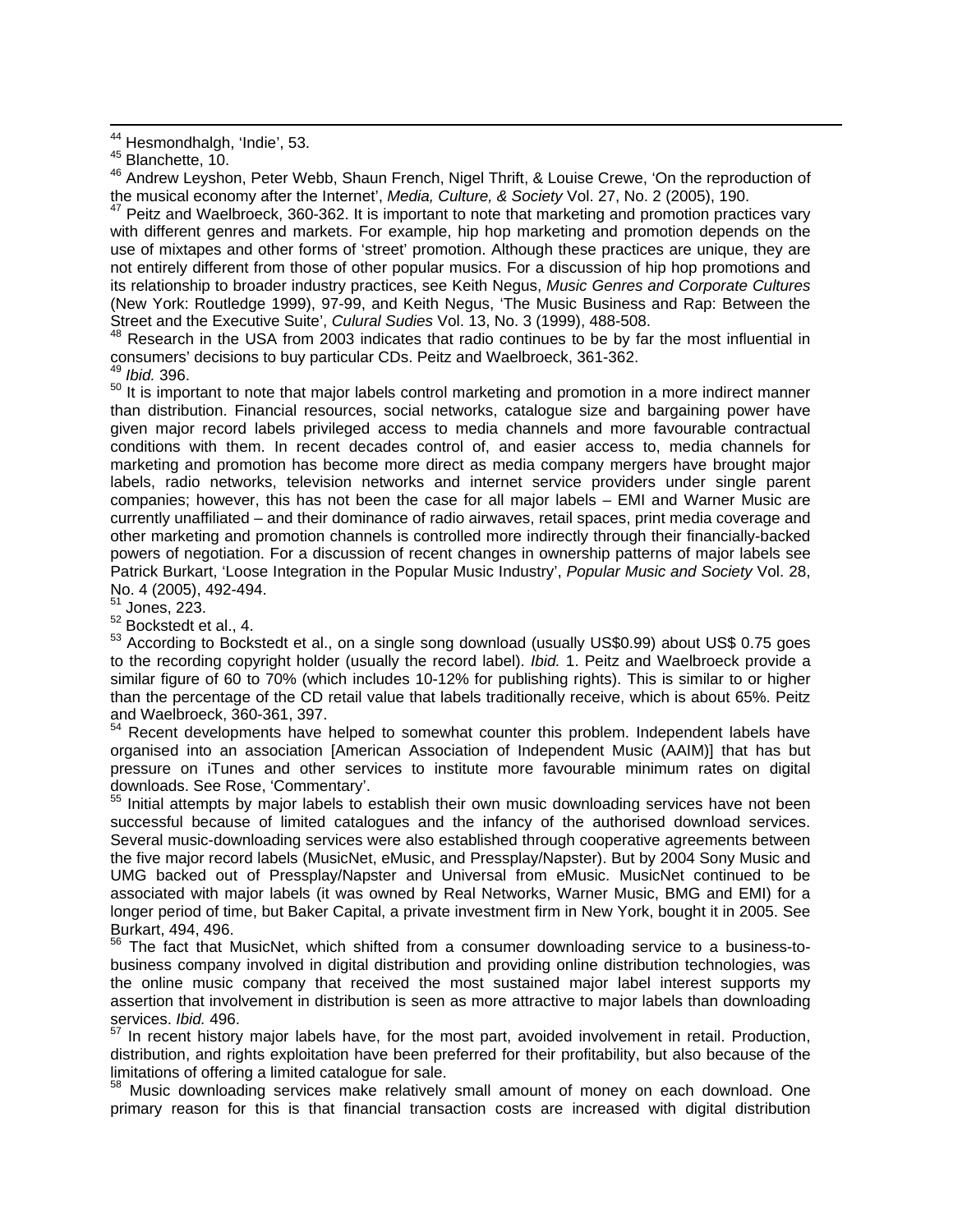$\overline{a}$ compared to physical sales. After discounting the licensing fees and financial transaction costs, service providers have a net gain (or loss) of a few cents on a single song sale. And this does not account for any additional costs of providing the music: see Bockstedt et al., 1. These costs include such things as marketing costs, staff, bandwidth/hosting and start-up costs. Some speculate that some music downloading services use downloads primarily as a 'loss leader', that is, as a means to drive sales of hardware (Sony, Apple and mobile phone companies) or software (Microsoft): see Peitz and Waelbroeck, 397, 424. For services like Apple iTunes, the sales of digital audio files may primarily serve a means to promote and ensure sales of playback hardware (i.e., iPods), which are necessary to play back files obtained through the iTunes service, rather than to generate considerable profits directly (Bockstedt et al., 1-2). Even if some companies use this primarily as a way to drive alternative sources of revenue and even if the profit margins seem small, it is clear that online distribution has been profitable for some companies. It is important to note that online digital music distributors have alternative sources of revenue, such as advertising and selling market data on consumers to record labels (Blanchette, 9). Depending on the sorts of financial transaction arrangements and the amount of other sources of revenue, it may be that online distribution is more profitable than traditional retail.

It is also important to note, that there is likely to be concentration and consolidation within the music downloading services and digital distributors. As in traditional forms of distribution and retail, economies of scale can considerably enhance revenue and profitability in digital distribution and, thus, foster trends towards concentration. Concentration allows for more efficient use of technological, human, and financial resources through reducing overhead, eliminating redundancies and other cost-cutting initiatives. Larger downloading services can more successfully leverage credit card companies for more favourable transaction cost deals [which are one of the highest costs of digital distribution (Bockstedt et al., 1-2; Peitz and Waelbroeck, 396-367). Larger operations also have the potential to generate more advertising revenue. Additionally, they have more power to negotiate lower rates with record companies and distributors. All of these enhance profitability, but also allow them to offer better prices, larger catalogues and more services, helping to shut out smaller competitors that do not benefit from the economies of scale and the leveraging power. Most labels do not provide exclusive rights to digital download services, making it difficult for smaller, specialised niche services to succeed. As in the case of independent physical retailers, the success of niche services depends on their ability to provide more personalised service, exclusive content and consumer loyalty. Larger digital distributors similarly benefit from economies of scale. They can negotiate more favourable deals with downloading services and provide more services to artists and labels, such as placing music on a larger number of downloading services and promoting music placement in a variety of other media (e.g., TV, advertising). As is the case with physical distributors, larger digital distributors are also more adept at dealing with international licensing and providing opportunities abroad.

Burkart, 492. I analyse changes starting in 1999 because this was the year that unauthorised filesharing took off with the popularisation of Napster.

 $61$  'IFPI releases definitive statistics on global market for recorded music', http://www.ifpi.org/content/section\_news/20050802.html (August 2, 2005).

 $62$  At least in terms of major label control of markets. In terms of market share of individual majors, concentration has increased in some cases (EMI and Universal). There has also been a recent consolidation of Sony and BMG, resulting in a music industry dominated by four major labels record companies (i.e., AOL-Time Warner, Sony/BMG, Universal, and EMI) rather than five (Leyshon et al., 177).

 $63$  Blanchette, 13, 33.

<sup>64</sup> Chris Morris, 'Uni Music tops '05 market share with 39%', *The Hollywood Reporter*, http://www.hollywoodreporter.com/hr/search/article\_display.jsp?vnu\_content\_id=1001804547 (January 5, 2006).

 $65$  This drop, in part, reflects the recent acquisition of Ryko Distribution by WMG. Christman, 'Downturns', 5.

66 Ed Christman, 'Tracks trump albums: digital song sales increase as CD sales drop. *Billboard* (July 22, 2006), 14

<sup>67</sup> Alexander, 115.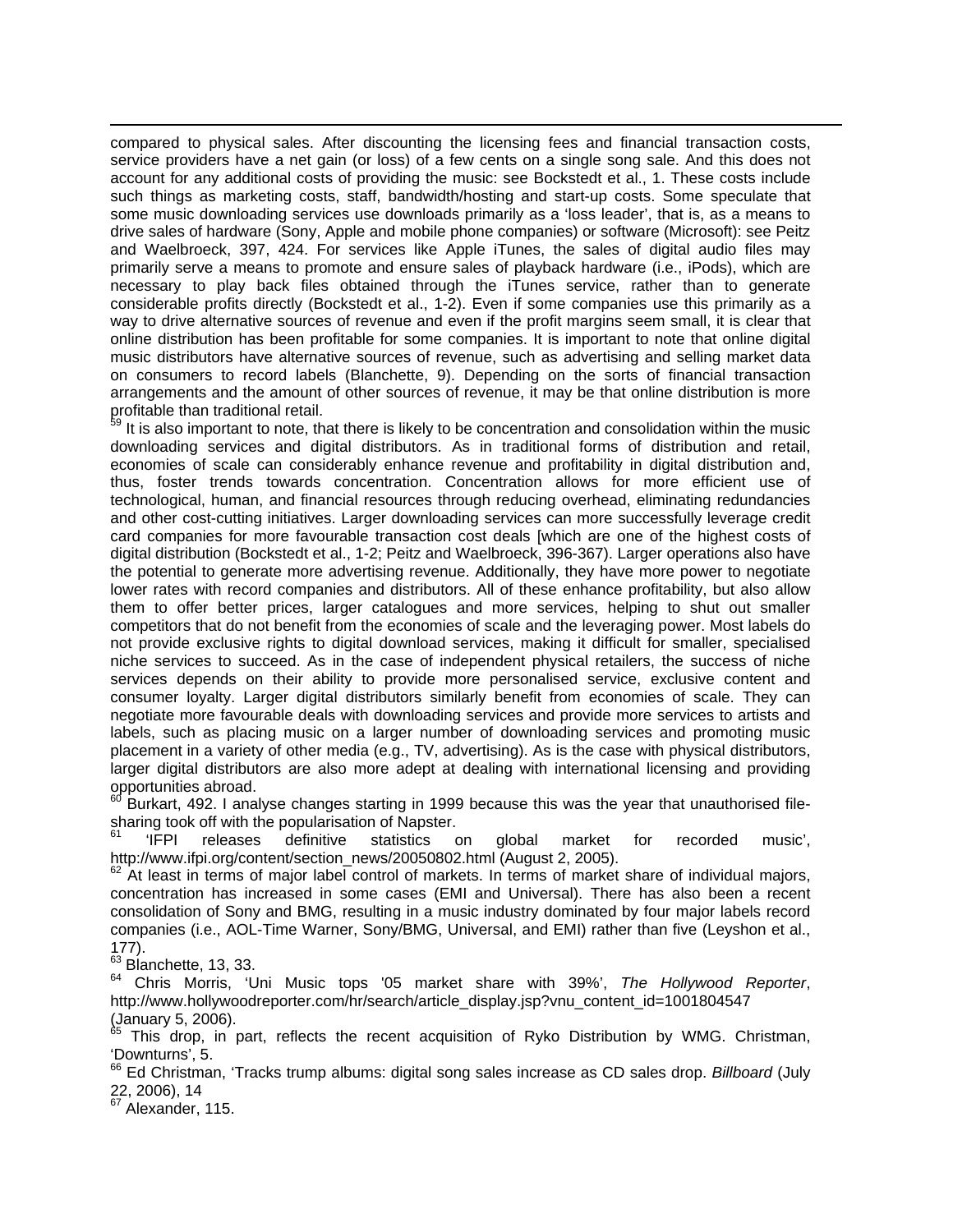<sup>68</sup> Presumably, the representativeness has continuously improved but biases against niche markets are never wholly removed. With SoundScan and Broadcast Data systems, there is still a subjective selection of radio stations and stores. The selection process has been altered several times to make it more representative of consumption and listening but some argue that there is still a bias towards chain stores and discount/department stores, and an underrepresentation of smaller chains, independent stores, and stores that do not exclusively sell music. Jim Sernoe, '"Now We're on the Top, Top of the Pops": The Performance of ''Non-Mainstream'' Music on Billboard's Albums Charts, 1981–2001', *Popular Music and Society* Vol. 28, No. 5 (2005), 642. There are also independent releases that do not have the barcodes and identification numbers necessary for Soundscan monitoring. The prevalence of this practice is difficult if not impossible to access.<br><sup>69</sup> Christman, 'Downturns', 5.<br><sup>70</sup> 'IFPI releases definitive statistics on global market for recorded music'.

 $71$  Nielson Soundscan data on market share currently includes independent label recordings that are distributed through major-label owned 'indie' distributors under the independent market share figures (see Rose, 'Commentary'). Although some of those in the independent label world justifiably argue that these figures underrepresent the importance of independent labels and that market share should be based on recording and production rather than distribution, for the purposes of my argument here, figures that included major-label owned 'indie' distribution under major label market share would be more insightful in understanding the extent of major label gate-keeping powers in the music industry. The way that Nielsen Soundscan currently calculates market share figures underestimates the concentration of gate-keeping powers in the music industry by including major-label distributed albums under independent market share.

 $72$  Major labels and national and international recording industry associations are also in a privileged position to dictate changes in legislation and trade policies in ways that benefit them. See Jack Bishop, 'Building International Empires of Sound: Concentrations of Power and Property in the "Global" Music Market', *Popular Music and Society* Vol. 28, No. 4 (October 2005), 443-471. Although the types of policies that they promote can often benefit independent labels as well (e.g., some types of anti-piracy legislation) they often disproportionately benefit major labels.<br><sup>73</sup> Burkart, 489.

 $74$  Since the 1960s, record companies have increasingly adopted a more 'open' system of production that depends on autonomous or semi-autonomous labels. This process continued and was heightened throughout the 1970s, and especially 1980s and 1990s, which was facilitated through increasing major label control of publishing and distribution. During the 1980s, major labels also increasingly focused on selling musical rights and collecting royalties as sources of revenue, thorough the acquisition of independent publishing companies Starting around the 1980s, the role of independent distribution systems began to diminish as major label distribution systems expanded and increasingly distributed independent musics. See Throsby, 10; Simon Frith, 'Art versus technology: the strange case of popular music', *Media Culture Society* Vol. 8 (1986), 276-277; Lopes, 57; Robert Burnett. 'The Implications of Ownership Changes on Concentration and Diversity in the Phonogram Industry', Communication Research Vol. 19, No. 6 (December 1992), 751.<br><sup>75</sup> See, for example, Burnett, 761.<br><sup>76</sup> See, for example, Manuel, 22, Throsby, 10.<br><sup>77</sup> Eduardo Vicente, 'A Indùstria do Disco no Brasil: um Breve Re

Sociedade Brasileira de Estudos Interdisciplinares da Comunicação, Congresso Brasileiro de Ciências da Comunicação, Manaus, 2002, 6; David Hesmondhalgh, 'Flexibility, Post-Fordism, and

the Music Industries', *Media Culture & Society*, Vol. 18, No. 3 (1996), 472.<br><sup>78</sup> Under digital distribution, major labels have also diminished artist royalty cuts.<br><sup>79</sup> Alexander, 118; Manuel, 24; Garofalo, 'From Music

 $81$  Garofalo, 'From Music Publishing to Mp3', 342. Other authors who have looked at changes in the music industry similarly noted that concentration does not inherently lead to a lack of musical diversity. See, for example, Vicente, 3, Lopes, 56.

82 Throsby, 9. 83 *Ibid.* 4.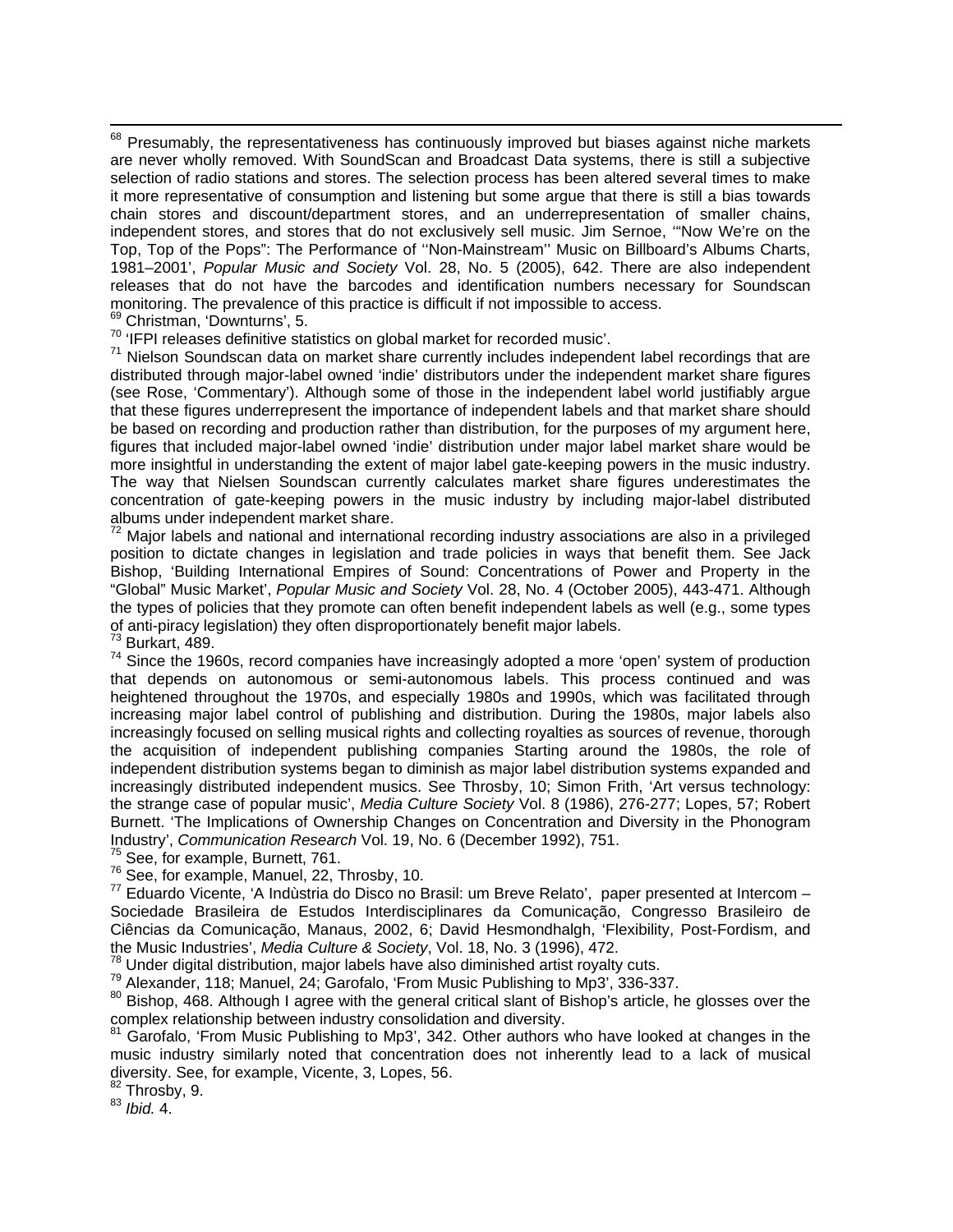85 The USA (92%), Japan (78%) and Brazil (75%) had the largest proportions of domestic consumption in 2000. *Ibid*. 4-5.

<sup>86</sup> In North American markets consumption of domestic repertoire increased from 83.6% in 1991 to 89.2% in 2000. This increase in proportion of domestic consumption was most marked in the USA. *Ibid*. 9. Ana María Ochoa Gauthier and George Yúdice, 'The Latin American Music Industry in an Era of Crisis', paper prepared for The Global Alliance for Cultural Diversity Division of Arts and Cultural Enterprise UNESCO, Paris, 2002, 4-5.

 $87$  Alan Wells's analysis of albums on the Billboard's top 50 charts during the mid 1980s and 1990s indicates a decreasing presence of foreign artists. Foreign artists accounted for about one third of albums on the top 50 charts in 1985 (most of which were British artists). In the late 1980s, the percentage of top 50 albums that were by foreign artists ranged from about 20 to 40 percent. From 1991 to 1999, less than 20% of the top 50 albums were from foreign artists. In 1999, foreign presence was below 10%. Alan Wells, 'Nationality, Race, and Gender on the American Pop Charts: What Happened in the '90s?', *Popular Music and Society* Vol. 25, No. 1–2 (2001), 226-227.<br><sup>88</sup> Timothy D. Taylor, *Global Pop: World Music, World Markets* (London: Routledge, 1997), 6-9. Music

industry awards demonstrated similar biases; during the 1990s the World Music Grammy winners were Euro-American artists who collaborated with (e.g., Ry Cooder and Mickey Hart), or appropriated from (e.g., Deep Forest), non-Euro-American artists, despite a more diverse pool of nominees than historically for ethnic/traditional categories of the Grammys. The only non-Euro-American to receive a World Music Grammy was Brazilian artist Sergio Mendes, who had been living in the US since 1964. *Ibid.* 10-12.

Keith Negus, 'Cultural Production and the Corporation: Musical Genres and the Strategic Management of Creativity in the US Recording Industry', *Media, Culture, & Society* Vol. 20 (1998), 363.

<sup>90</sup> *Ibid*.; Negus, *Music Genres and Corporate Cultures*; Negus, 'The Music Business and Rap'; Keith Negus, 'The Work of Cultural Intermediaries and the Enduring Distance Between Production and Consumption', *Cultural Studies* Vol. 16, No. 4 (2002), 510–15.<br><sup>91</sup> Negus, 'Cultural Production and the Corporation', 360.<br><sup>92</sup> *Ibid.* 364-365; Negus, 'The Music Business and Rap', 493.

<sup>94</sup> Negus, 'Cultural Production and the Corporation', 366.<br><sup>95</sup> Hesmondhalgh, 'Indie', 54.<br><sup>96</sup> Negus, 'The Work of Cultural Intermediaries', 506.<br><sup>97</sup> Paul Rutten, 'Local Music and the International Marketplace', *Popula* (1995), 9; Negus, *Music Genres and Corporate Cultures*, 163-164.

<sup>99</sup> Ibid. 366; 375; Negus, 'The Music Business and Rap', 491, 494.<br><sup>100</sup> Negus, 'The Work of Cultural Intermediaries', 512.<br><sup>101</sup> Ibid. 512-513; Negus, 'The Music Business and Rap', 491.<br><sup>102</sup> Negus. 'Cultural Production of broader social hierarchies within the music industry is not solely the result of the ways in which major labels wield their 'allocative control' over divisions and affiliates. Such a process is evident at other levels of organisation in the music industry: There is also a culturally influenced selective mediation within specialty divisions and independent labels. Although these criteria may often differ from (and even resist) those at the centres of the major labels, there is also the reproduction of inequalities based on class, ethnicity, nationality, gender, etc.<br><sup>103</sup> Negus, 'The Work of Cultural Intermediaries', 512.<br><sup>104</sup> Negus, 'Cultural Production and the Corporation', 363.<br><sup>105</sup> Negus, 'The Music Business and R

late 1990s and early 2000s Latin music labels downsized staff and cut down rosters. Labels were signing fewer artists, signing smaller contracts, and investing less in promotion. This occurred despite the increased presence of Latin artists on the Billboard charts. Leila Cobo, 'Market Breaks Its Sales-Decline Streak', *Billboard* (April, 9, 2005), http://www.billboard.biz/bbbiz/search/article\_display.jsp?vnu\_content\_id=1000864492; John Lannert,

 $\frac{84}{85}$  *Ibid.* 9.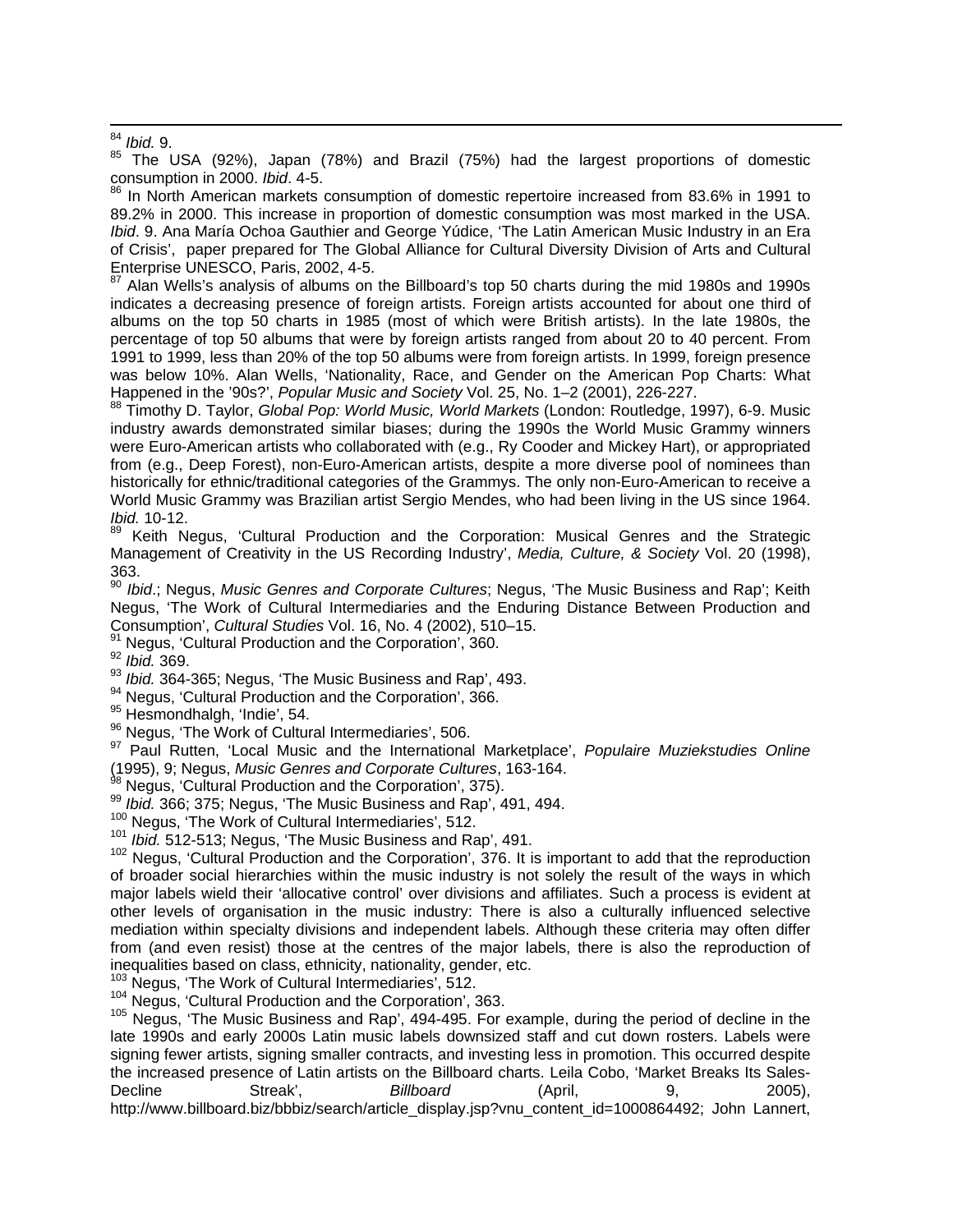'Latin execs ponder plans to repair market', *Billboard*, Vol. 116, No. 1 (May 8, 2004), http://www.billboard.biz/bbbiz/search/article\_display.jsp?vnu\_content\_id=1000500661.<br><sup>106</sup> Negus, 'The Music Business and Rap', 495.<br><sup>107</sup> Negus, 'The Work of Cultural Intermediaries', 513.<br><sup>108</sup> Rutten, 8.

 $\overline{a}$ 

109 See, for example, David Laing, 'The music industry and the "cultural imperialism thesis"', *Media, Culture and Society* Vol. 8 (1986) 163-184; Andrew Goodwin and Joe Gore, 'World beat and the cultural imperialism debate', *Socialist Review* Vol. 20 No. 3 (1990), 63–80; Reebee Garofalo, 'Whose world, what beat: The transnational music industry, identity and cultural imperialism. *The World of Music* Vol. 35, No. 2 (1993), 16–32.<br><sup>110</sup> 'International repertoire' accounted for approximately 40-45% of recorded music sold outside the

USA in the mid to late 1990s, with US repertoire accounting for 75% of this total. See Negus, *Music Genres and Corporate Cultures*, 156-157.

<sup>111</sup> *Ibid.* 152-156.

<sup>112</sup> Negus, 'Cultural Production and the Corporation', 377.<br><sup>113</sup> Martin, Stokes, 'Music and the global order', *Annual Review of Anthropology* Vol. 33 (2004), 55.<br><sup>114</sup> Ibid

<sup>115</sup> David Hesmondhalgh, 'Globalisation and Cultural Imperialism: A Case Study of the Music Industry', in Kiely, Ray, and Phil Marfleet (eds.), *Globalisation and the Third World* (London: Routledge, 1988), 174-175.

<sup>116</sup> Garofalo, 'Whose world, what beat', 30.

117 For similar perspectives, see, for example, Stokes, 'Music and the global order'; Paul Théberge, '"Ethnic Sounds": The Economy and Discourse of World Music Sampling', in Lysloff, Rene T. A. and Leslie C. Gay, Jr. (eds.), *Music and Technoculture* (Middletown, CT: Weslyan University Press, 2003); Taylor, *Global Pop*; Steven Feld, 'From Schizophonia to Schismogenesis: On the Discourses and Commodification Practices of "World Music" and "World Beat"', in Charles Keil and Steven Feld, Music Grooves: Essays and Dialogues (Chicago: University of Chicago Press, 1994), 257-289.

<sup>118</sup> Leila Cobo, 'Latin Biz Awaits Download Boom', Billboard (January 15, 2005).<br><sup>119</sup> Ibid.; IODA (the Independent Online Distribution Alliance), 'IODA Inks Key Latin Market Deals; Premium Latin, MP, Cutting Records, Tratore and Others Sign on for Digital Distribution'. Press Release (April 26, 2006), http://www.iodalliance.com/press.php?press\_release\_id=6.

120 Taylor, *Strange Sounds*, 6.

 $121$  Garofalo, 'From Music Publishing to Mp3', 341.<br><sup>122</sup> Although in these markets access to music distribution and production technologies tends to be more limited and more strongly conditioned by local socio-economic asymmetries, thus counterbalancing and mitigating their decentralising and empowering potential to some extent. 123 See, for example, Negus, *Music Genres and Corporate Cultures*, 171-172.

124 Théberge, *Any Sound*, 72.

 $125$  Stokes, 'Music and the global order', 47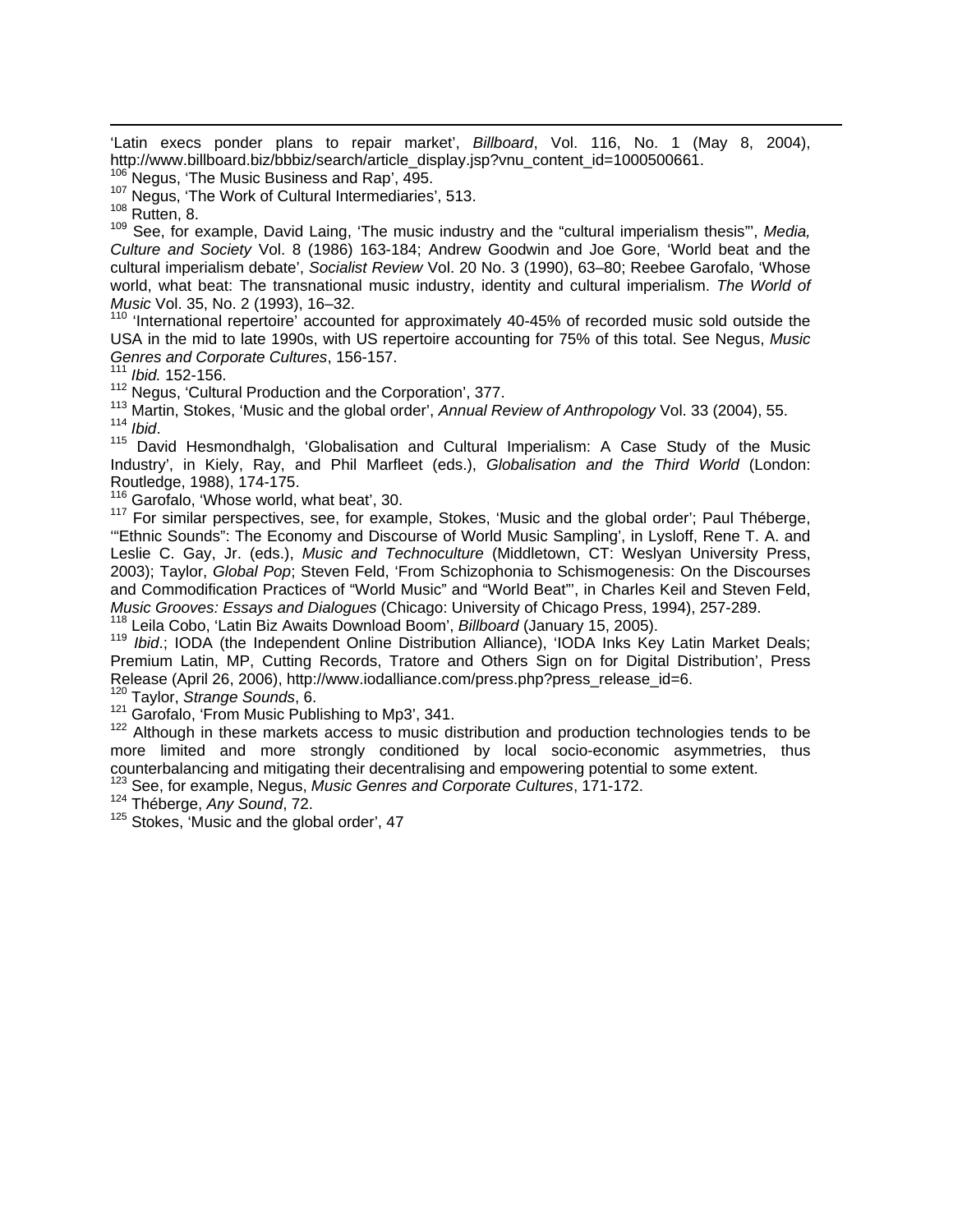## **Bibliography**

- Alexander, Peter J, 'New Technology and Market Structure: Evidence from the Music Recording Industry', *Journal of Cultural Economics* Vol. 18, No. 2 (1994), 113-123.
- Bishop, Jack, 'Building International Empires of Sound: Concentrations of Power and Property in the "Global" Music Market', *Popular Music and Society* Vol. 28, No. 4 (October 2005), 443-471.
- Blanchette, Kasie, 'Effects of MP3 Technology on the Music Industry: An Examination of Market Structure and Apple iTunes', paper presented at The Holy Cross Academic Conference, April 23, 2004.
- Bockstedt, Jesse, Robert J. Kauffman, & Frederick J. Riggins, 'The Move to Artist-Led Online Music Distribution: Explaining Structural Changes in the Digital Music Market', *Proceedings of the 38th Hawaii International Conference on System Sciences* (2005).
- Breen, Marcus, 'Busting the fans the Internet's direct access relationship', in 'The Music Industry, Technology, and Utopia--an Exchange between Marcus Breen and Eamonn Forde', *Popular Music* Vol. 23, No. 1 (2004), 79-89.
- Burkart, Patrick, 'Loose Integration in the Popular Music Industry', *Popular Music and Society* Vol. 28, No. 4 (2005), 489-500.
- Burnett, Robert, 'The Implications of Ownership Changes on Concentration and Diversity in the Phonogram Industry', *Communication Research* Vol. 19, No. 6 (December 1992), 749-769
- Christman, Ed, 'Tracks trump albums: digital song sales increase as CD sales drop. *Billboard* (July 22, 2006).
- ------ 'Downturns and Downloads: Album Sales Plummet in 2006, But Digital Narrows the Gap'. *Billboard* (January 13, 2007).
- Cobo, Leila, 'Latin Biz Awaits Download Boom', *Billboard* (January 15, 2005).
- ------ 'Market Breaks Its Sales-Decline Streak', *Billboard* (April, 9, 2005).
- Feld, Steven, 'From Schizophonia to Schismogenesis: On the Discourses and Commodification Practices of "World Music" and "World Beat"', in Charles Keil and Steven Feld, *Music Grooves: Essays and Dialogues* (Chicago: University of Chicago Press, 1994), 257-289.
- Forde, Eamonn, 'So, what would the music industry say? Presenting a case for the defense', in 'The Music Industry, Technology, and Utopia--an Exchange between Marcus Breen and Eamonn Forde', *Popular Music* Vol. 23, No. 1 (2004), 79-89.
- Frith, Simon, 'Art versus technology: the strange case of popular music', *Media Culture Society* Vol. 8 (1986), 263-279.
- Garofalo, Reebee, 'Whose world, what beat: The transnational music industry, identity and cultural imperialism. *The World of Music* Vol. 35, No. 2 (1993), 16–32.
- ------ 'From Music Publishing to Mp3: Music and Industry in the Twentieth Century', *American Music* Vol. 17, No. 3 (1999), 318–53.
- Goodwin, Andrew, and Joe Gore, 'World beat and the cultural imperialism debate', *Socialist Review* Vol. 20 No. 3 (1990), 63–80.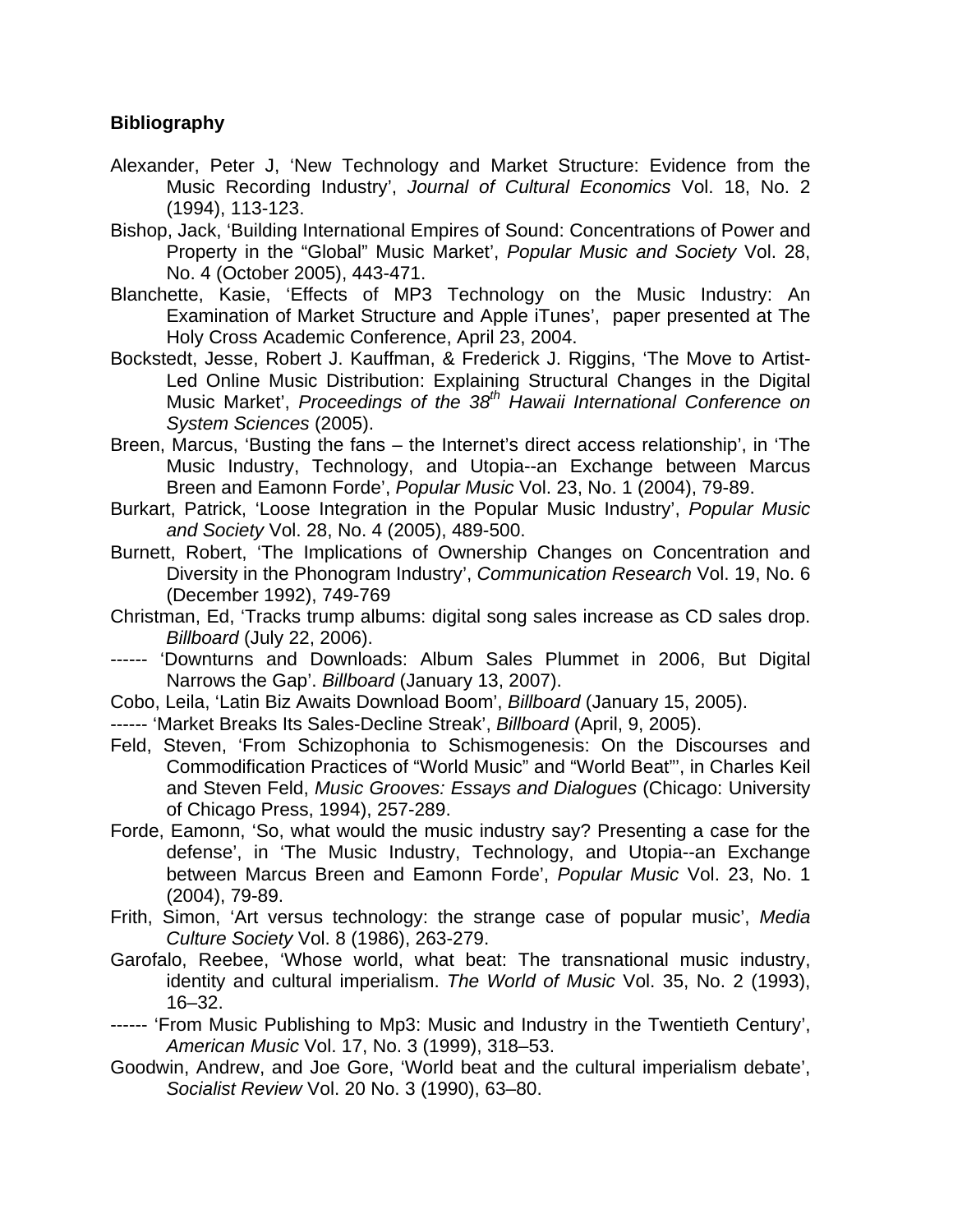- Greene, Paul D., 'Introduction: Wired Sound and Sonic Cultures', in Greene, Paul D., and Thomas Porcello (eds.), *Wired for Sound: Engineering and Technologies in Sonic Cultures* (Middletown, CT: Wesleyan University Press, 2005).
- Greene, Paul D. and Thomas Porcello (eds.), *Wired for Sound: Engineering and Technologies in Sonic Cultures* (Middletown, CT: Wesleyan University Press, 2005).
- Hesmondhalgh, David, 'Globalisation and Cultural Imperialism: A Case Study of the Music Industry', in Kiely, Ray, and Phil Marfleet (eds.), *Globalisation and the Third World*. (London: Routledge, 1988), 163–83.
- ------ 'Flexibility, Post-Fordism, and the Music Industries', *Media Culture & Society*, Vol. 18, No. 3 (1996), 469-488.
- ------ 'Indie: the Institutional Politics and Aesthetics of a Popular Music Genre', *Cultural Studies* Vol. 13, No. 1 (1999), 34-61.
- 'IFPI releases definitive statistics on global market for recorded music', http://www.ifpi.org/content/section\_news/20050802.html (2 August, 2005).
- 'IODA Inks Key Latin Market Deals; Premium Latin, MP, Cutting Records, Tratore and Others Sign on for Digital Distribution', *Business Wire* (April 25, 2006).
- Jones, Steve, 'Music that Moves: Popular Music, Distribution and Network Technologies', *Cultural Studies* Vol. 16, No. 2 (2002), 213-232.
- Katz, Mark, *Capturing Sound: How Technology has Changed Music* (Berkeley: University of California Press, 2004).
- Kealy, Edward, *The Real Rock Revolution: Sound Mixers, Social Inequality, and the Aesthetics of Popular Music Production* (Ph.D. Thesis, Northwestern University, 1974).
- Kraft, James P., 'Musicians and the Sound Revolution: Business, Labor, and Technology in America, 1890-1950', in Braun, Hans-Joachim (ed.), *Music and Technology in the 20th Century* (Baltimore, MD: Johns Hopkins University Press, 2002)
- Laing, David, 'The music industry and the 'cultural imperialism thesis', *Media, Culture and Society* Vol. 8 (1986).
- Lannert, John, 'Latin execs ponder plans to repair market', *Billboard*, Vol. 116, No. 1 (May 8, 2004).
- Leyshon, Andrew, 'Time-space (and digital) compression: software formats, musical networks, and the reorganisation of the music industry', *Environment and Planning A* Vol. 33 (2001), 49-77.
- Leyshon, Andreew, Peter Webb, Shaun French, Nigel Thrift, & Louise Crewe, 'On the reproduction of the musical economy after the Internet', *Media, Culture, & Society* Vol. 27, No. 2 (2005), 177-209.
- Lopes, Paul D., 'Innovation and Diversity in the Popular Music Industry, 1969 to 1990', *American Sociological Review* Vol. 57, No. 1. (February 1992), 56-71.
- Lysloff, Rene T. A. and Leslie C. Gay, Jr. (eds.), *Music and Technoculture* (Middletown, CT: Weslyan University Press, 2003).
- Manuel, Peter, *Cassette Culture: Popular Music and Technology in North India* (Chicago: University of Chicago Press, 1993).
- Meintjes, Louise, *Sound of Africa! Making Music Zulu in a South African Studio* (Durham, NC: Duke University Press, 2003).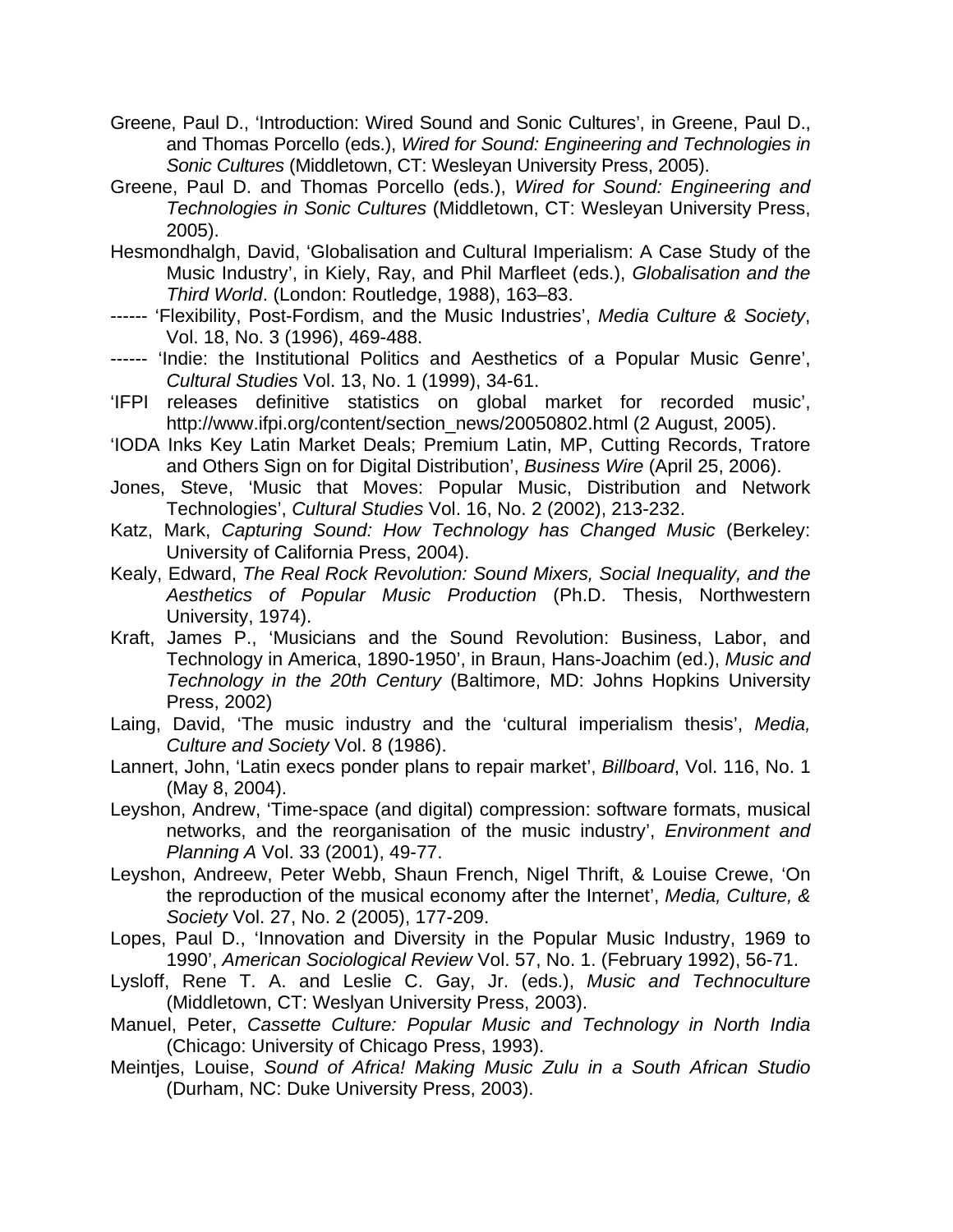- Morris, Chris, 'Uni Music tops '05 market share with 39%', *The Hollywood Reporter*, http://www.hollywoodreporter.com/hr/search/article\_display.jsp?vnu\_content\_i d=1001804547 (5 January, 2006).
- Negus, Keith, 'Cultural Production and the Corporation: Musical Genres and the Strategic Management of Creativity in the US Recording Industry', *Media, Culture, & Society* Vol. 20 (1998), 359-379.
- ------ *Music Genres and Corporate Cultures* (New York: Routledge 1999).
- ------ 'The Music Business and Rap: Between the Street and the Executive Suite', *Culural Sudies* Vol. 13, No. 3 (1999), 488-508.
- ------ 'The Work of Cultural Intermediaries and the Enduring Distance Between Production and Consumption', *Cultural Studies* Vol. 16, No. 4 (2002), 510–15.
- Oberholzer-Gee, Felix and Koleman Strumpf, 'The Effect of File Sharing on Record Sales: An Empirical Analysis', *Journal of Political Economy* Vol. 115, No. 1 (2007), 1-42.
- Ochoa Gauthier, Ana María and George Yúdice, 'The Latin American Music Industry in an Era of Crisis', paper prepared for The Global Alliance for Cultural Diversity Division of Arts and Cultural Enterprise UNESCO, Paris, 2002.
- Pinch, Trevor, and Karin Bijsterveld, **'**Sound Studies: New Technologies and Music'. *Social Studies of Science* Vol. 34, No. 5 (2004), 635-648.
- Pinch, Trevor and Wiebe Bijker, 'The Social Construction of Facts and Artefacts: Or How the Sociology of Science and the Sociology of Technology Might Benefit Each Other', in Bijker, Weibe, Thomas P. Hughes, and Trevor Pinch (eds.), *The Social Construction of Technological Systems: New Directions in the Sociology and History of Technology.* (Cambridge, Mass.: MIT Press, 1989).
- Peitz, Martin, and Patrick Waelbroeck, 'An Economist's Guide to Digital Music', *CESifo Economic Studies* Vol. 51, No. 2-3 (2005), 359-428.
- Rob, Rafael and Joel Waldfogel, 'Piracy on the High C's: Music Downloading, Sales Displacement, and Social Welfare in a Sample of College Students' *Journal of Law and Economics* Vol. 49, 2006, 29–62.
- Rose, Don, 'Commentary: Indie Labels Are Seeking Their Fair Share', *Billboard* Vol. 13 (August 2005).
- Rutten, Paul, 'Local Music and the International Marketplace', *Populaire Muziekstudies Online* (1995).
- Schloss, Joseph G, *Making Beats: The Art of Sample Based Hip-Hop* (Middletown, CT: Wesleyan University Press, 2004).
- Sernoe, Jim, '"Now We're on the Top, Top of the Pops": The Performance of ''Non-Mainstream'' Music on Billboard's Albums Charts, 1981–2001', *Popular Music and Society* Vol. 28, No. 5 (2005), 639-662.
- Stokes, Martin, 'Music and the global order', *Annual Review of Anthropology* Vol. 33 (2004), 47-72.
- Taylor Timothy D., *Global Pop: World Music, World Markets* (London: Routledge, 1997).
- ------ *Strange Sounds: Music, Technology, and Culture* (New York: Routledge, 2001).
- Théberge, Paul, *Any Sound You Can Imagine: Making Music/Consuming Technology (*Hanover, NH: Wesleyan University Press, 1997).